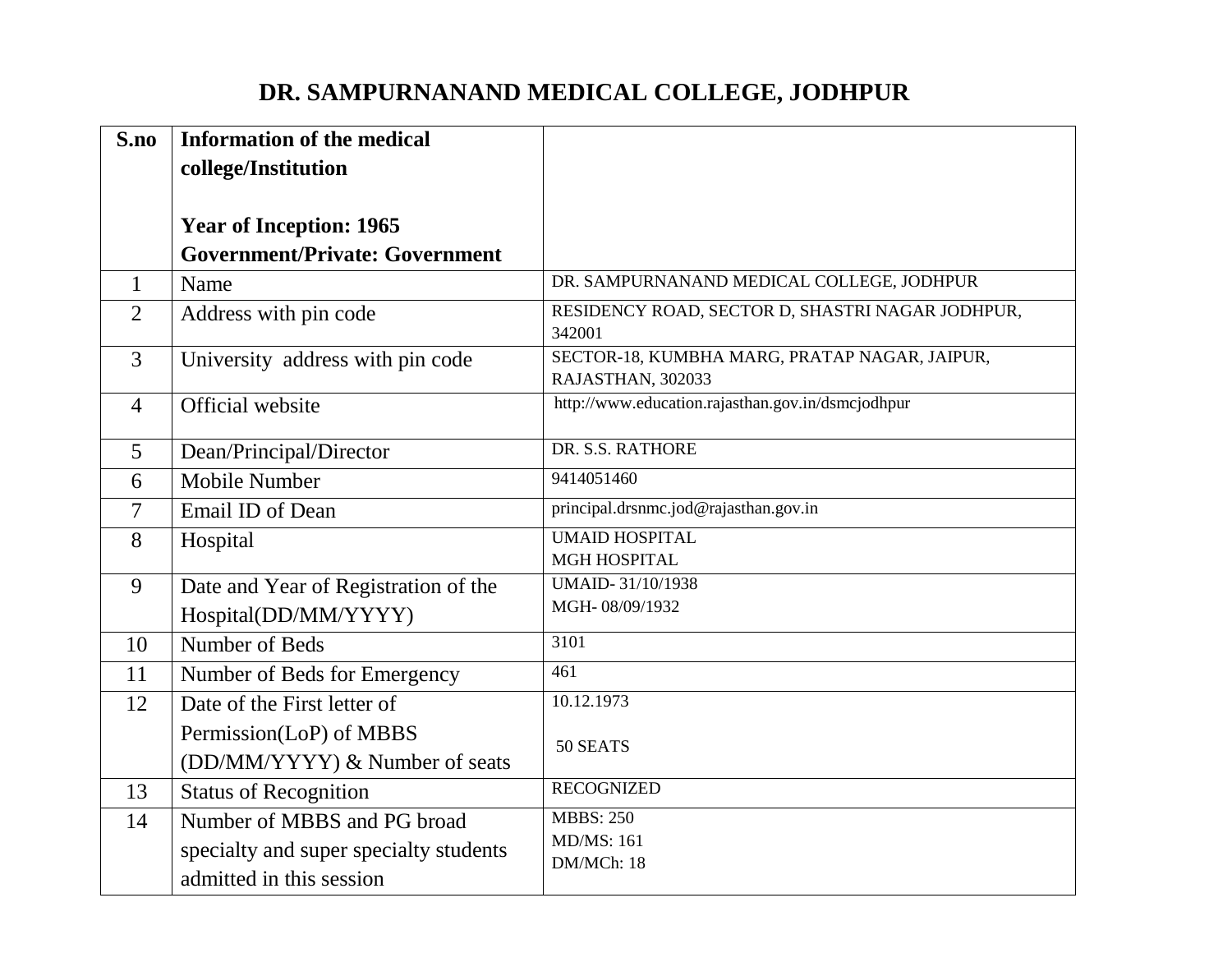| 15 | Inpatients registered and admitted     | 2021 - NA                                        |
|----|----------------------------------------|--------------------------------------------------|
|    | $(01.01.2021 - 31.12.2021)$            | 2020-370867                                      |
|    |                                        | 2019 - 331611                                    |
| 16 | Outpatients registered                 | 2021 - NA                                        |
|    | $(01.01.2021 - 31.12.2021)$            | 2020-1788067                                     |
|    |                                        | 2019 - 3035645                                   |
| 17 | Number of Deaths reported to the       | 2021 - 9290                                      |
|    | Municipality/Village register          | $2020 - 8023$                                    |
|    |                                        | 2019 - 8476                                      |
| 18 | Address and pin code of the            | <b>Municipal Corporation Jodhpur</b>             |
|    | Corporation/village where the Death    |                                                  |
|    | records are reported                   |                                                  |
| 19 | Website link/email ID/hyperlink of the | http://nnjnorth.raj.nic.in/                      |
|    | corporation in case Death Records are  |                                                  |
|    | reported                               |                                                  |
|    |                                        | 2021 - 21355                                     |
| 20 | Number of Births reported              | 2020 - 24950                                     |
|    |                                        | 2019 - 31233                                     |
| 21 | Address and pin code of the            | <b>Municipal Corporation Jodhpur</b>             |
|    | Corporation/village where the Birth    |                                                  |
|    | records are reported                   |                                                  |
| 22 | Website link/email ID/hyperlink of the | http://nnjnorth.raj.nic.in/                      |
|    |                                        |                                                  |
|    | corporation in case Birth records are  |                                                  |
|    | reported                               | Rooms - 980                                      |
| 23 | Number of Rooms in Men's Hostel and    | Accommodation - 767                              |
|    | students accommodated                  |                                                  |
| 24 | Total number of Rooms in Women's       | Rooms - 581                                      |
|    | Hostel and students accommodated       | Accommodation - 585                              |
| 25 | Name of the Grievance Redressal        | DR. RITA MEENA                                   |
|    | Officer (PIO & CPIO):                  |                                                  |
| 26 | <b>Address with Pin Code:</b>          | RESIDENCY ROAD, SECTOR D, SHASTRI NAGAR JODHPUR, |
|    |                                        | 342001                                           |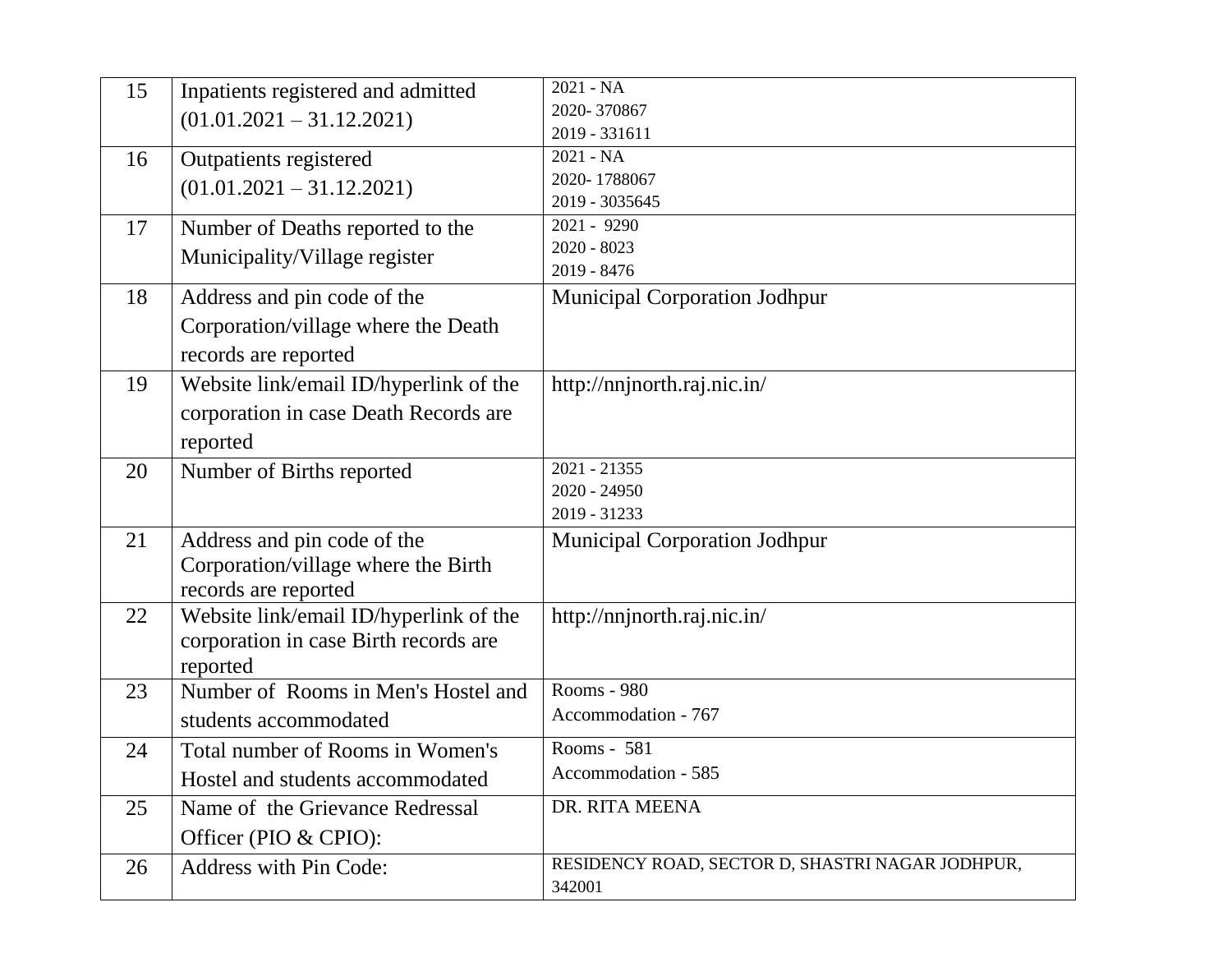| 27 | Telephone Number           | 0291-2431987            |
|----|----------------------------|-------------------------|
|    | Email ID                   |                         |
| 28 | <b>Grievances Reported</b> | SAMPARK<br><b>RTI</b>   |
|    |                            | $2021 -$<br>108<br>1105 |
|    |                            | $2020 -$<br>935<br>87   |
|    |                            | $2019 -$<br>1264<br>107 |

## 29. Details of Post- Graduation Coursed Offered

| <b>Post- Graduate Course</b> | Year of Commencement | Number of Students       |      | Number of Students      |
|------------------------------|----------------------|--------------------------|------|-------------------------|
|                              | of the Course        | currently pursuing the   |      | admitted in the current |
|                              |                      | Course                   |      | session                 |
|                              |                      | 2019                     | 2020 |                         |
| Anaesthesia                  | 1976                 | 27                       | 28   | 28                      |
| Anatomy                      | 1976                 |                          | 01   | 01                      |
| Biochemistry                 | 1986                 | 01                       | 01   | 01                      |
| <b>Community Medicine</b>    | 1982                 | 02                       | 02   | 02                      |
| <b>ENT</b>                   | 1982                 | 04                       | 04   | 04                      |
| <b>Forensic Medicine</b>     | 2010                 | 03                       | 03   | 03                      |
| <b>General Medicine</b>      | 1974                 | 14                       | 13   | 13                      |
| <b>General Surgery</b>       | 1974                 | 11                       | 11   | 11                      |
| Microbiology                 | 1985                 | 03                       | 05   | 05                      |
| Obst & Gynae                 | 1974                 | 20                       | 21   | 21                      |
| Opthalmology                 | 1977                 | 03                       | 03   | 03                      |
| Orthopaedics                 | 1975                 | 10                       | 11   | 11                      |
| Paediatrics                  | 1975                 | 08                       | 22   | 22                      |
| Pathology                    | 1978                 | 06                       | 07   | 07                      |
| Pharmacology                 | 1976                 | 03                       | 03   | 03                      |
| Physiology                   | 1977                 | $\overline{\phantom{a}}$ | 04   | 04                      |
| Psychiatry                   | 2005                 | 04                       | 04   | 04                      |
| Radio-Diagnosis              | 1978                 | 05                       | 05   | 05                      |
| Radio-therepy                | 2010                 | 01                       | 01   | 01                      |
| Skin & VD                    | 1985                 | 05                       | 05   | 05                      |
| TB and chest                 | 1985                 | 05                       | 05   | 05                      |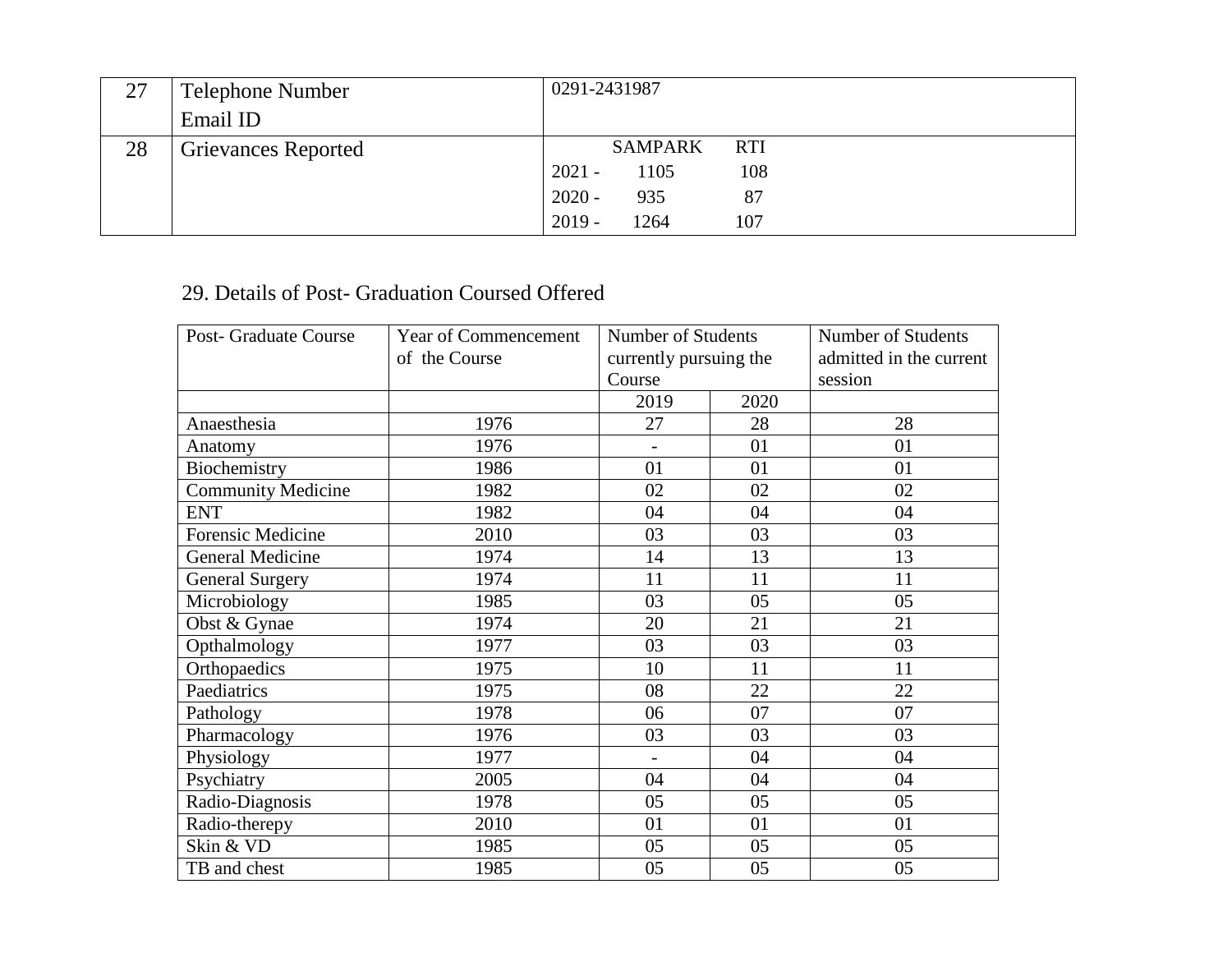## 30. Department Wise list of Faculty Members

|                  |                   |                                                            | <b>Current</b>                                                    | <b>Nature</b><br>of<br><b>Employ</b>                                              |           |           | Details of Service in the last 5 years |           |           | <b>Num</b>                                                 |
|------------------|-------------------|------------------------------------------------------------|-------------------------------------------------------------------|-----------------------------------------------------------------------------------|-----------|-----------|----------------------------------------|-----------|-----------|------------------------------------------------------------|
| S.No             | <b>Department</b> | Name of<br>Faculty &<br>Qualification<br><b>IMR Number</b> | Designati<br>on $\&$<br>Date of<br><b>Promotio</b><br>$\mathbf n$ | ment<br>Regular/<br><b>Permane</b><br>nt or<br><b>Contract</b><br>/Outsour<br>ced | 2017      | 2018      | 2019                                   | 2020      | 2021      | ber<br><b>of</b><br>lectu<br>res<br>taken<br>$\sqrt{year}$ |
| $\mathbf{1}$     | Anaesthesiology   | Dr. Umadatt<br>Sharma<br>Qualification: MD                 | Professor<br>01/04/2011                                           | Regular                                                                           | Professor | Professor | Professor                              | Professor | Professor |                                                            |
| $\boldsymbol{2}$ | Anaesthesiology   | Dr. Shobha Ujwal<br>Qualification: MD                      | Professor<br>01/04/2011                                           | Regular                                                                           | Professor | Professor | Professor                              | Professor | Professor |                                                            |
| 3                | Anaesthesiology   | Dr. Mathura Lal<br><b>Tak Qualification</b><br>: $MD$      | Professor<br>01/04/2013                                           | Regular                                                                           | Professor | Professor | Professor                              | Professor | Professor |                                                            |
| $\overline{4}$   | Anaesthesiology   | Dr. Rajendra<br>Kumar Solanki<br>Qualification: MD         | Professor<br>01/04/2013                                           | Regular                                                                           | Professor | Professor | Professor                              | Professor | Professor |                                                            |
| 5                | Anaesthesiology   | Dr. Sarita Janweja<br>Qualification: MD                    | Professor<br>01/04/2013                                           | Regular                                                                           | Professor | Professor | Professor                              | Professor | Professor |                                                            |
| 6                | Anaesthesiology   | Dr. Rakesh<br>Karnawat<br>Qualification: MD                | Professor<br>01/04/2013                                           | Regular                                                                           | Professor | Professor | Professor                              | Professor | Professor |                                                            |
| $\overline{7}$   | Anaesthesiology   | Dr. Geeta<br>Singariya<br>Qualification: MD                | Professor<br>01/04/2015                                           | Regular                                                                           | Professor | Professor | Professor                              | Professor | Professor |                                                            |
| $8\,$            | Anaesthesiology   | Dr. Fateh Singh<br><b>Bhati</b><br>Qualification: MD       | Professor<br>01/04/2017                                           | Regular                                                                           | Professor | Professor | Professor                              | Professor | Professor |                                                            |
| 9                | Anaesthesiology   | Dr. Vikas<br>Rajpurohit<br>Qualification: MD               | Professor<br>01/04/2020                                           | Regular                                                                           | Professor | Professor | Professor                              | Professor | Professor |                                                            |
| 10               | Anaesthesiology   | Dr. Neelam<br>Meena<br>Qualification: MD                   | Professor<br>01/04/2020                                           | Regular                                                                           | Professor | Professor | Professor                              | Professor | Professor |                                                            |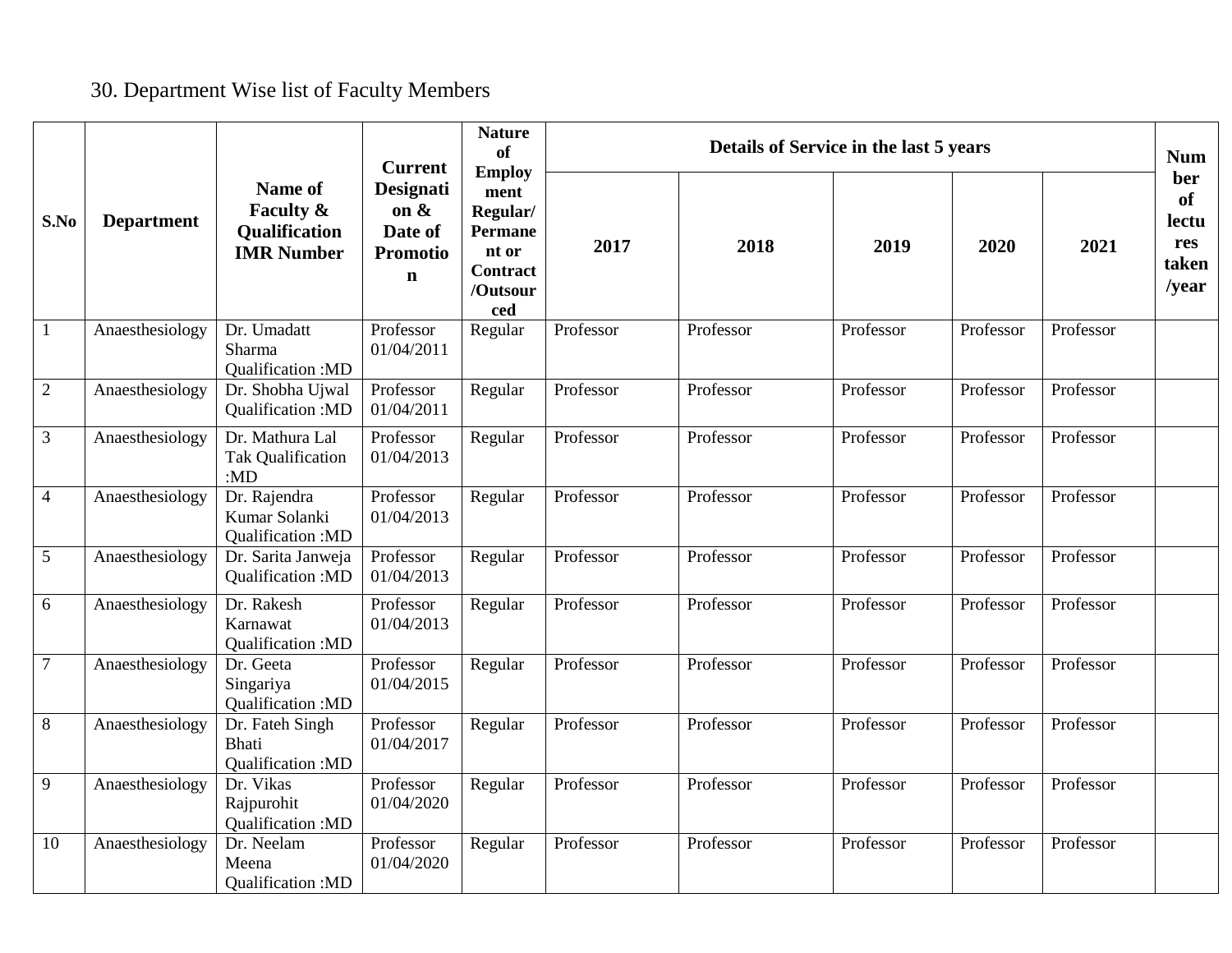| 11 | Anaesthesiology     | Dr. Chanda Khatri<br>Qualification:MD                 | Associate<br>Professor<br>01/04/2019 | Regular | Assistant<br>Professor | <b>Assistant Professor</b> | Associate<br>Professor | Associate<br>Professor | Associate<br>Professor        |  |
|----|---------------------|-------------------------------------------------------|--------------------------------------|---------|------------------------|----------------------------|------------------------|------------------------|-------------------------------|--|
| 12 | Anaesthesiology     | Dr. Naveen<br>Paliwal<br>Qualification:MD             | Associate<br>Professor<br>01/04/2020 | Regular | Assistant<br>Professor | <b>Assistant Professor</b> | Assistant<br>Professor | Associate<br>Professor | Associate<br>Professor        |  |
| 13 | Anaesthesiology     | Dr. Shikha Soni<br>Qualification: MD                  | Associate<br>Professor<br>01/04/2020 | Regular | Assistant<br>Professor | <b>Assistant Professor</b> | Assistant<br>Professor | Associate<br>Professor | Associate<br>Professor        |  |
| 14 | Anaesthesiology     | Dr. Pramila Soni<br>Qualification<br>:MBBS MD         | Associate<br>Professor<br>01/04/2020 | Regular | Assistant<br>Professor | <b>Assistant Professor</b> | Assistant<br>Professor | Associate<br>Professor | Associate<br>Professor        |  |
| 15 | Anaesthesiology     | Dr. Vandana<br>Sharma<br>Qualification:MD             | Assistant<br>Professor               | Regular | Assistant<br>Professor | <b>Assistant Professor</b> | Assistant<br>Professor | Assistant<br>Professor | <b>Assistant</b><br>Professor |  |
| 16 | Anaesthesiology     | Dr. Abhilasha<br>Thanvi<br>Qualification:MD           | Assistant<br>Professor               | Regular | Assistant<br>Professor | <b>Assistant Professor</b> | Assistant<br>Professor | Assistant<br>Professor | Assistant<br>Professor        |  |
| 17 | Anaesthesiolo<br>gy | Dr. Pooja Bihani<br>Qualification<br>:MBBS, MD        | Assistant<br>Professor               | Regular |                        |                            |                        |                        | Assistant<br>Professor        |  |
| 18 | Anaesthesiolo<br>gy | Dr. Anisha<br>Banoo<br>Qualification<br>:MBBS, MD     | Assistant<br>Professor               | Regular |                        |                            |                        |                        | Assistant<br>Professor        |  |
| 19 | Anaesthesiolo<br>gy | Dr. Rashmi Syal<br>Qualification<br>:MBBS, MD         | Assistant<br>Professor               | Regular |                        |                            |                        |                        | Assistant<br>Professor        |  |
| 20 | Anaesthesiolo<br>gy | Dr. Bharat<br>Choudhary<br>Qualification<br>:MBBS, MD | Assistant<br>Professor               | Regular |                        |                            |                        |                        | Assistant<br>Professor        |  |
| 21 | Anaesthesiolo<br>gy | Dr. Gayatri<br>Tanwar<br>Qualification<br>:MBBS, MD   | Assistant<br>Professor               | Regular |                        |                            |                        |                        | Assistant<br>Professor        |  |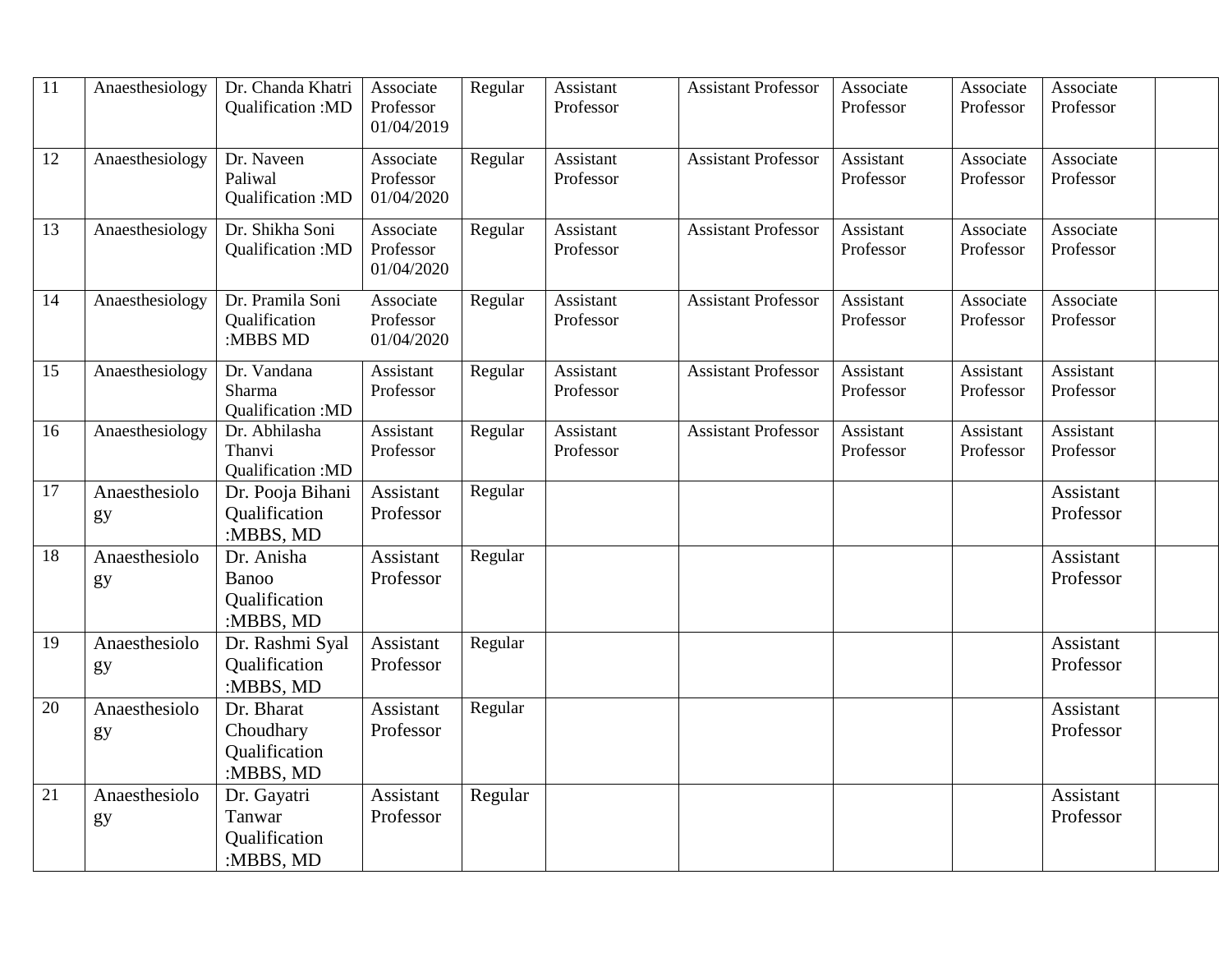| $\overline{22}$ | Anaesthesiology     | Dr. Monika Gupta<br>Qualification:                                                                      | Assistant<br>Professor               | Regular             |                        |                            |                        |                        | Assistant<br>Professor |                 |
|-----------------|---------------------|---------------------------------------------------------------------------------------------------------|--------------------------------------|---------------------|------------------------|----------------------------|------------------------|------------------------|------------------------|-----------------|
| 23              | Anaesthesiolo<br>gy | Dr. Manish<br>Singh Chouhan<br>Qualification                                                            | Assistant<br>Professor               | $MO+UT$<br>$\bf{B}$ |                        |                            |                        | Assistant<br>Professor | Assistant<br>Professor |                 |
| 24              | Anatomy             | :MBBS, MD<br>Dr. Sushma<br>Kushal Kataria<br>Qualification:MS<br>006010/21878<br>(RMC 27-03-<br>2003)   | Professor<br>01/04/2011              | Regular             | Professor              | Professor                  | Professor              | Professor              | Professor              | 35              |
| 25              | Anatomy             | Dr. Leena<br>Raichandani<br>Qualification:MS<br>005982/21835<br>(RMC 2002)                              | Professor<br>11/02/2013              | Regular             | Professor              | Professor                  | Professor              | Professor              | Professor              | 33              |
| 26              | Anatomy             | Dr. Tuhin<br>Ghulyani<br>Qualification:MS<br>022673 (RMC 12-<br>$07-2004$<br>15662(RMC 24-<br>$01-2017$ | Associate<br>Professor<br>07/09/2021 | Regular             | Senior<br>Demonstrator | <b>Assistant Professor</b> | Assistant<br>Professor | Assistant<br>Professor | Associate<br>Professor | $\overline{32}$ |
| 27              | Anatomy             | Dr. Hemkanwar<br>Joya Qualification<br>:MSC, PHD                                                        | Assistant<br>Professor<br>(Patey)    | Regular             |                        |                            |                        |                        |                        | 32              |
| 28              | Anatomy             | Dr. Taruna<br>Choudhary<br>Qualification<br>:MSC, PHD                                                   | Assistant<br>Professor<br>(Patey)    | Regular             |                        |                            |                        |                        |                        | 32              |
| 29              | Anatomy             | Dr. Manali Arora<br>Qualification<br>:MSC, PHD                                                          | Assistant<br>Professor               | <b>UTB</b>          |                        |                            |                        | Assistant<br>Professor | Assistant<br>Professor | 33              |
| 30              | Anatomy             | Dr. Kalpana<br>Gehlot<br>Qualification<br>:MBBS, MS<br>32855 (RMC/)                                     | Senior<br>Demonstrat<br><b>or</b>    | Regular             |                        |                            |                        |                        | Senior<br>Demonstrator | 16              |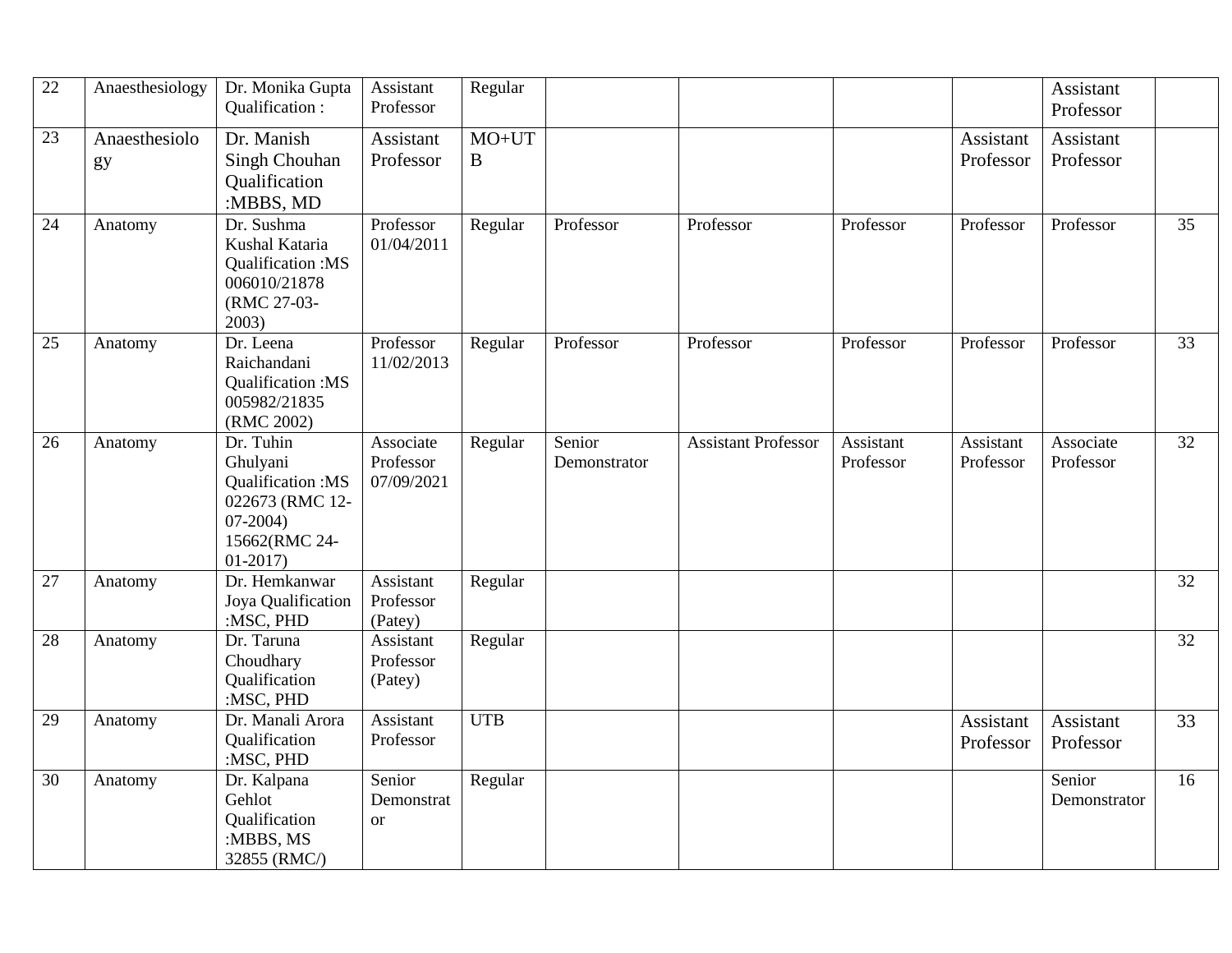| $\overline{31}$ | Anatomy      | Dr. Samata Goyal<br>Qualification<br>:MBBS, MS<br>17920 (RMC/17-<br>$07-2018$ | Senior<br>Demonstrat<br><b>or</b>     | Regular      |                        |                            |                        |                            | Senior<br>Demonstrator | 16             |
|-----------------|--------------|-------------------------------------------------------------------------------|---------------------------------------|--------------|------------------------|----------------------------|------------------------|----------------------------|------------------------|----------------|
| 32              | Anatomy      | Dr. Jaya Purohit<br>Qualification<br>:MSC, PHD                                | Senior<br>Demonstrat<br><b>or</b>     | <b>UTB</b>   | Senior<br>Demonstrator | Senior<br>Demonstrator     | Senior<br>Demonstrator | Senior<br>Demonstr<br>ator | Senior<br>Demonstrator | 32             |
| 33              | Anatomy      | Dr. Aadhya Singh<br>Qualification<br>:MBBS                                    | Senior<br>Demonstrat<br><sub>or</sub> | <b>UTB</b>   |                        |                            |                        |                            | Senior<br>Demonstrator | 16             |
| 34              | Biochemistry | Dr. Ranjana<br>Mathur<br>Qualification: MD                                    | Professor<br>01-04-2008               | Regular      | Professor              | Professor                  | Professor              | Professor                  | Professor              | $\overline{4}$ |
| 35              | Biochemistry | Dr. Jairam<br>Rawtani<br><b>Qualification</b><br>:MSC, PHD                    | Professor<br>01/04/2015               | Regular      | Professor              | Professor                  | Professor              | Professor                  | Professor              | 23             |
| 36              | Biochemistry | Dr. Manisha<br>Gurjar<br>Qualification<br>:MSC, PHD                           | Associate<br>Professor<br>01/04/2020  | Regular      | Assistant<br>Professor | <b>Assistant Professor</b> | Assistant<br>Professor | Associate<br>Professor     | Associate<br>Professor | 15             |
| 37              | Biochemistry | Dr. Vihan<br>Chawdhary<br>Qualification: MD                                   | Associate<br>Professor<br>01/04/2021  | Regular      | Assistant<br>Professor | <b>Assistant Professor</b> | Assistant<br>Professor | Assistant<br>Professor     | Associate<br>Professor | 3              |
| 38              | Biochemistry | Dr. Niranjan<br>Kumar Rajpurohit<br>Qualification<br>:MBBS, MD                | Assistant<br>Professor                | $MO+UT$<br>B |                        | <b>Assistant Professor</b> | Assistant<br>Professor | Assistant<br>Professor     | Assistant<br>Professor |                |
| 39              | Biochemistry | Dr. Gora<br>Dadheech<br>Qualification<br>:MSC, PHD                            | Assistant<br>Professor                | Regular      | Assistant<br>Professor | Assistant<br>Professor     | Assistant<br>Professor | Assistant<br>Professor     | Assistant<br>Professor | 12             |
| 40              | Biochemistry | Dr. Ritu Gupta<br>Qualification<br>:MSC, PHD                                  | Assistant<br>Professor<br>01/04/2018  | Regular      | Senior<br>Demonstrator | Assistant<br>Professor     | Assistant<br>Professor | Assistant<br>Professor     | Assistant<br>Professor | 6              |
| 41              | Biochemistry | Dr. Saroj<br>Choudhary<br>Qualification<br>:MBBS, MD                          | Assistant<br>Professor                | Regular      |                        |                            |                        |                            | Assistant<br>Professor | 12             |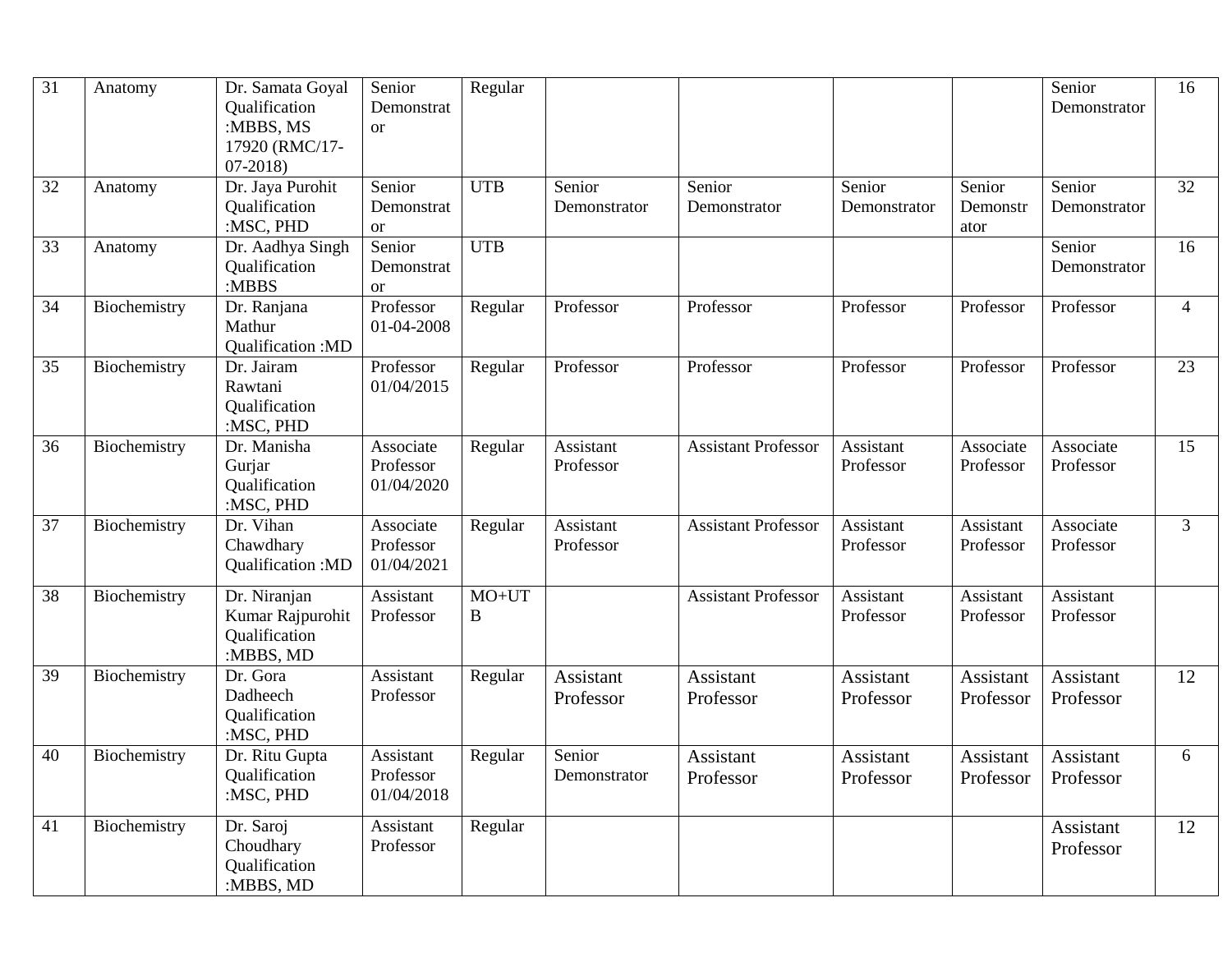| 42 | Biochemistry | Arjun Singh                | Senior                      | Regular    | Senior       | Senior       | Senior       | Senior           | Senior       | 11              |
|----|--------------|----------------------------|-----------------------------|------------|--------------|--------------|--------------|------------------|--------------|-----------------|
|    |              | Qualification<br>:MSC, PHD | Demonstrat<br><sub>or</sub> |            | Demonstrator | Demonstrator | Demonstrator | Demonstr<br>ator | Demonstrator |                 |
| 43 | Biochemistry | Om Prakash                 | Senior                      | Regular    | Senior       | Senior       | Senior       | Senior           | Senior       | 6               |
|    |              | Qualification              | Demonstrat                  |            | Demonstrator | Demonstrator | Demonstrator | Demonstr         | Demonstrator |                 |
|    |              | $:$ MSC                    | or                          |            |              |              |              | ator             |              |                 |
| 44 | Biochemistry | Monika Yadav               | Senior                      | Regular    | Senior       | Senior       | Senior       | Senior           | Senior       | $\overline{3}$  |
|    |              | Qualification              | Demonstrat                  |            | Demonstrator | Demonstrator | Demonstrator | Demonstr         | Demonstrator |                 |
|    |              | :MSC, PHD                  | <sub>or</sub>               |            |              |              |              | ator             |              |                 |
| 45 | Biochemistry | Dr. Sunil Kumar            | Senior                      | Regular    | Senior       | Senior       | Senior       | Senior           | Senior       |                 |
|    |              | Qualification              | Demonstrat                  |            | Demonstrator | Demonstrator | Demonstrator | Demonstr         | Demonstrator |                 |
|    |              | : $MBBS$                   | <b>or</b>                   |            |              |              |              | ator             |              |                 |
| 46 | Biochemistry | Renu Jodha                 | Senior                      | Regular    | Senior       | Senior       | Senior       | Senior           | Senior       | nil             |
|    |              | Qualification              | Demonstrat                  |            | Demonstrator | Demonstrator | Demonstrator | Demonstr         | Demonstrator |                 |
|    |              | $:$ MSC                    | <sub>or</sub>               |            |              |              |              | ator             |              |                 |
| 47 | Biochemistry | Vinita Saini               | Senior                      | Regular    | Senior       | Senior       | Senior       | Senior           | Senior       | 8               |
|    |              | Qualification              | Demonstrat                  |            | Demonstrator | Demonstrator | Demonstrator | Demonstr         | Demonstrator |                 |
|    |              | :MSC, PHD                  | <b>or</b>                   |            |              |              |              | ator             |              |                 |
| 48 | Biochemistry | Dr. Himanshu               | Senior                      | Regular    | Senior       | Senior       | Senior       | Senior           | Senior       | $\mathbf{1}$    |
|    |              | Panwar                     | Demonstrat                  |            | Demonstrator | Demonstrator | Demonstrator | Demonstr         | Demonstrator |                 |
|    |              | Qualification              | <sub>or</sub>               |            |              |              |              | ator             |              |                 |
|    |              | :MBBS                      |                             |            |              |              |              |                  |              |                 |
| 49 | Biochemistry | Kiran Parihar              | Senior                      | Regular    |              |              |              |                  | Senior       |                 |
|    |              | Oualification              | Demonstrat                  |            |              |              |              |                  | Demonstrator |                 |
|    |              | $:$ MSC                    | <sub>or</sub>               |            |              |              |              |                  |              |                 |
| 50 | Biochemistry | Dr. Vanita                 | Senior                      | Regular    |              |              |              |                  | Senior       | $\overline{4}$  |
|    |              | Songara                    | Demonstrat                  |            |              |              |              |                  | Demonstrator |                 |
|    |              | Qualification              | <sub>or</sub>               |            |              |              |              |                  |              |                 |
|    |              | $:$ MSC                    |                             |            |              |              |              |                  |              |                 |
| 51 | Biochemistry | Dr. Anil Rajani            | Senior                      | Regular    |              |              |              |                  | Senior       |                 |
|    |              | Qualification:             | Demonstrat                  |            |              |              |              |                  | Demonstrator |                 |
|    |              |                            | <b>or</b>                   |            |              |              |              |                  |              |                 |
| 52 | Biochemistry | Isha Sharma                | Senior                      | <b>UTB</b> | Senior       | Senior       | Senior       | Senior           | Senior       | $7\overline{ }$ |
|    |              | Qualification              | Demonstrat                  |            | Demonstrator | Demonstrator | Demonstrator | Demonstr         | Demonstrator |                 |
|    |              | $:$ MSC                    | or                          |            |              |              |              | ator             |              |                 |
| 53 | Biochemistry | Neha Sharma                | Senior                      | <b>UTB</b> | Senior       | Senior       | Senior       | Senior           | Senior       | $\overline{2}$  |
|    |              | Qualification              | Demonstrat                  |            | Demonstrator | Demonstrator | Demonstrator | Demonstr         | Demonstrator |                 |
|    |              | $:$ MSC                    | <sub>or</sub>               |            |              |              |              | ator             |              |                 |
| 54 | Biochemistry | <b>Ankur Mathur</b>        | Senior                      | <b>UTB</b> | Senior       | Senior       | Senior       | Senior           | Senior       |                 |
|    |              | Qualification              | Demonstrat                  |            | Demonstrator | Demonstrator | Demonstrator | Demonstr         | Demonstrator |                 |
|    |              | : $MSC$                    | <b>or</b>                   |            |              |              |              | ator             |              |                 |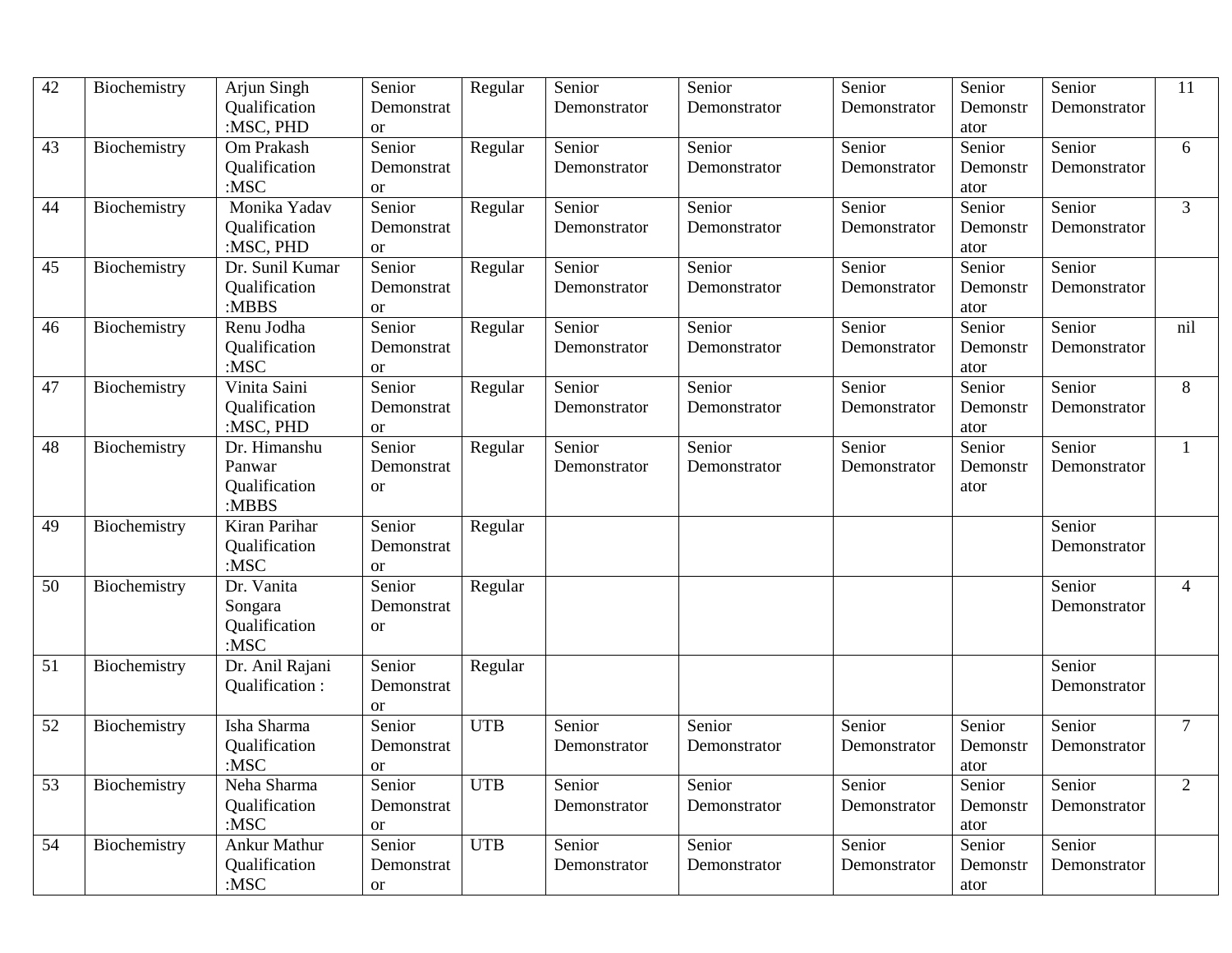| 55 | Biochemistry | Priyanka Mor        | Senior          | <b>UTB</b> |           |                            | Senior       | Senior    | Senior           |                |
|----|--------------|---------------------|-----------------|------------|-----------|----------------------------|--------------|-----------|------------------|----------------|
|    |              | Qualification       | Demonstrat      |            |           |                            | Demonstrator | Demonstr  | Demonstrator     |                |
|    |              | : $MSC$             | or              |            |           |                            |              | ator      |                  |                |
| 56 | Biochemistry | Anjana Kanwar       | Senior          | <b>UTB</b> |           |                            | Senior       | Senior    | Senior           | $\overline{2}$ |
|    |              | Qualification       | Demonstrat      |            |           |                            | Demonstrator | Demonstr  | Demonstrator     |                |
|    |              | $:$ MSC             | <b>or</b>       |            |           |                            |              | ator      |                  |                |
| 57 | Biochemistry | Dr. Ankita Purohit  | Senior          | <b>UTB</b> |           |                            | Senior       | Senior    | Senior           |                |
|    |              | Qualification       | Demonstrat      |            |           |                            | Demonstrator | Demonstr  | Demonstrator     |                |
|    |              | :MBBS               | <b>or</b>       |            |           |                            |              | ator      |                  |                |
| 58 | Biochemistry | Dr. Shailendra      | $\overline{MO}$ | Regular    | <b>MO</b> | <b>MO</b>                  | <b>MO</b>    | <b>MO</b> | <b>MO</b>        |                |
|    |              | Kumar Vyas          |                 |            |           |                            |              |           |                  |                |
|    |              | Qualification       |                 |            |           |                            |              |           |                  |                |
|    |              | :MBBS, MD           |                 |            |           |                            |              |           |                  |                |
| 59 | Cardiology   | Dr. Sanjeev         | Professor       | Regular    | Professor | Professor                  | Professor    | Professor | Professor        |                |
|    |              | Sanghvi             | 21/06/2008      |            |           |                            |              |           |                  |                |
|    |              | Qualification       |                 |            |           |                            |              |           |                  |                |
|    |              | :MD, DM             |                 |            |           |                            |              |           |                  |                |
| 60 | Cardiology   | Dr. Rohit Mathur    | Associate       | Regular    | Assistant | <b>Assistant Professor</b> | Associate    | Associate | Associate        |                |
|    |              | Qualification: MD   | Professor       |            | Professor |                            | Professor    | Professor | Professor        |                |
|    |              |                     | 01/04/2019      |            |           |                            |              |           |                  |                |
| 61 | Cardiology   | Dr. Pawan Kumar     | Associate       | Regular    | Assistant | <b>Assistant Professor</b> | Associate    | Associate | Associate        |                |
|    |              | Sarda               | Professor       |            | Professor |                            | Professor    | Professor | Professor        |                |
|    |              | Qualification       | 01/04/2019      |            |           |                            |              |           |                  |                |
|    |              | : $MD, DM$          |                 |            |           |                            |              |           |                  |                |
| 62 | Cardiology   | Dr. Anil Baroopal   | Assistant       | Regular    |           |                            |              |           | <b>Assistant</b> |                |
|    |              | Qualification       | Professor       |            |           |                            |              |           |                  |                |
|    |              | :MBBS MD            |                 |            |           |                            |              |           | Professor        |                |
| 63 | Clinical     | Dr. Govind Ram      | Assistant       | $MO+UT$    |           |                            |              | Assistant | Assistant        | 14             |
|    | Hematology   | Patel Qualification | Professor       | B          |           |                            |              | Professor | Professor        |                |
|    |              | :MBBS,MD            |                 |            |           |                            |              |           |                  |                |
|    |              | MED-2139409         |                 |            |           |                            |              |           |                  |                |
| 64 | Community    | Dr. Rita Meena      | Professor       | Regular    | Professor | Professor                  | Professor    | Professor | Professor        |                |
|    | Medicine     | Qualification:MD    | 01/03/2006      |            |           |                            |              |           |                  |                |
|    |              |                     |                 |            |           |                            |              |           |                  |                |
| 65 | Community    | Dr. Suman           | Professor       | Regular    | Professor | Professor                  | Professor    | Professor | Professor        |                |
|    | Medicine     | Bhansali            | 01/04/2012      |            |           |                            |              |           |                  |                |
|    |              | Qualification: MD   |                 |            |           |                            |              |           |                  |                |
| 66 | Community    | Dr. Afzal Hakim     | Professor       | Regular    | Professor | Professor                  | Professor    | Professor | Professor        |                |
|    | Medicine     | Qualification: MD   | 01/04/2016      |            |           |                            |              |           |                  |                |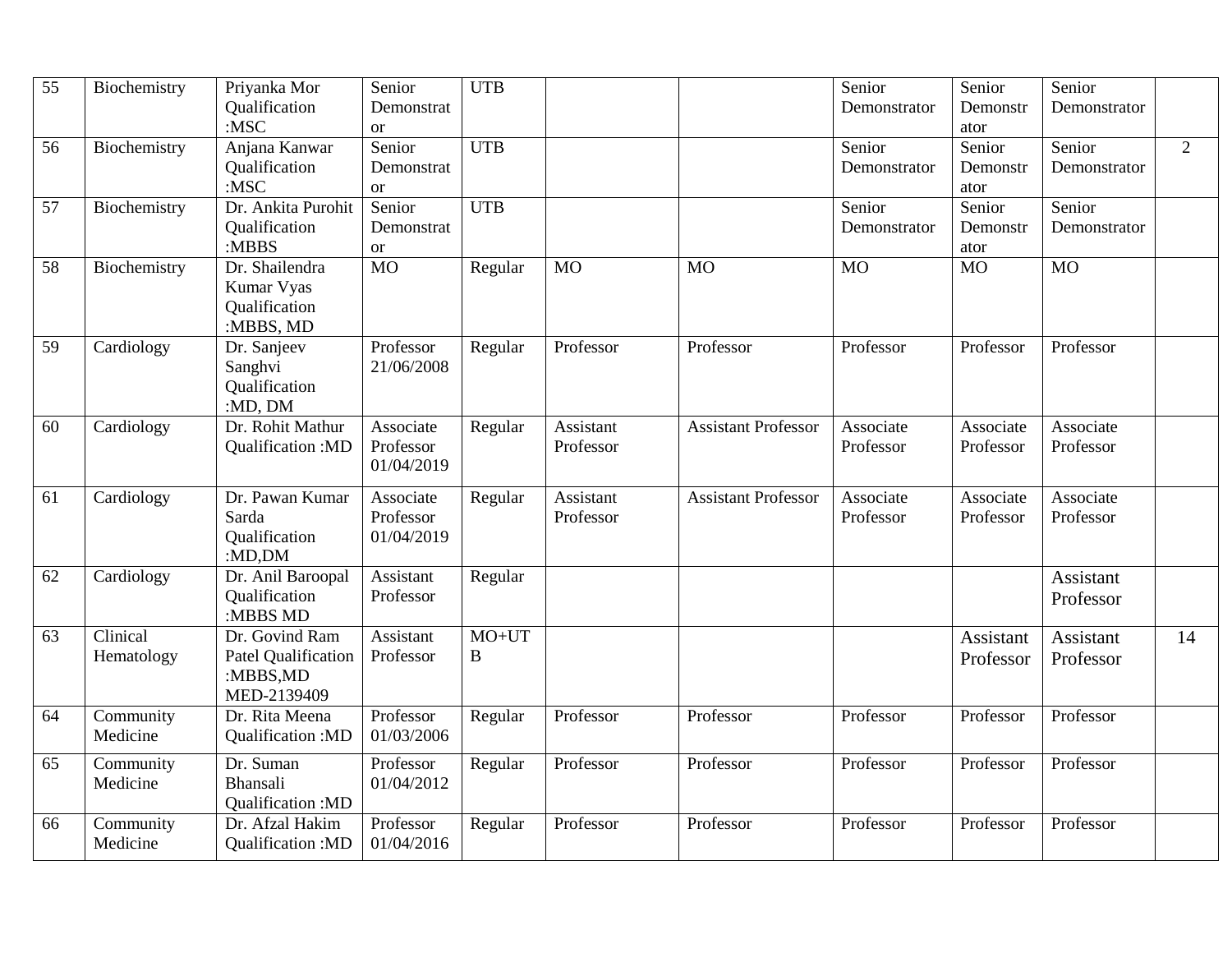| 67 | Community<br>Medicine | Dr. Savitri Sharma<br>Qualification: MD                   | Associate<br>Professor<br>01/04/2019  | Regular      | Assistant<br>Professor | <b>Assistant Professor</b> | Associate<br>Professor | Associate<br>Professor     | Associate<br>Professor |  |
|----|-----------------------|-----------------------------------------------------------|---------------------------------------|--------------|------------------------|----------------------------|------------------------|----------------------------|------------------------|--|
| 68 | Community<br>Medicine | Dr. Manoj Kumar<br>Verma<br>Qualification:MD              | Assistant<br>Professor<br>22/05/2021  | Regular      | Senior<br>Demonstrator | Senior<br>Demonstrator     | Senior<br>Demonstrator | Senior<br>Demonstr<br>ator | Assistant<br>Professor |  |
| 69 | Community<br>Medicine | Dr. Arun Kumar<br>Qualification<br>:MBBS,MD               | Assistant<br>Professor<br>(Patey)     | Regular      |                        | Senior<br>Demonstrator     | Senior<br>Demonstrator | Assistant<br>Professor     | Assistant<br>Professor |  |
| 70 | Community<br>Medicine | Dr. Sukhdev<br>Ujjwal<br>Qualification<br>:MBBS, MD       | Senior<br>Demonstrat<br><b>or</b>     | $MO+UT$<br>B | Senior<br>Demonstrator | Senior<br>Demonstrator     | Senior<br>Demonstrator | Senior<br>Demonstr<br>ator | Senior<br>Demonstrator |  |
| 71 | Community<br>Medicine | Dr. Kuldeep<br>Solanki<br>Qualification<br>:MBBS, MD      | Senior<br>Demonstrat<br><b>or</b>     | $MO+UT$<br>B | Senior<br>Demonstrator | Senior<br>Demonstrator     | Senior<br>Demonstrator | Senior<br>Demonstr<br>ator | Senior<br>Demonstrator |  |
| 72 | Community<br>Medicine | Dr. Sunil Kumar<br>Prajapat<br>Qualification<br>:MBBS     | Senior<br>Demonstrat<br><sub>or</sub> | <b>UTB</b>   |                        |                            |                        |                            | Senior<br>Demonstrator |  |
| 73 | Community<br>Medicine | Dr. Sandeep<br>Deora<br>Qualification<br>:MBBS            | <b>MO</b>                             | Regular      | <b>MO</b>              | <b>MO</b>                  | <b>MO</b>              | <b>MO</b>                  | <b>MO</b>              |  |
| 74 | Community<br>Medicine | Dr. Mohhd.<br>Haider<br>Qualification<br>:MBBS, MD        | <b>MO</b>                             | Regular      | <b>MO</b>              | <b>MO</b>                  | <b>MO</b>              | <b>MO</b>                  | <b>MO</b>              |  |
| 75 | CT Surgery            | Dr. Subhash<br>Balara<br>Qualification :MS,<br><b>MCH</b> | Associate<br>Professor<br>01/04/2019  | Regular      | Assistant<br>Professor | <b>Assistant Professor</b> | Associate<br>Professor | Associate<br>Professor     | Associate<br>Professor |  |
| 76 | Dentistry             | Dr. Vikas Deo<br>Qualification<br>:MDS                    | Professor(P<br>atey)<br>13/08/2021    | Regular      | Assistant<br>Professor | <b>Assistant Professor</b> | Assistant<br>Professor | Associate<br>Professor     | Professor              |  |
| 77 | Dentistry             | Dr.<br>Chandrashekhar<br>Chattopadhya<br>Qualification    | Associate<br>Professor<br>01/04/2020  | Regular      | Assistant<br>Professor | <b>Assistant Professor</b> | Assistant<br>Professor | Associate<br>Professor     | Associate<br>Professor |  |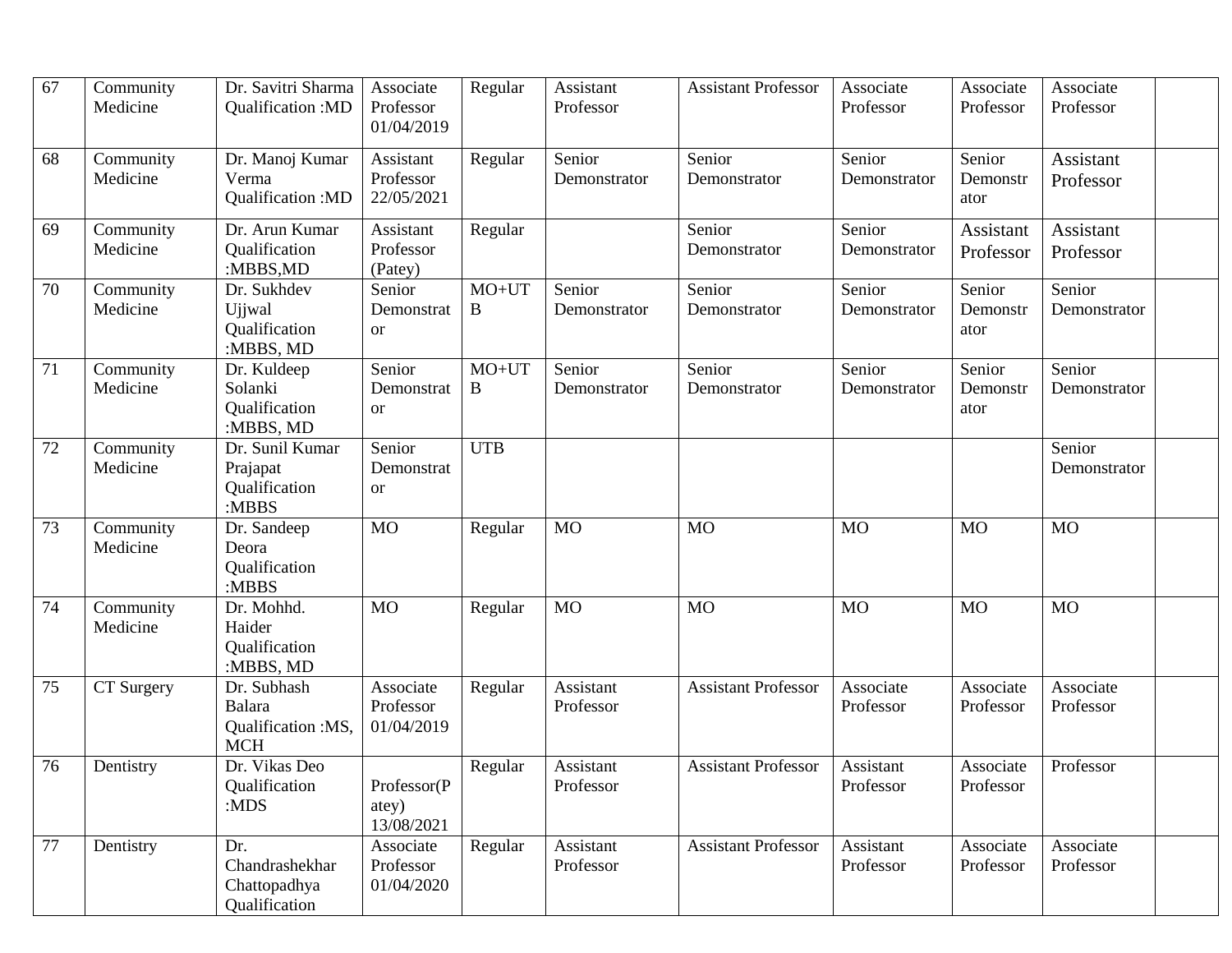|    |                       | :MDS                                                      |                                      |                     |                        |                            |                               |                               |                        |    |
|----|-----------------------|-----------------------------------------------------------|--------------------------------------|---------------------|------------------------|----------------------------|-------------------------------|-------------------------------|------------------------|----|
|    |                       |                                                           |                                      |                     |                        |                            |                               |                               |                        |    |
|    |                       |                                                           |                                      |                     |                        |                            |                               |                               |                        |    |
| 78 | Dentistry             | Dr. Diksha<br>Sangela<br>Qualification<br>:BDS            | Senior<br>Demonstrat<br>$\alpha$     | Regular             |                        |                            |                               |                               | Senior<br>Demonstrator |    |
| 79 | Emergency             | Dr. Gopal Raj                                             | Assistant                            | $MO+UT$             | Assistant              | Assistant                  | Assistant                     | Assistant                     | Assistant              | 15 |
|    | Medicine              | Prajapati<br>Qualification : MD<br>2153545                | Professor                            | $\bf{B}$            | Professor              | Professor                  | Professor                     | Professor                     | Professor              |    |
| 80 | Emergency<br>Medicine | Dr. Khushant<br>Qualification<br>:MBBS, MD<br>MED-2262404 | Assistant<br>Professor               | $MO+UT$<br>$\bf{B}$ |                        |                            |                               |                               | Assistant<br>Professor | 14 |
| 81 | <b>ENT</b>            | Dr. Bharti Solanki<br>Qualification:MS                    | Professor<br>01/04/2015              | Regular             | Professor              | Professor                  | Professor                     | Professor                     | Professor              |    |
| 82 | <b>ENT</b>            | Dr. Navneet<br>Agarwal<br>Qualification:MS                | Professor<br>01/04/2017              | Regular             | Professor              | Professor                  | Professor                     | Professor                     | Professor              |    |
| 83 | <b>ENT</b>            | Dr. Semridhi<br>Malik<br>Qualification:MS                 | Associate<br>Professor<br>01/04/2019 | Regular             | Assistant<br>Professor | <b>Assistant Professor</b> | Associate<br>Professor        | Associate<br>Professor        | Associate<br>Professor |    |
| 84 | <b>ENT</b>            | Dr. Mahendra<br>Chouhan<br>Qualification:MS               | Associate<br>Professor<br>01/04/2019 | Regular             | Assistant<br>Professor | <b>Assistant Professor</b> | Associate<br>Professor        | Associate<br>Professor        | Associate<br>Professor |    |
| 85 | <b>ENT</b>            | Dr. Sonu Parmar<br>Qualification:MS                       | Assistant<br>Professor               | Regular             | Assistant<br>Professor | <b>Assistant Professor</b> | <b>Assistant</b><br>Professor | <b>Assistant</b><br>Professor | Assistant<br>Professor |    |
| 86 | <b>ENT</b>            | Dr. Neha<br>Shakrawal<br>Qualification :MS,<br><b>DNB</b> | Assistant<br>Professor               | <b>UTB</b>          |                        |                            |                               | Assistant<br>Professor        | Assistant<br>Professor |    |
| 87 | <b>ENT</b>            | Dr. Jaideep Singh<br>Chouhan<br>Qualification:            | Assistant<br>Professor               | <b>UTB</b>          |                        |                            |                               |                               | Assistant<br>Professor |    |
| 88 | <b>ENT</b>            | Dr. Raghav<br>Sharma<br>Qualification:                    | <b>MO</b>                            | Regular             |                        |                            |                               |                               | <b>MO</b>              |    |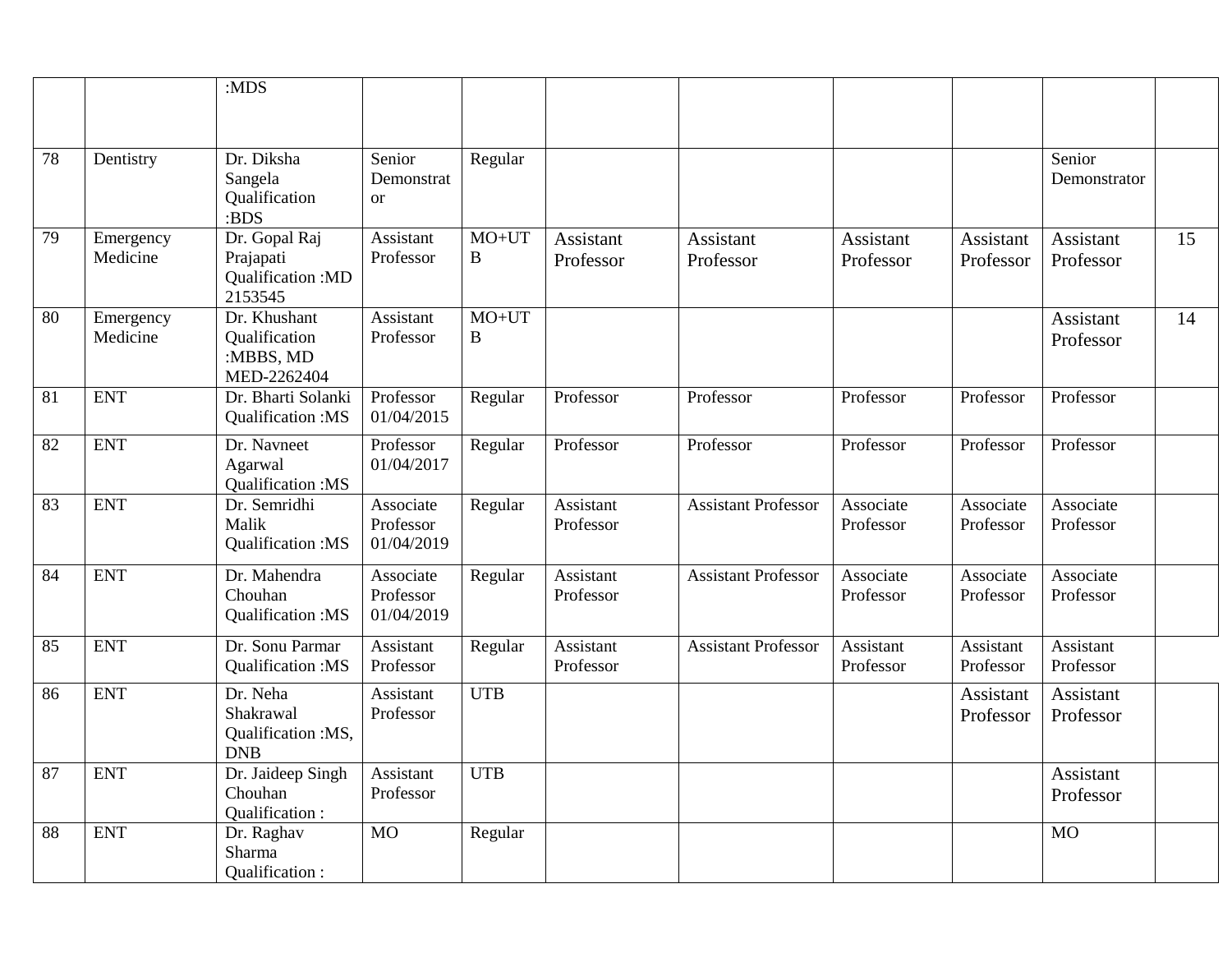| 89  | Forensic<br>Medicine  | Dr. Binaca Gandhi<br>Qualification: MD                    | Associate<br>Professor(P<br>atey)<br>06-09-2021 | Regular                 | Senior<br>Demonstrator | <b>Assistant Professor</b>    | Assistant<br>Professor | Assistant<br>Professor     | Associate<br>Professor        |  |
|-----|-----------------------|-----------------------------------------------------------|-------------------------------------------------|-------------------------|------------------------|-------------------------------|------------------------|----------------------------|-------------------------------|--|
| 90  | Forensic<br>Medicine  | Dr. Narendra<br>Kumar Vaishnav<br>Qualification:MD        | Assistant<br>Professor<br>(Patey)               | Regular                 | Senior<br>Demonstrator | Senior<br>Demonstrator        | Senior<br>Demonstrator | Senior<br>Demonstr<br>ator | <b>Assistant</b><br>Professor |  |
| 91  | Forensic<br>Medicine  | Dr. Imran Shaikh<br>Qualification:MD                      | Senior<br>Demonstrat<br><b>or</b>               | Regular                 | Senior<br>Demonstrator | Senior<br>Demonstrator        | Senior<br>Demonstrator | Senior<br>Demonstr<br>ator | Senior<br>Demonstrator        |  |
| 92  | Forensic<br>Medicine  | Dr. Santosh<br>Kumar<br>Qualification: MD                 | Senior<br>Demonstrat<br><b>or</b>               | $MO+UT$<br>$\, {\bf B}$ | Senior<br>Demonstrator | Senior<br>Demonstrator        | Senior<br>Demonstrator | Senior<br>Demonstr<br>ator | Senior<br>Demonstrator        |  |
| 93  | Forensic<br>Medicine  | Dr. Ashok Singh<br>Danagus<br>Qualification: MD           | $\overline{MO}$                                 | Regular                 | <b>MO</b>              | M <sub>O</sub>                | <b>MO</b>              | $\overline{MO}$            | $\overline{MO}$               |  |
| 94  | Gasto<br>Enterology   | Dr. Narendra<br>Bhargava<br>Qualification<br>:MD,DM       | Professor<br>01/01/2009                         | Regular                 | Professor              | Professor                     | Professor              | Professor                  | Professor                     |  |
| 95  | Gasto<br>Enterology   | Dr. Sunil kumar<br>Dadhich<br>Qualification<br>: $MD, DM$ | Professor<br>01/04/2014                         | Regular                 | Professor              | Professor                     | Professor              | Professor                  | Professor                     |  |
| 96  | Gasto<br>Enterology   | Dr. Sabir Hussain<br>Qualification<br>:MD, DNB            | Associate<br>Professor<br>01/04/2020            | Regular                 | Assistant<br>Professor | <b>Assistant Professor</b>    | Assistant<br>Professor | Associate<br>Professor     | Associate<br>Professor        |  |
| 97  | Gasto<br>Enterology   | Dr. Sewa Ram<br>Qualification<br>: $MD, DM$               | Associate<br>Professor<br>01/04/2021            | Regular                 | Assistant<br>Professor | <b>Assistant Professor</b>    | Assistant<br>Professor | Assistant<br>Professor     | Associate<br>Professor        |  |
| 98  | Geriatric<br>Medicine | Dr. Harish<br>Agarwal<br>Qualification: MD                | Assistant<br>Professor                          | $MO+UT$<br>B            | Assistant<br>Professor | <b>Assistant</b><br>Professor | Assistant<br>Professor | Assistant<br>Professor     | <b>Assistant</b><br>Professor |  |
| 99  | Geriatric<br>Medicine | Dr. Namit Mathur<br>Qualification<br>:MBBS, MD            | Assistant<br>Professor                          | <b>UTB</b>              |                        | <b>Assistant Professor</b>    | Assistant<br>Professor | Assistant<br>Professor     | <b>Assistant</b><br>Professor |  |
| 100 | <b>IHBT</b>           | Dr. Manju Bohra<br>Qualification:MD                       | Professor<br>01/04/2014                         | Regular                 | Professor              | Professor                     | Professor              | Professor                  | Professor                     |  |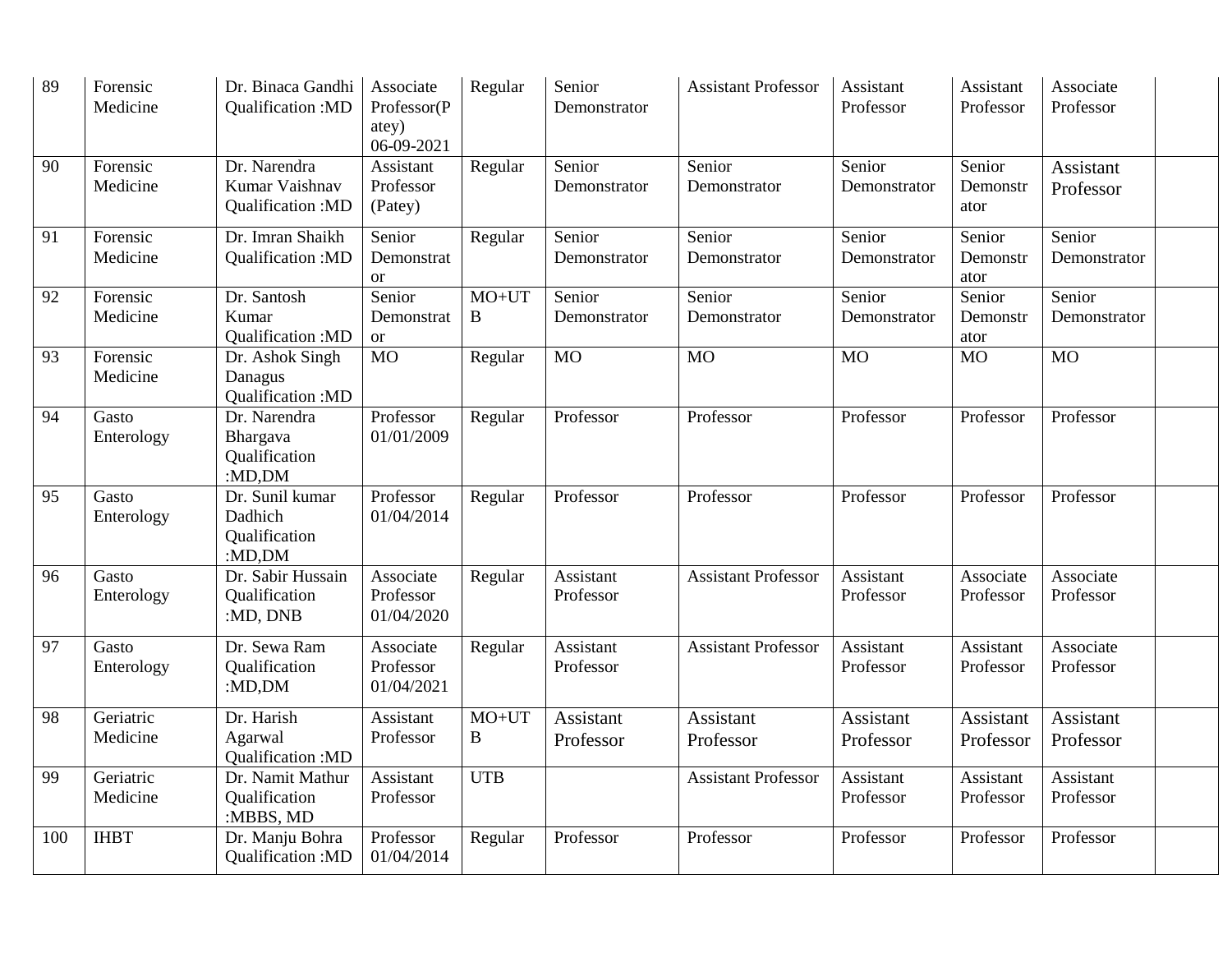| 101 | <b>IHBT</b>                         | Dr. Rajshree<br>Behra<br>Qualification:MD                              | Professor<br>01/04/2016 | Regular           | Professor | Professor              | Professor              | Professor              | Professor              |    |
|-----|-------------------------------------|------------------------------------------------------------------------|-------------------------|-------------------|-----------|------------------------|------------------------|------------------------|------------------------|----|
| 102 | Immunology<br>and<br>Rheumatology   | Dr. Manoj Kumar<br>Qualification<br>:MBBS, MD                          | Assistant<br>Professor  | <b>UTB</b>        |           | Assistant<br>Professor | Assistant<br>Professor | Assistant<br>Professor | Assistant<br>Professor |    |
| 103 | Infectious<br>Disease<br>(Pead)     | Dr. Manoj Kumar<br>Qualification:MD                                    | Assistant<br>Professor  | MO+UT<br>B        |           |                        | Assistant<br>Professor | Assistant<br>Professor | Assistant<br>Professor |    |
| 104 | Infectious<br>Disease<br>(Medicine) | Dr. Rajat Kumar<br>Tuteja<br>Qualification: MD<br>MED-2218278          | Assistant<br>Professor  | MO+UT<br>$\bf{B}$ |           |                        |                        | Assistant<br>Professor | Assistant<br>Professor | 14 |
| 105 | Medicine                            | Dr. Manoj<br>Lakhotia<br>Qualification: MD<br>MED-2109363              | Professor<br>17/03/2010 | Regular           | Professor | Professor              | Professor              | Professor              | Professor              | 16 |
| 106 | Medicine                            | Dr. Shyam Lal<br>Mathur<br>Qualification: MD<br>MED-2019366            | Professor<br>20/11/2009 | Regular           | Professor | Professor              | Professor              | Professor              | Professor              | 15 |
| 107 | Medicine                            | Dr. Alok Gupta<br><b>Oualification:MD</b><br>MED-2109365               | Professor<br>23/11/2010 | Regular           | Professor | Professor              | Professor              | Professor              | Professor              | 16 |
| 108 | Medicine                            | Dr. Arvind Kumar<br>Jain Qualification<br>:MD<br><b>MED-8006</b>       | Professor<br>01/04/2011 | Regular           | Professor | Professor              | Professor              | Professor              | Professor              | 16 |
| 109 | Medicine                            | Dr. Naveen<br>Kishoria<br>Qualification: MD<br>MED-2109367             | Professor<br>01/04/2014 | Regular           | Professor | Professor              | Professor              | Professor              | Professor              | 17 |
| 110 | Medicine                            | Dr. Sandeep Tak<br>Qualification:MD<br>MED-2109368                     | Professor<br>01/04/2015 | Regular           | Professor | Professor              | Professor              | Professor              | Professor              | 16 |
| 111 | Medicine                            | Dr. Narendra<br><b>Singh Rawat</b><br>Qualification:MD<br>MED-21093378 | Professor<br>01/04/2016 | Regular           | Professor | Professor              | Professor              | Professor              | Professor              | 14 |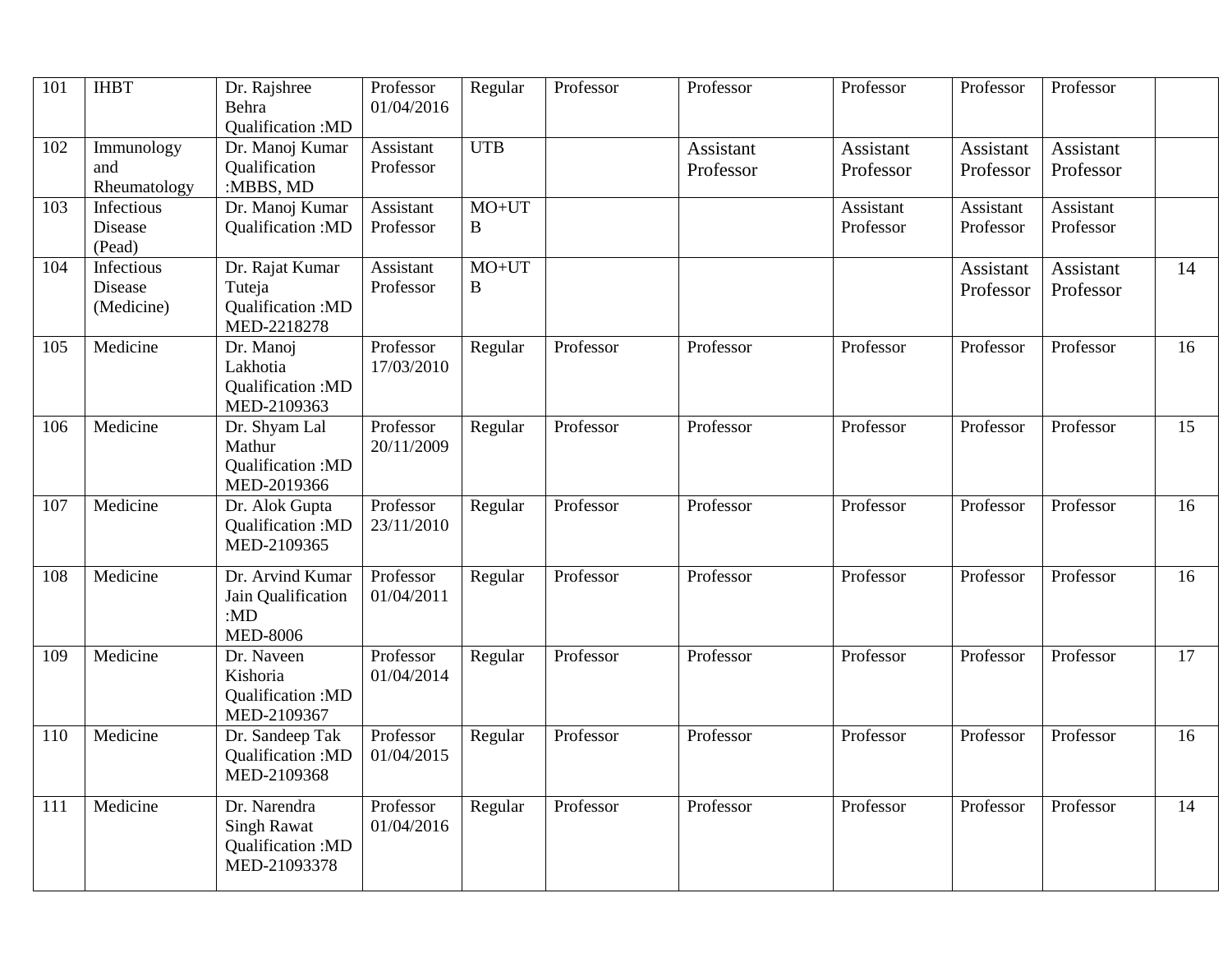| 112 | Medicine | Dr. Indu Thanvi<br>Qualification:MD<br>MED-21093378              | Professor<br>01/04/2017              | Regular | Professor              | Professor                  | Professor              | Professor              | Professor                     | 14 |
|-----|----------|------------------------------------------------------------------|--------------------------------------|---------|------------------------|----------------------------|------------------------|------------------------|-------------------------------|----|
| 113 | Medicine | Dr. Prabhat<br>Kanwariya<br>Qualification: MD<br>MED-2118700     | Professor<br>01/04/2017              | Regular | Professor              | Professor                  | Professor              | Professor              | Professor                     | 14 |
| 114 | Medicine | Dr. Kishan Gopal<br>Barupal<br>Qualification:MD<br>MED-2135263   | Associate<br>Professor<br>01/04/2020 | Regular | Assistant<br>Professor | <b>Assistant Professor</b> | Assistant<br>Professor | Associate<br>Professor | Associate<br>Professor        | 14 |
| 115 | Medicine | Dr. Amit Kumar<br>Sagar<br>Qualification:MD<br>MED-2153546       | Associate<br>Professor<br>01/04/2020 | Regular | Assistant<br>Professor | <b>Assistant Professor</b> | Assistant<br>Professor | Associate<br>Professor | Associate<br>Professor        | 14 |
| 116 | Medicine | Dr. Puneet Nag<br>Qualification: MD<br>MED-2135225               | Associate<br>Professor<br>07/03/2019 | Regular | Assistant<br>Professor | <b>Assistant Professor</b> | Associate<br>Professor | Associate<br>Professor | Associate<br>Professor        | 15 |
| 117 | Medicine | Dr. Pratima<br>Chouhan<br>Qualification:MD<br>MED-2158936        | Associate<br>Professor<br>01/04/2021 | Regular | Assistant<br>Professor | <b>Assistant Professor</b> | Assistant<br>Professor | Assistant<br>Professor | Associate<br>Professor        | 14 |
| 118 | Medicine | Dr. Nirmal Vyas<br>Qualification:MD<br>MED - 2167937             | Assistant<br>Professor               | Regular | Assistant<br>Professor | <b>Assistant Professor</b> | Assistant<br>Professor | Assistant<br>Professor | Assistant<br>Professor        | 14 |
| 119 | Medicine | Dr. Ramesh<br>Chandra<br>Qualification: MD<br>MED-2198835        | Assistant<br>Professor               | Regular | Assistant<br>Professor | <b>Assistant Professor</b> | Assistant<br>Professor | Assistant<br>Professor | Assistant<br>Professor        | 16 |
| 120 | Medicine | Dr. Veeram<br>Parmar<br>Qualification<br>:MBBS,MD<br>MED-2218314 | Assistant<br>Professor               | Regular | Assistant<br>Professor | <b>Assistant Professor</b> | Assistant<br>Professor | Assistant<br>Professor | <b>Assistant</b><br>Professor | 14 |
| 121 | Medicine | Dr. Anil Sankhala<br>Qualification: MD<br>MED-2218419            | Assistant<br>Professor               | Regular | Assistant<br>Professor | <b>Assistant Professor</b> | Assistant<br>Professor | Assistant<br>Professor | Assistant<br>Professor        | 15 |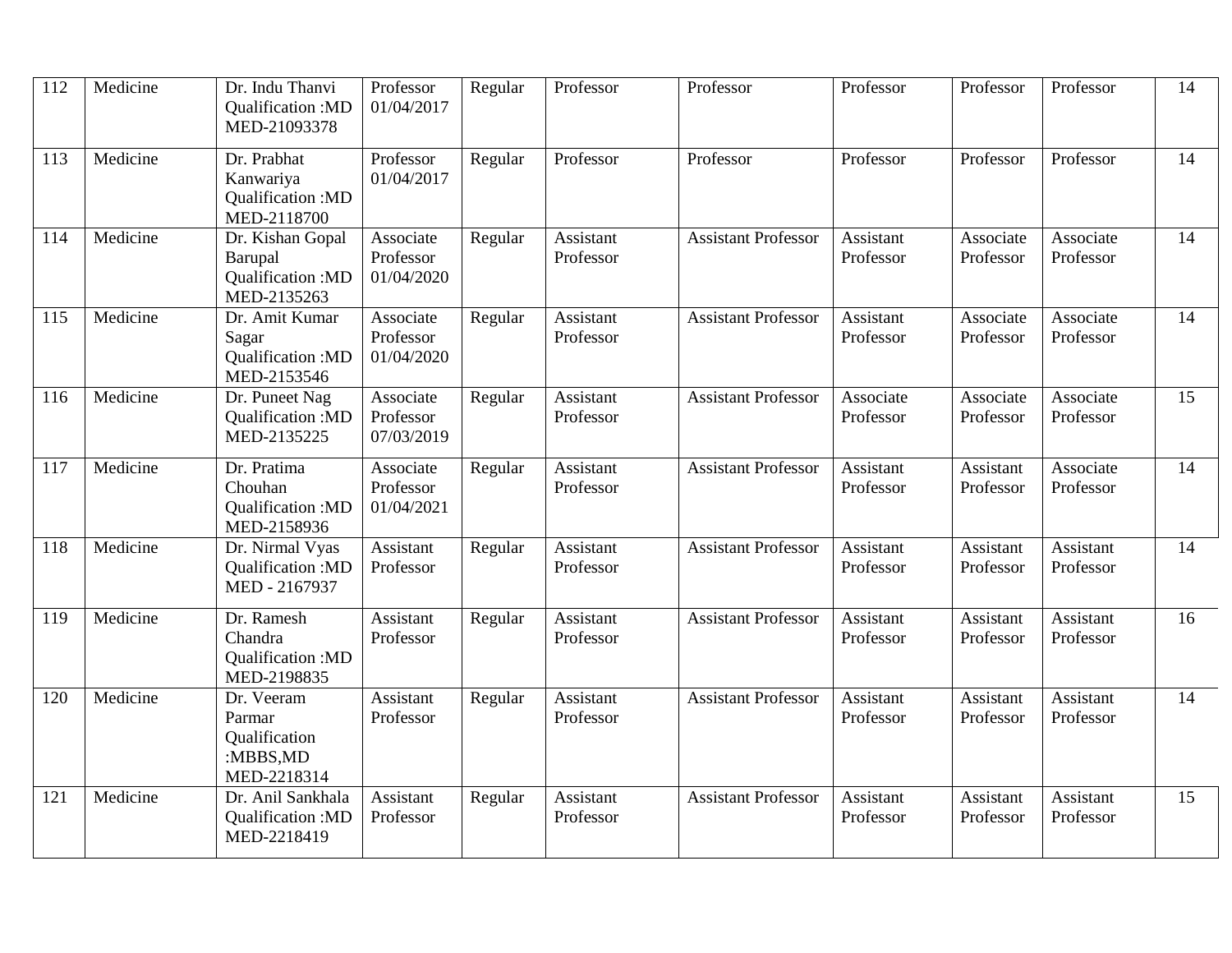| 122 | Medicine     | Dr. Rahul Kumar   | Assistant  | Regular      | Assistant      | <b>Assistant Professor</b> | Assistant | Assistant | Assistant | 14 |
|-----|--------------|-------------------|------------|--------------|----------------|----------------------------|-----------|-----------|-----------|----|
|     |              | Qualification     | Professor  |              | Professor      |                            | Professor | Professor | Professor |    |
|     |              | :MBBS, MD         |            |              |                |                            |           |           |           |    |
|     |              | MED-2302953       |            |              |                |                            |           |           |           |    |
| 123 | Medicine     | Dr. Surendra      | Assistant  | Regular      |                |                            |           |           | Assistant | 14 |
|     |              |                   |            |              |                |                            |           |           |           |    |
|     |              | Singh Bhakal      | Professor  |              |                |                            |           |           | Professor |    |
|     |              | Qualification     |            |              |                |                            |           |           |           |    |
|     |              | :MBBS, MD         |            |              |                |                            |           |           |           |    |
| 124 | Medicine     | Dr. Yash Khatod   | Assistant  | Regular      |                |                            |           |           | Assistant |    |
|     |              | Qualification     | Professor  |              |                |                            |           |           | Professor |    |
|     |              | :MBBS, MD         |            |              |                |                            |           |           |           |    |
| 125 | Medicine     | Dr. Vineet Tiwari | Assistant  | <b>UTB</b>   |                |                            |           | Assistant | Assistant | 14 |
|     |              | Qualification: MD | Professor  |              |                |                            |           |           |           |    |
|     |              |                   |            |              |                |                            |           | Professor | Professor |    |
| 126 | Medicine     | Dr. Mohd.         | Assistant  | <b>UTB</b>   |                |                            |           |           | Assistant | 14 |
|     |              | Nadeem            | Professor  |              |                |                            |           |           | Professor |    |
|     |              | Qualification     |            |              |                |                            |           |           |           |    |
|     |              | :MBBS, MD         |            |              |                |                            |           |           |           |    |
| 127 | Medicine     | Dr. Sukhdev       | Assistant  | <b>UTB</b>   |                |                            |           |           | Assistant | 14 |
|     |              | Choudhary         | Professor  |              |                |                            |           |           |           |    |
|     |              |                   |            |              |                |                            |           |           | Professor |    |
|     |              | Qualification     |            |              |                |                            |           |           |           |    |
|     |              | :MBBS, MD         |            |              |                |                            |           |           |           |    |
|     |              | MED-2200038       |            |              |                |                            |           |           |           |    |
| 128 | Medicine     | Dr. Khushalal     | Assistant  | $MO+UT$      |                |                            |           |           | Assistant |    |
|     |              | Ram Choudhary     | Professor  | B            |                |                            |           |           | Professor |    |
|     |              | Qualification     |            |              |                |                            |           |           |           |    |
|     |              | :MBBS, MD         |            |              |                |                            |           |           |           |    |
| 129 | Medicine     | Dr. Ramesh        | Assistant  | $MO+UT$      |                |                            |           |           | Assistant | 14 |
|     |              | Kumar Jakhar      | Professor  | $\, {\bf B}$ |                |                            |           |           |           |    |
|     |              |                   |            |              |                |                            |           |           | Professor |    |
|     |              | Qualification     |            |              |                |                            |           |           |           |    |
|     |              | :MBBS, MD         |            |              |                |                            |           |           |           |    |
| 130 | Medicine     | Dr. Bairag Singh  | <b>MO</b>  | Regular      | $\overline{M}$ | <b>MO</b>                  | <b>MO</b> | <b>MO</b> | <b>MO</b> |    |
|     |              | Qualification: MD |            |              |                |                            |           |           |           |    |
| 131 | Microbiology | Dr. P.K. Khatri   | Professor  | Regular      | Professor      | Professor                  | Professor | Professor | Professor |    |
|     |              | Qualification: MD | 01/04/2012 |              |                |                            |           |           |           |    |
|     |              |                   |            |              |                |                            |           |           |           |    |
| 132 | Microbiology | Dr. R.S. Parihar  | Professor  | Regular      | Professor      | Professor                  | Professor | Professor | Professor |    |
|     |              | Qualification:MD  | 16/01/2013 |              |                |                            |           |           |           |    |
|     |              |                   |            |              |                |                            |           |           |           |    |
| 133 | Microbiology | Dr. Prabhu        | Professor  | Regular      | Professor      | Professor                  | Professor | Professor | Professor |    |
|     |              | Prakash           | 01/04/2014 |              |                |                            |           |           |           |    |
|     |              | Qualification: MD |            |              |                |                            |           |           |           |    |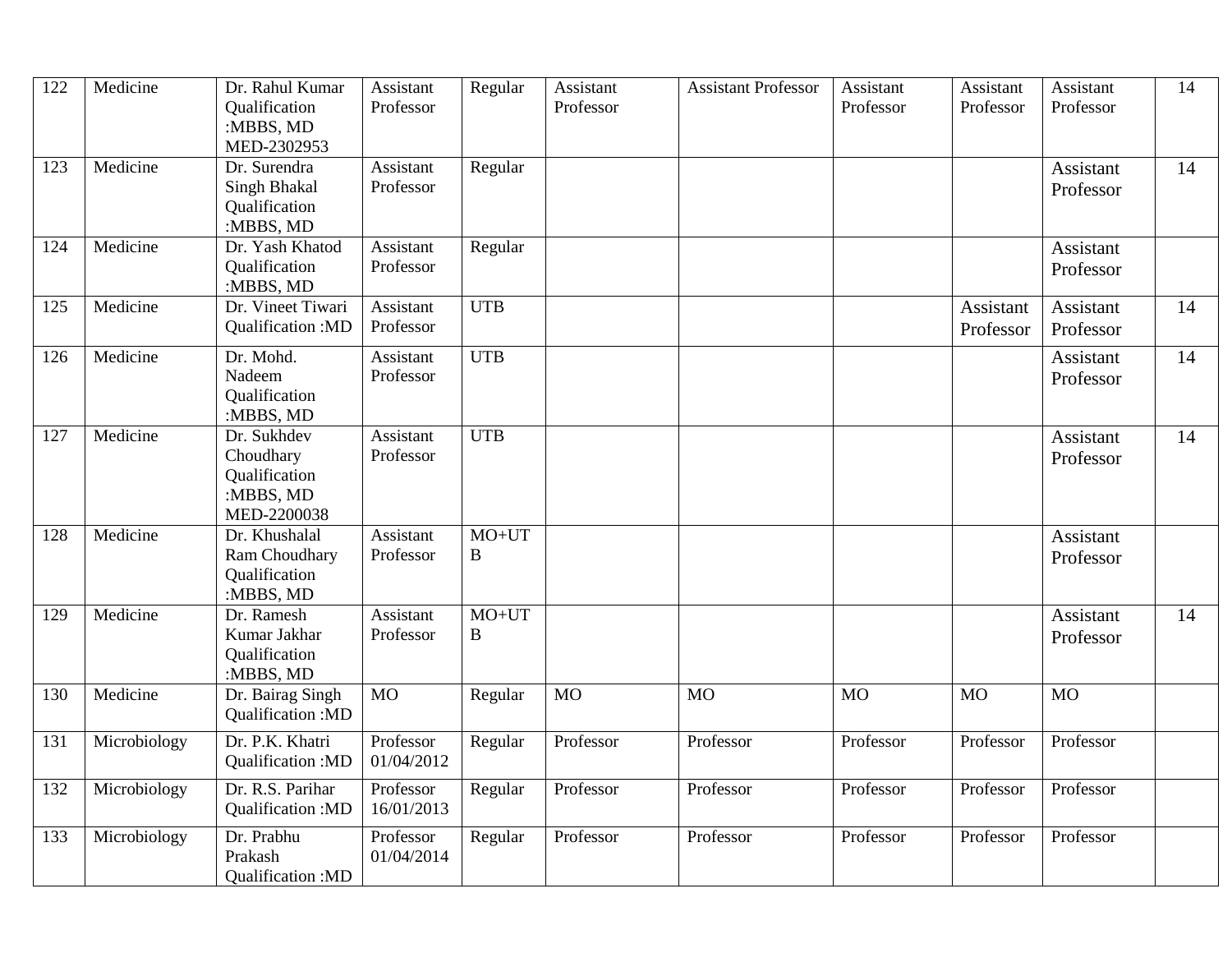| 134 | Microbiology | Dr. Smita<br>Kulshrestha<br>Qualification: MD               | Professor<br>01/04/2018               | Regular      | Associate<br>Professor | Professor                  | Professor              | Professor                  | Professor              |  |
|-----|--------------|-------------------------------------------------------------|---------------------------------------|--------------|------------------------|----------------------------|------------------------|----------------------------|------------------------|--|
| 135 | Microbiology | Dr. Seema Surana<br>Qualification: MD                       | Professor<br>01/04/2020               | Regular      | Associate<br>Professor | <b>Associate Professor</b> | Associate<br>Professor | Professor                  | Professor              |  |
| 136 | Microbiology | Dr. Archana Bora<br>Qualification: MD                       | Associate<br>Professor<br>01/04/2021  | Regular      | Senior<br>Demonstrator | <b>Assistant Professor</b> | Assistant<br>Professor | Assistant<br>Professor     | Associate<br>Professor |  |
| 137 | Microbiology | Dr. Mukesh<br>Sharma<br>Qualification<br>:MBBS, MD          | Assistant<br>Professor                | $MO+UT$<br>B |                        |                            | Assistant<br>Professor | Assistant<br>Professor     | Assistant<br>Professor |  |
| 138 | Microbiology | Laxmi Rathore<br>Qualification<br>$:$ MSC                   | Senior<br>Demonstrat<br><b>or</b>     | Regular      | Senior<br>Demonstrator | Senior<br>Demonstrator     | Senior<br>Demonstrator | Senior<br>Demonstr<br>ator | Senior<br>Demonstrator |  |
| 139 | Microbiology | Dr. Saroj Meena<br>Qualification:MD                         | Senior<br>Demonstrat<br><sub>or</sub> | Regular      | Senior<br>Demonstrator | Senior<br>Demonstrator     | Senior<br>Demonstrator | Senior<br>Demonstr<br>ator | Senior<br>Demonstrator |  |
| 140 | Microbiology | Dr. Swati Duggal<br>Qualification: MD                       | Senior<br>Demonstrat<br><sub>or</sub> | Regular      | Senior<br>Demonstrator | Senior<br>Demonstrator     | Senior<br>Demonstrator | Senior<br>Demonstr<br>ator | Senior<br>Demonstrator |  |
| 141 | Microbiology | <b>Suneel Bhooshan</b><br>Qualification<br>$:$ MSC          | Senior<br>Demonstrat<br><b>or</b>     | Regular      | Senior<br>Demonstrator | Senior<br>Demonstrator     | Senior<br>Demonstrator | Senior<br>Demonstr<br>ator | Senior<br>Demonstrator |  |
| 142 | Microbiology | Praveen Kumar<br>Rathore<br><b>Qualification</b><br>$:$ MSC | Senior<br>Demonstrat<br><b>or</b>     | Regular      | Senior<br>Demonstrator | Senior<br>Demonstrator     | Senior<br>Demonstrator | Senior<br>Demonstr<br>ator | Senior<br>Demonstrator |  |
| 143 | Microbiology | Dr. Shashi kala<br>Verma<br>Qualification: MD               | Senior<br>Demonstrat<br><b>or</b>     | Regular      | Senior<br>Demonstrator | Senior<br>Demonstrator     | Senior<br>Demonstrator | Senior<br>Demonstr<br>ator | Senior<br>Demonstrator |  |
| 144 | Microbiology | Vishakha Ashopa<br>Qualification<br>$:$ MSC                 | Senior<br>Demonstrat<br><b>or</b>     | Regular      |                        |                            |                        |                            | Senior<br>Demonstrator |  |
| 145 | Microbiology | Dr. Govind Prasad<br>Meena<br>Qualification:                | Senior<br>Demonstrat<br><b>or</b>     | Regular      |                        |                            |                        |                            | Senior<br>Demonstrator |  |
| 146 | Microbiology | Dr. Ritu<br>Dhoundyal Shaily<br>Qualification               | Senior<br>Demonstrat<br><b>or</b>     | <b>UTB</b>   | Senior<br>Demonstrator | Senior<br>Demonstrator     | Senior<br>Demonstrator | Senior<br>Demonstr<br>ator | Senior<br>Demonstrator |  |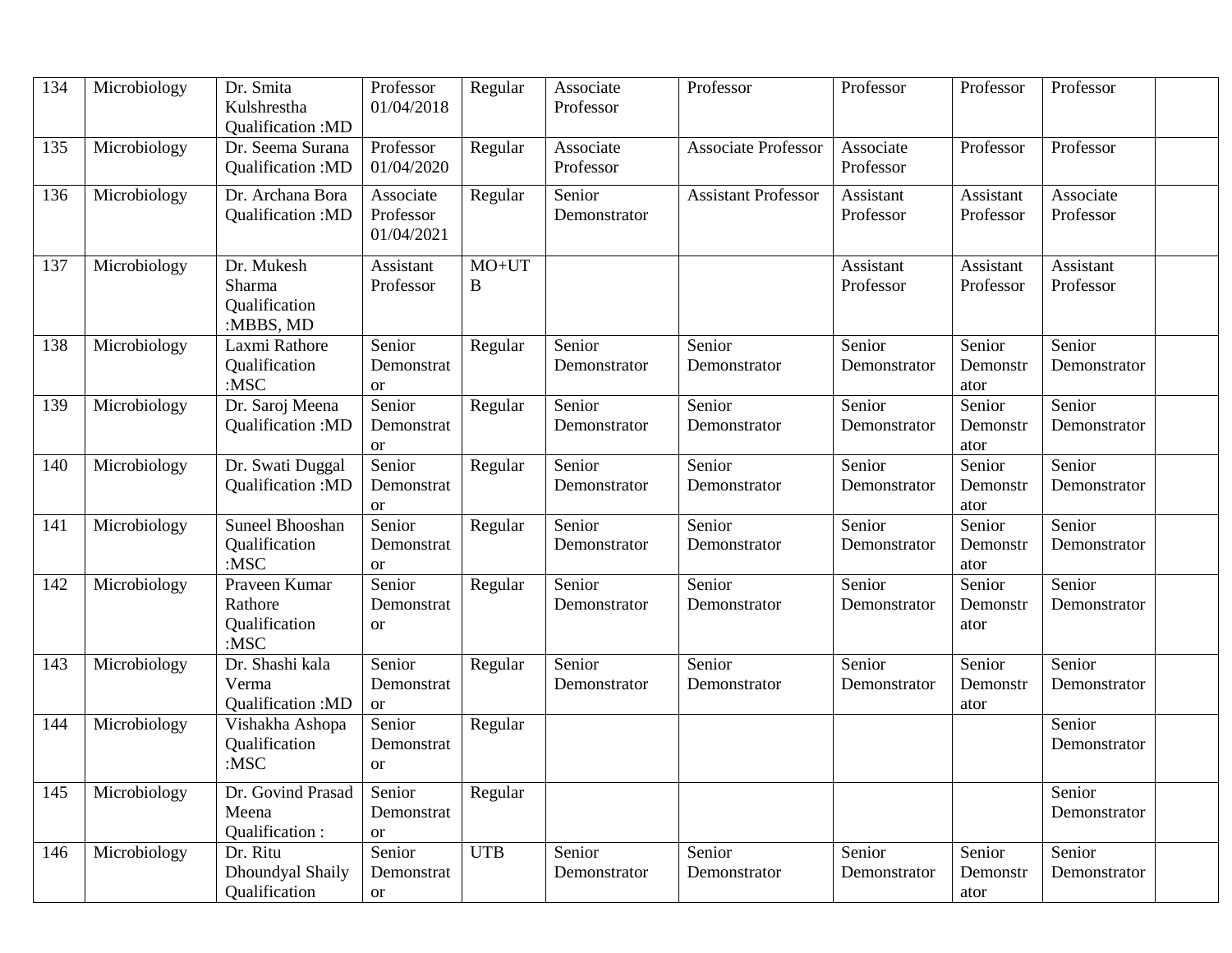|     |              | :MBBS                                                              |                                       |              |                        |                        |                        |                            |                        |  |
|-----|--------------|--------------------------------------------------------------------|---------------------------------------|--------------|------------------------|------------------------|------------------------|----------------------------|------------------------|--|
|     |              |                                                                    |                                       |              |                        |                        |                        |                            |                        |  |
| 147 | Microbiology | Dr. Anshu Mathur<br>Qualification<br>:MBBS                         | Senior<br>Demonstrat<br><b>or</b>     | $MO+UT$<br>B | Senior<br>Demonstrator | Senior<br>Demonstrator | Senior<br>Demonstrator | Senior<br>Demonstr<br>ator | Senior<br>Demonstrator |  |
| 148 | Microbiology | Dr. Nemichand<br>Khadav<br>Qualification<br>:MBBS                  | Senior<br>Demonstrat<br><sub>or</sub> | $MO+UT$<br>B | Senior<br>Demonstrator | Senior<br>Demonstrator | Senior<br>Demonstrator | Senior<br>Demonstr<br>ator | Senior<br>Demonstrator |  |
| 149 | Microbiology | Shivani Khullar<br>Qualification<br>$:$ MSC                        | Senior<br>Demonstrat<br><sub>or</sub> | <b>UTB</b>   | Senior<br>Demonstrator | Senior<br>Demonstrator | Senior<br>Demonstrator | Senior<br>Demonstr<br>ator | Senior<br>Demonstrator |  |
| 150 | Microbiology | Usha Verma<br>Qualification<br>$:$ MSC                             | Senior<br>Demonstrat<br><b>or</b>     | <b>UTB</b>   | Senior<br>Demonstrator | Senior<br>Demonstrator | Senior<br>Demonstrator | Senior<br>Demonstr<br>ator | Senior<br>Demonstrator |  |
| 151 | Microbiology | Dr. Eshank Gupta<br>Qualification<br>:MBBS                         | Senior<br>Demonstrat<br><sub>or</sub> | <b>UTB</b>   |                        |                        | Senior<br>Demonstrator | Senior<br>Demonstr<br>ator | Senior<br>Demonstrator |  |
| 152 | Microbiology | Dr. Richa<br>Agarwal<br>Qualification<br>:MBBS, MD                 | Senior<br>Demonstrat<br><sub>or</sub> | <b>UTB</b>   |                        |                        | Senior<br>Demonstrator | Senior<br>Demonstr<br>ator | Senior<br>Demonstrator |  |
| 153 | Microbiology | Dr. Yogeeta Bala<br>Qualification<br>:MBBS, MD                     | Senior<br>Demonstrat<br><sub>or</sub> | <b>UTB</b>   |                        |                        | Senior<br>Demonstrator | Senior<br>Demonstr<br>ator | Senior<br>Demonstrator |  |
| 154 | Microbiology | Kusum lata Lodha<br>Qualification<br>$:$ MSC                       | Senior<br>Demonstrat<br><b>or</b>     | <b>UTB</b>   |                        |                        |                        | Senior<br>Demonstr<br>ator | Senior<br>Demonstrator |  |
| 155 | Microbiology | Hemant Chanda<br>Qualification<br>$:$ MSC                          | Senior<br>Demonstrat<br><b>or</b>     | <b>UTB</b>   |                        |                        |                        | Senior<br>Demonstr<br>ator | Senior<br>Demonstrator |  |
| 156 | Microbiology | Dr. Ravindra<br><b>Singh Rathore</b><br>Qualification<br>:MBBS, MD | <b>MO</b>                             | Regular      | <b>MO</b>              | <b>MO</b>              | <b>MO</b>              | <b>MO</b>                  | <b>MO</b>              |  |
| 157 | Microbiology | Dr. Neha Mathur<br>Qualification<br>:MBBS, MD                      | <b>MO</b>                             | Regular      |                        |                        |                        | <b>MO</b>                  | <b>MO</b>              |  |
| 158 | Microbiology | Dr. Jyoti<br>Choudhary<br>Qualification:                           | <b>MO</b>                             | Regular      |                        |                        |                        |                            | <b>MO</b>              |  |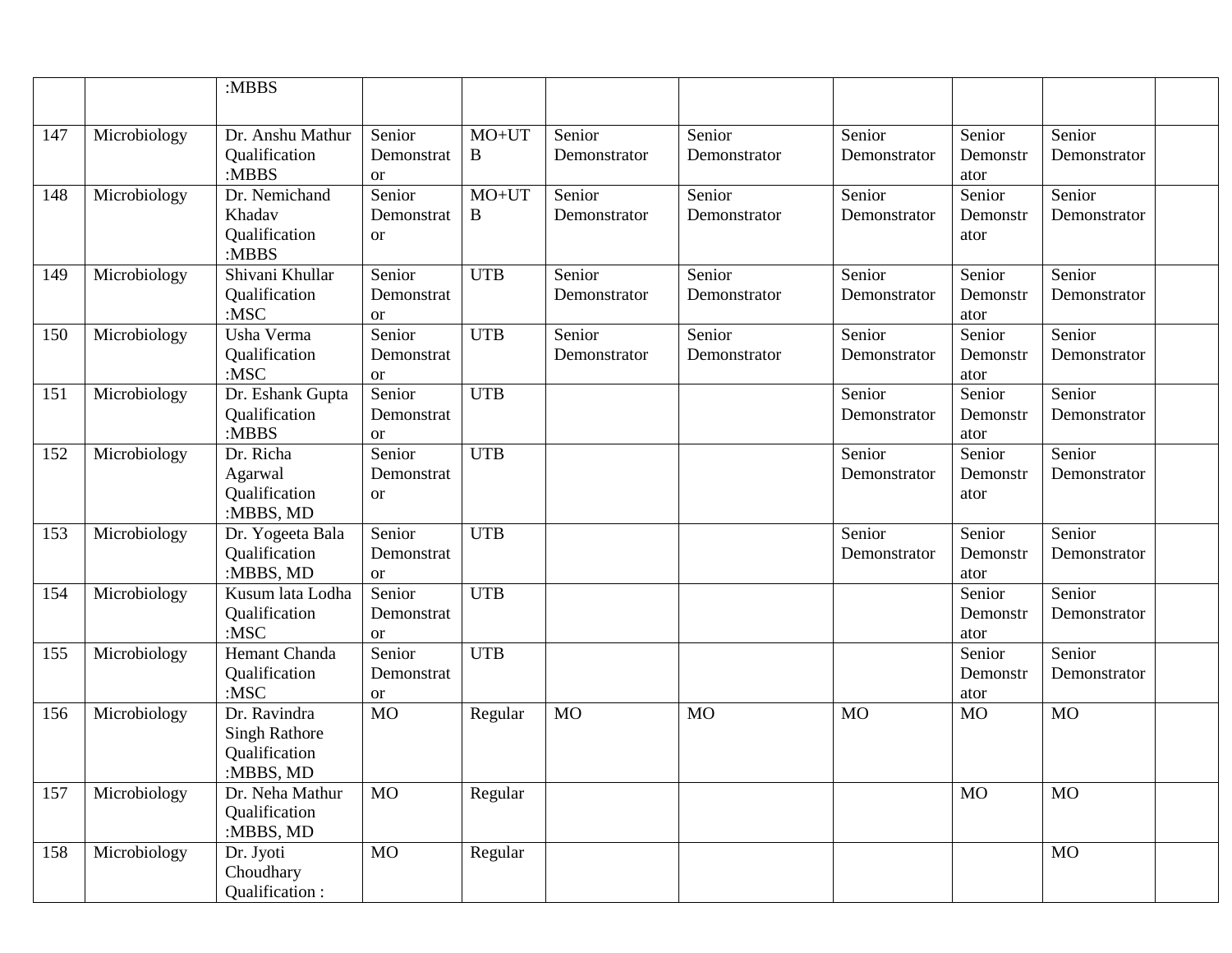| 159 | Nephrology    | Dr. Surendra<br><b>Singh Rathore</b><br>Qualification<br>:MD, DM                  | Associate<br>Professor<br>01/04/2021 | Regular    | Assistant<br>Professor | <b>Assistant Professor</b> | Assistant<br>Professor | Assistant<br>Professor | Associate<br>Professor |  |
|-----|---------------|-----------------------------------------------------------------------------------|--------------------------------------|------------|------------------------|----------------------------|------------------------|------------------------|------------------------|--|
| 160 | Nephrology    | Dr. Jagdish<br>Choudhary<br>Qualification<br>:MBBS, MD                            | <b>MO</b>                            | Regular    | <b>MO</b>              | M <sub>O</sub>             | <b>MO</b>              | <b>MO</b>              | M <sub>O</sub>         |  |
| 161 | Neurology     | Dr. Amita<br>Bhargava<br>Qualification: MD                                        | Professor<br>23/10/2010              | Regular    | Professor              | Professor                  | Professor              | Professor              | Professor              |  |
| 162 | Neurology     | Dr. Shubhakaran<br>Qualification<br>:MD, DM                                       | Professor<br>01/04/2016              | Regular    | Professor              | Professor                  | Professor              | Professor              | Professor              |  |
| 163 | Neurology     | Dr. Reenu<br>Choudhary<br>Qualification<br>:MD, DM                                | Assistant<br>Professor               | Regular    |                        |                            | Assistant<br>Professor | Assistant<br>Professor | Assistant<br>Professor |  |
| 164 | Neurology     | Dr. Naveen Seervi<br>Qualification<br>:MD, DM                                     | Assistant<br>Professor               | <b>UTB</b> |                        |                            |                        | Assistant<br>Professor | Assistant<br>Professor |  |
| 165 | Neuro-Surgery | Dr. Sunil Garg<br>Qualification :MS,<br><b>MCH</b>                                | Professor<br>01/04/2011              | Regular    | Professor              | Professor                  | Professor              | Professor              | Professor              |  |
| 166 | Neuro-Surgery | Dr. Sharad Thanvi<br>Qualification :MS,<br><b>MCH</b>                             | Professor<br>01/04/2019              | Regular    | Associate<br>Professor | <b>Associate Professor</b> | Professor              | Professor              | Professor              |  |
| 167 | Neuro-Surgery | Dr. Shailesh<br>Thanvi<br>Qualification :MS,<br><b>MCH</b>                        | Associate<br>Professor<br>01/04/2019 | Regular    | Assistant<br>Professor | <b>Assistant Professor</b> | Associate<br>Professor | Associate<br>Professor | Associate<br>Professor |  |
| 168 | Neuro-Surgery | Dr. Hemant<br>Kumar Beniwal<br>Qualification<br>:MBBS, MS,<br>MCH<br>Neurosurgery | Assistant<br>Professor               | Regular    |                        |                            |                        |                        | Assistant<br>Professor |  |
| 169 | Neuro-Surgery | Dr. Divyam<br>Sharma<br>Qualification<br>:MBBS, DNB                               | Assistant<br>Professor               | <b>UTB</b> |                        |                            |                        |                        | Assistant<br>Professor |  |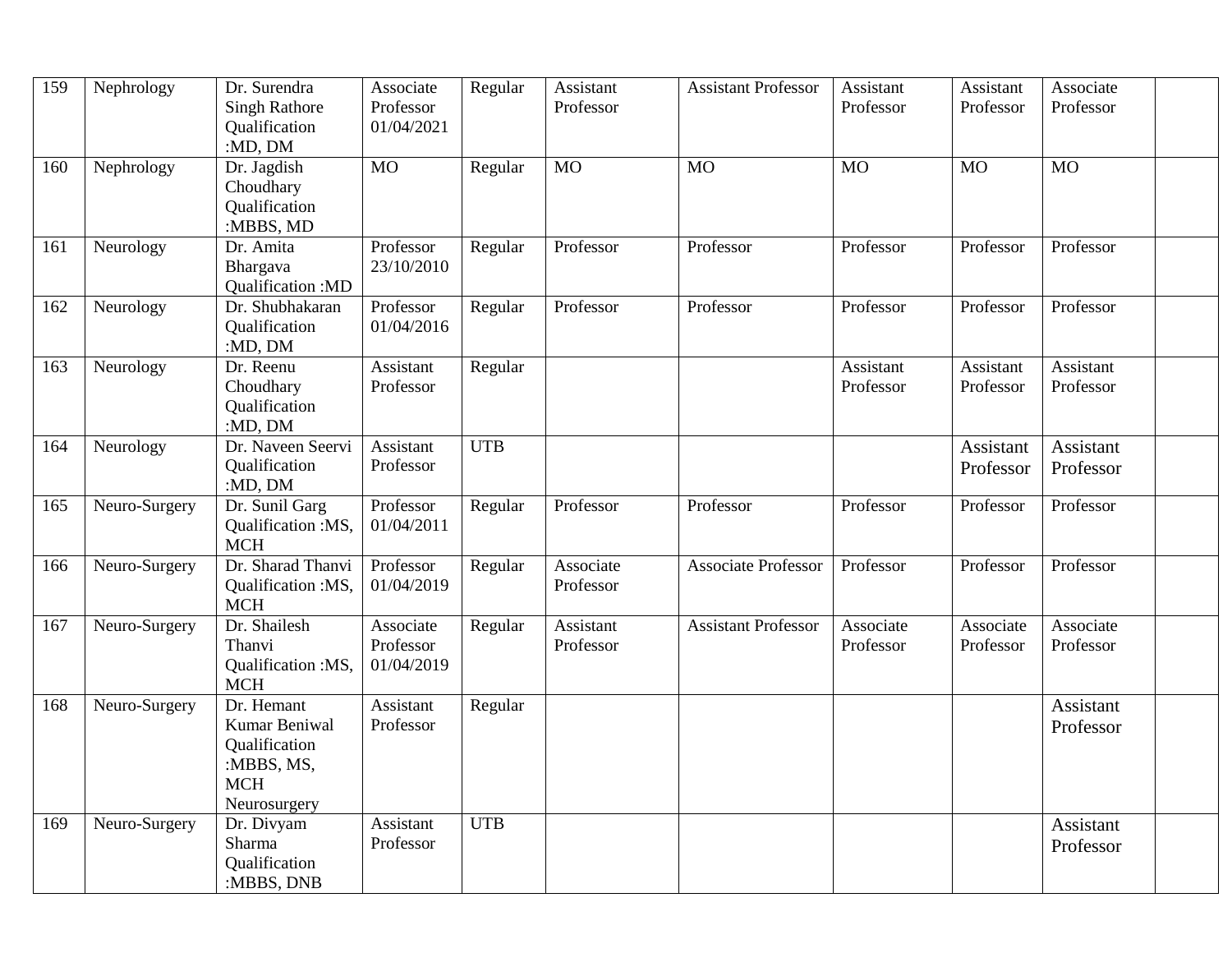| 170 | Neuro-Surgery | Dr. Pankaj Kant<br>Gupta<br>Qualification<br>:MBBS, MS | Assistant<br>Professor                          | <b>UTB</b> |                        |                            |                        |                        | Assistant<br>Professor |  |
|-----|---------------|--------------------------------------------------------|-------------------------------------------------|------------|------------------------|----------------------------|------------------------|------------------------|------------------------|--|
| 171 | Obst & gyn    | Dr. Ranjana Desai<br>Qualification: MS                 | Professor<br>01/04/2012                         | Regular    | Professor              | Professor                  | Professor              | Professor              | Professor              |  |
| 172 | Obst & gyn    | Dr. Indra Bhati<br>Qualification: MS                   | Professor<br>01/04/2013                         | Regular    | Professor              | Professor                  | Professor              | Professor              | Professor              |  |
| 173 | Obst $&$ gyn  | Dr. Hanslata<br>Gehlot<br>Qualification: MS            | Professor<br>01/04/2013                         | Regular    | Professor              | Professor                  | Professor              | Professor              | Professor              |  |
| 174 | Obst & gyn    | Dr. Rizwana<br>Shaheen<br>Qualification: MS            | Professor<br>01/04/2015                         | Regular    | Professor              | Professor                  | Professor              | Professor              | Professor              |  |
| 175 | Obst & gyn    | Dr. Kalpana<br>Mehta<br>Qualification: MS              | Professor<br>01/04/2015                         | Regular    | Professor              | Professor                  | Professor              | Professor              | Professor              |  |
| 176 | Obst & gyn    | Dr. Rekha Jakhar<br>Qualification:MS                   | Professor<br>01/04/2015                         | Regular    | Professor              | Professor                  | Professor              | Professor              | Professor              |  |
| 177 | Obst & gyn    | Dr. B.S. Jodha<br>Qualification: MS                    | Professor<br>01/04/2015                         | Regular    | Professor              | Professor                  | Professor              | Professor              | Professor              |  |
| 178 | Obst & gyn    | Dr. Rekha<br>Choudhary<br>Qualification:MS             | Associate<br>Professor<br>01/04/2019            | Regular    | Assistant<br>Professor | <b>Assistant Professor</b> | Associate<br>Professor | Associate<br>Professor | Associate<br>Professor |  |
| 179 | Obst & gyn    | Dr. Ram Kanwar<br>Deora<br>Qualification:MS            | Associate<br>Professor<br>01/04/2019            | Regular    | Assistant<br>Professor | <b>Assistant Professor</b> | Associate<br>Professor | Associate<br>Professor | Associate<br>Professor |  |
| 180 | Obst & gyn    | Dr. Saroj Mourya<br>Qualification:MS                   | Associate<br>Professor(P<br>atey)<br>17/03/2021 | Regular    | Assistant<br>Professor | <b>Assistant Professor</b> | Assistant<br>Professor | Assistant<br>Professor | Associate<br>Professor |  |
| 181 | Obst & gyn    | Dr. Saroj<br>Qualification:MS                          | Associate<br>Professor(P<br>atey)<br>21/06/2021 | Regular    | Assistant<br>Professor | <b>Assistant Professor</b> | Assistant<br>Professor | Assistant<br>Professor | Associate<br>Professor |  |
| 182 | Obst & gyn    | Dr. Vimla Kumari<br>Qualification: MS                  | Associate<br>Professor(P<br>atey)<br>19/07/2021 | Regular    | Assistant<br>Professor | <b>Assistant Professor</b> | Assistant<br>Professor | Assistant<br>Professor | Associate<br>Professor |  |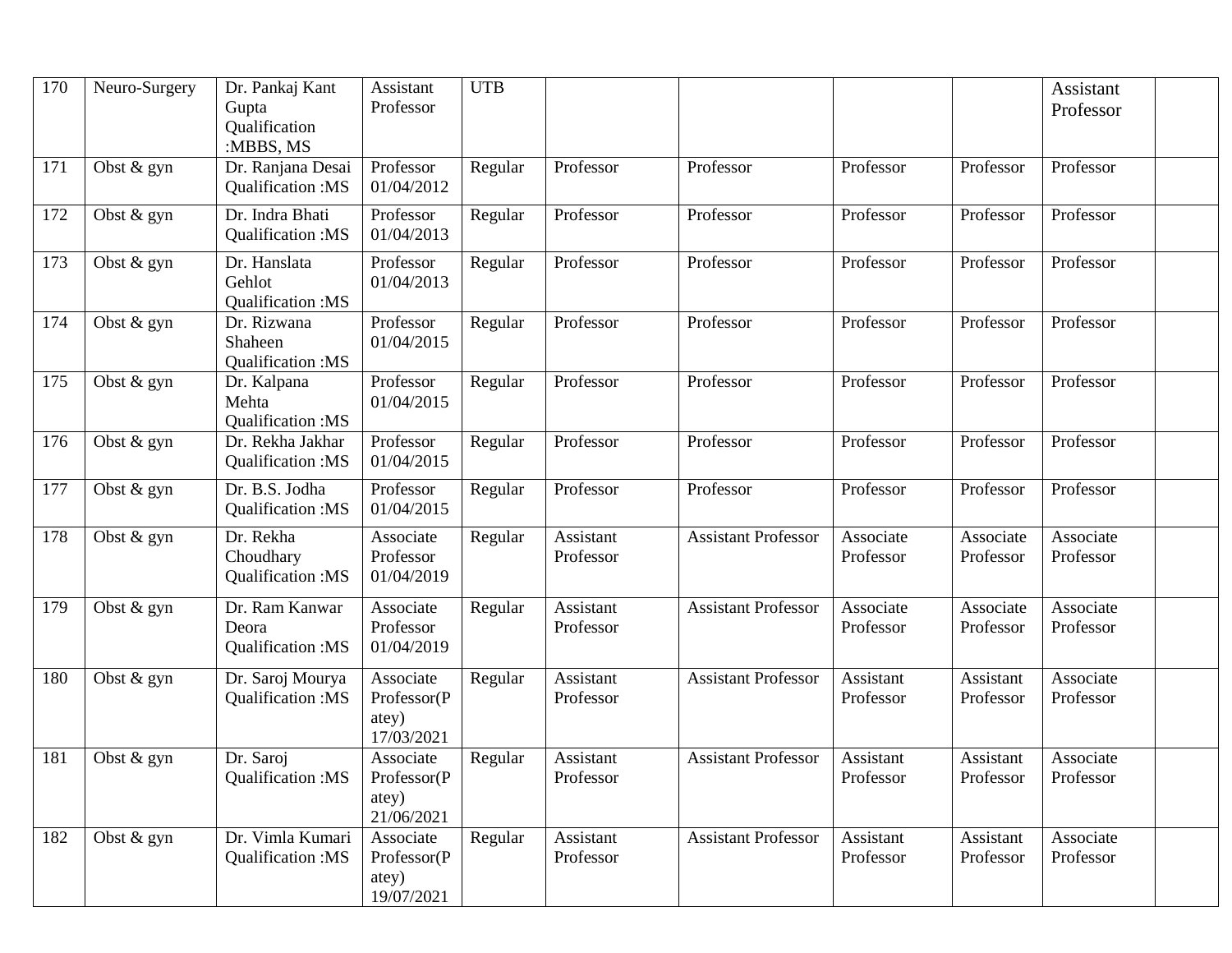| 183 | Obst & gyn   | Dr. Santosh                    | Assistant | Regular      | Assistant        | <b>Assistant Professor</b> | Assistant        | Assistant | Assistant |  |
|-----|--------------|--------------------------------|-----------|--------------|------------------|----------------------------|------------------|-----------|-----------|--|
|     |              | Khokhar                        | Professor |              | Professor        |                            | Professor        | Professor | Professor |  |
|     |              | Qualification: MS              |           |              |                  |                            |                  |           |           |  |
| 184 | Obst $&$ gyn | Dr. Ritu Bijarnia              | Assistant | Regular      | Assistant        | <b>Assistant Professor</b> | Assistant        | Assistant | Assistant |  |
|     |              | Qualification :MS,             | Professor |              | Professor        |                            | Professor        | Professor | Professor |  |
|     |              | <b>DNB</b>                     |           |              |                  |                            |                  |           |           |  |
| 185 | Obst $&$ gyn | Dr. Seema Sharma               | Assistant | Regular      | Assistant        | Assistant                  | <b>Assistant</b> | Assistant | Assistant |  |
|     |              | Qualification: MS              | Professor |              | Professor        | Professor                  | Professor        | Professor | Professor |  |
| 186 | Obst & gyn   | Dr. Vijaya                     | Assistant | Regular      |                  |                            |                  |           | Assistant |  |
|     |              | Soliriya                       | Professor |              |                  |                            |                  |           | Professor |  |
|     |              | Qualification                  |           |              |                  |                            |                  |           |           |  |
|     |              | :MBBS MS                       |           |              |                  |                            |                  |           |           |  |
| 187 | Obst $&$ gyn | Dr. Swati Mehta                | Assistant | $MO+UT$      | <b>Assistant</b> | Assistant                  | Assistant        | Assistant | Assistant |  |
|     |              | Qualification:MS               | Professor | $\bf{B}$     | Professor        | Professor                  | Professor        | Professor | Professor |  |
| 188 | Obst & gyn   | Dr. Poonam                     | Assistant | <b>UTB</b>   |                  |                            |                  |           |           |  |
|     |              | Parakh                         | Professor |              | Assistant        | Assistant                  | Assistant        | Assistant | Assistant |  |
|     |              | Qualification: MS              |           |              | Professor        | Professor                  | Professor        | Professor | Professor |  |
| 189 | Obst $&$ gyn | Dr. Preksha Jain               | Assistant | <b>UTB</b>   |                  |                            | Assistant        | Assistant | Assistant |  |
|     |              | Qualification                  | Professor |              |                  |                            | Professor        | Professor | Professor |  |
|     |              | :MBBS, MS                      |           |              |                  |                            |                  |           |           |  |
| 191 | Obst & gyn   | Dr. Ankita                     | Assistant | $MO+UT$      |                  |                            | Assistant        | Assistant | Assistant |  |
|     |              | Choudhary                      | Professor | $\, {\bf B}$ |                  |                            | Professor        | Professor | Professor |  |
|     |              | <b>Qualification</b>           |           |              |                  |                            |                  |           |           |  |
|     |              | :MBBS, MS                      |           |              |                  |                            |                  |           |           |  |
| 192 | Obst $&$ gyn | Dr. Divya Goyal                | Assistant | <b>UTB</b>   |                  |                            |                  | Assistant | Assistant |  |
|     |              | Qualification                  | Professor |              |                  |                            |                  | Professor | Professor |  |
|     |              | :MBBS, MS                      |           |              |                  |                            |                  |           |           |  |
| 193 | Obst $&$ gyn | Dr. Basanti                    | Assistant | $MO+UT$      |                  |                            |                  | Assistant | Assistant |  |
|     |              | Chouhan                        | Professor | $\bf{B}$     |                  |                            |                  | Professor | Professor |  |
|     |              | <b>Qualification</b>           |           |              |                  |                            |                  |           |           |  |
|     |              | :MBBS, MS                      |           |              |                  |                            |                  |           |           |  |
| 194 | Obst & gyn   | Dr. Mitasha                    | Assistant | <b>UTB</b>   |                  |                            |                  |           | Assistant |  |
|     |              | Nagori                         | Professor |              |                  |                            |                  |           | Professor |  |
|     |              | Qualification<br>:MBBS, MS     |           |              |                  |                            |                  |           |           |  |
|     |              |                                | Assistant | $MO+UT$      |                  |                            |                  |           | Assistant |  |
| 195 | Obst & gyn   | Dr. Shish Ram<br>Qualification | Professor | B            |                  |                            |                  |           |           |  |
|     |              | :MBBS MS                       |           |              |                  |                            |                  |           | Professor |  |
| 196 | Obst & gyn   | Dr. Kiran Mirdha               | <b>MO</b> | Regular      | <b>MO</b>        | <b>MO</b>                  | <b>MO</b>        | <b>MO</b> | <b>MO</b> |  |
|     |              | Qualification: MS              |           |              |                  |                            |                  |           |           |  |
|     |              |                                |           |              |                  |                            |                  |           |           |  |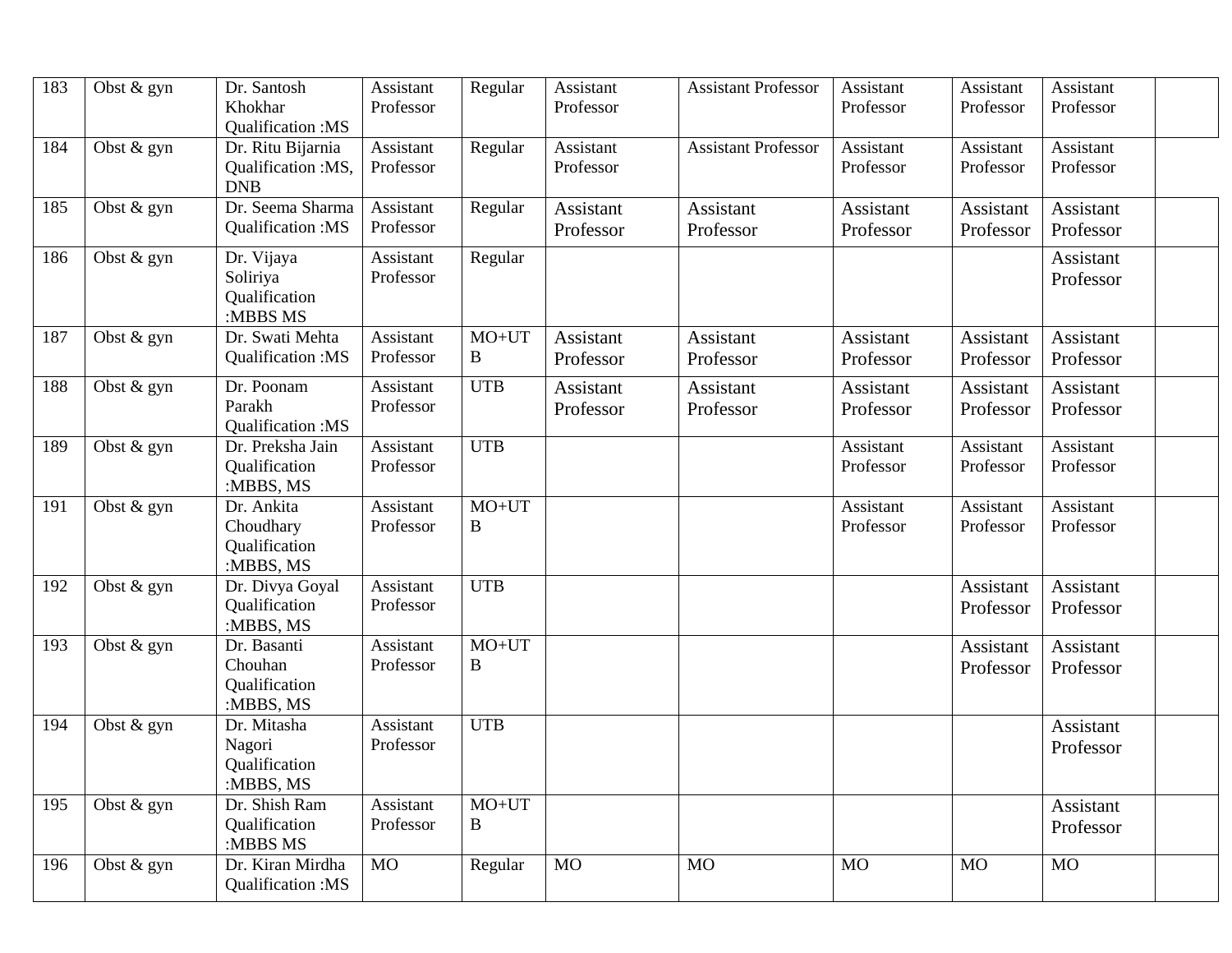| 197 | $\overline{O}$ ncology | Dr. Girdhar Singh<br><b>Bhati</b><br>Qualification:MD | Professor<br>01/04/2015              | Regular             | Professor              | Professor                  | Professor              | Professor              | Professor                     |    |
|-----|------------------------|-------------------------------------------------------|--------------------------------------|---------------------|------------------------|----------------------------|------------------------|------------------------|-------------------------------|----|
| 198 | Opthalmology           | Dr. Arvind<br>Chauhan<br>Qualification: MS            | Professor<br>01/04/2015              | Regular             | Professor              | Professor                  | Professor              | Professor              | Professor                     | 25 |
| 199 | Opthalmology           | Dr. Punit Kumar<br>Singh<br>Qualification:MS          | Associate<br>Professor<br>01/04/2020 | Regular             | Assistant<br>Professor | <b>Assistant Professor</b> | Assistant<br>Professor | Associate<br>Professor | Associate<br>Professor        | 20 |
| 200 | Opthalmology           | Dr. Ramesh<br>Kumar<br>Qualification:MS               | Assistant<br>Professor               | Regular             | Assistant<br>Professor | Assistant<br>Professor     | Assistant<br>Professor | Assistant<br>Professor | <b>Assistant</b><br>Professor | 20 |
| 201 | Opthalmology           | Dr. Sarika Gaur<br>Qualification:MS                   | Assistant<br>Professor               | Regular             |                        |                            |                        |                        | Assistant<br>Professor        | 15 |
| 202 | Opthalmology           | Dr. Kuldeep<br>Qualification<br>:MBBS, MS             | Assistant<br>Professor               | $MO+UT$<br>$\bf{B}$ |                        |                            |                        |                        | Assistant<br>Professor        | 12 |
| 203 | Opthalmology           | Dr. Sandeep<br>Kaushal<br><b>Oualification:MS</b>     | Refractnist                          | Regular             | Refractnist            | Refractnist                | Refractnist            | Refractnis<br>t        | Refractnist                   |    |
| 204 | Orthopaedics           | Dr. Kishore<br>Raichandani<br>Qualification:MS        | Professor<br>01/04/2012              | Regular             | Professor              | Professor                  | Professor              | Professor              | Professor                     |    |
| 205 | Orthopaedics           | Dr. Arun Kumar<br>Vashiya<br>Qualification: MS        | Professor<br>01/04/2013              | Regular             | Professor              | Professor                  | Professor              | Professor              | Professor                     |    |
| 206 | Orthopaedics           | Dr. Mahesh Bhati<br>Qualification:MS                  | Professor<br>01/04/2013              | Regular             | Professor              | Professor                  | Professor              | Professor              | Professor                     |    |
| 207 | Orthopaedics           | Dr. Mahendra<br>Kumar Aseri<br>Qualification:MS       | Professor<br>01/04/2014              | Regular             | Professor              | Professor                  | Professor              | Professor              | Professor                     |    |
| 208 | Orthopaedics           | Dr. Ramniwas<br>Bishnoi<br>Qualification:MS           | Associate<br>Professor<br>01/04/2020 | Regular             | Assistant<br>Professor | <b>Assistant Professor</b> | Assistant<br>Professor | Associate<br>Professor | Associate<br>Professor        |    |
| 209 | Orthopaedics           | Dr. Hemant Jain<br>Qualification:MS                   | Associate<br>Professor<br>01/04/2020 | Regular             | Assistant<br>Professor | <b>Assistant Professor</b> | Assistant<br>Professor | Assistant<br>Professor | Associate<br>Professor        |    |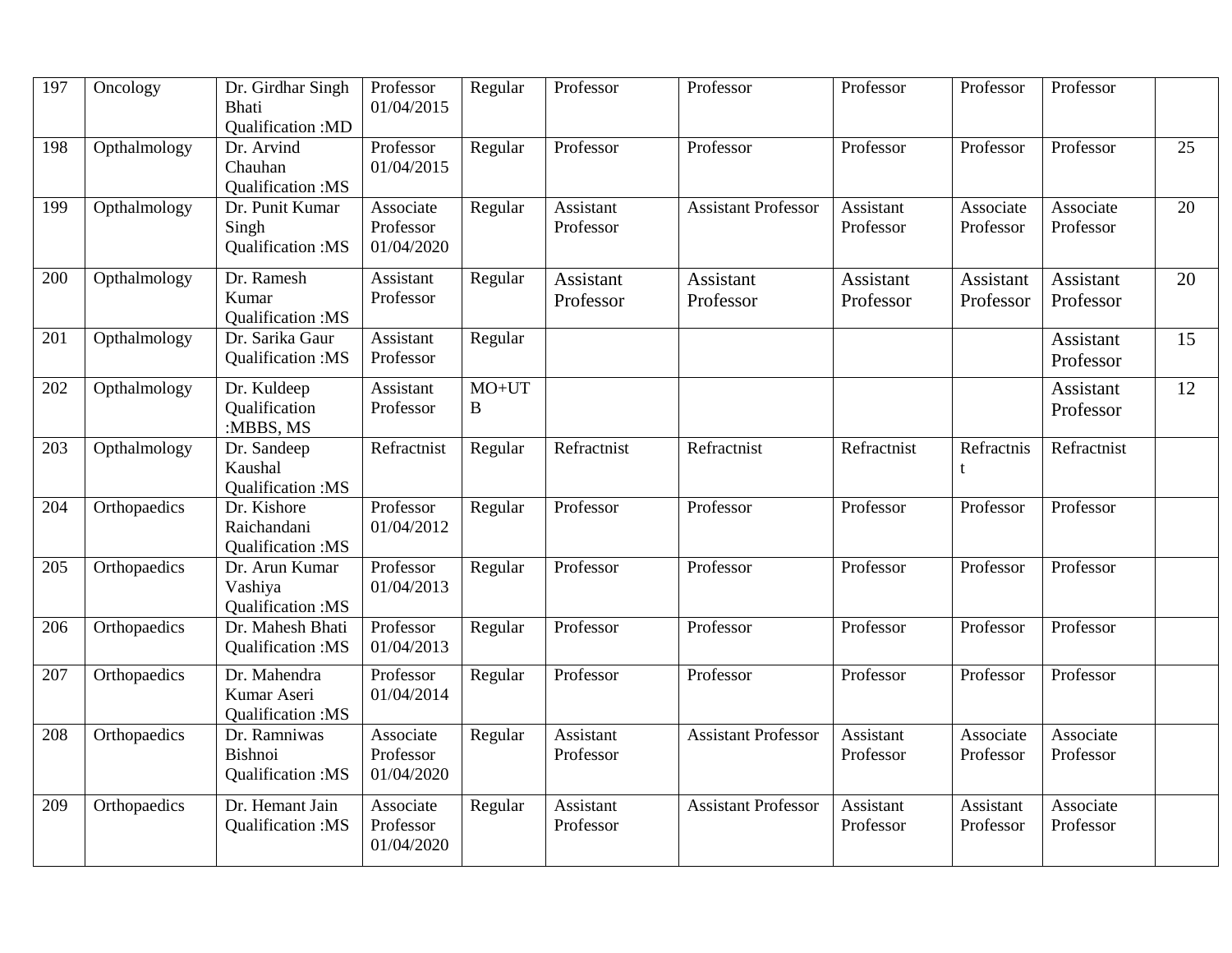| 210 | Orthopaedics | Dr. Ramakishan<br>Qualification<br>:MS,DNB                         | Associate<br>Professor(P<br>atey)<br>19/07/2021 | Regular             | Assistant<br>Professor | <b>Assistant Professor</b> | Assistant<br>Professor | Assistant<br>Professor | Associate<br>Professor |                 |
|-----|--------------|--------------------------------------------------------------------|-------------------------------------------------|---------------------|------------------------|----------------------------|------------------------|------------------------|------------------------|-----------------|
| 212 | Orthopaedics | Dr. Nirottam<br>Singh<br>Qualification<br>:MBBS, MS,<br><b>DNB</b> | Assistant<br>Professor                          | Regular             |                        |                            |                        |                        | Assistant<br>Professor |                 |
| 213 | Orthopaedics | Dr. Devendra<br>Singh<br>Qualification<br>:MBBS, MS                | Assistant<br>Professor                          | $MO+UT$<br>B        |                        |                            | Assistant<br>Professor | Assistant<br>Professor | Assistant<br>Professor |                 |
| 214 | Orthopaedics | Dr. Shantilal<br>Sankhla<br>Qualification<br>:MBBS, MS             | Assistant<br>Professor                          | <b>UTB</b>          |                        |                            |                        |                        | Assistant<br>Professor |                 |
| 215 | Ortho Spine  | Dr. Mahendra<br>Singh<br>Qualification<br>:MBBS, MD                | Assistant<br>Professor                          | $MO+UT$<br>$\bf{B}$ |                        |                            |                        |                        | Assistant<br>Professor |                 |
| 216 | Pathology    | Dr. Anand Raj<br>Kalla<br>Qualification: MD<br>RMC-14411           | Professor<br>01/10/2011                         | Regular             | Professor              | Professor                  | Professor              | Professor              | Professor              | 5 <sup>5</sup>  |
| 217 | Pathology    | Dr. S.R. Negi<br>Qualification:MD<br>RMC-9913                      | Professor<br>09/02/2013                         | Regular             | Professor              | Professor                  | Professor              | Professor              | Professor              | 5 <sup>1</sup>  |
| 218 | Pathology    | Dr. Rajni Joshee<br>Qualification: MD<br>RMC-13229                 | Professor<br>09/02/2013                         | Regular             | Professor              | Professor                  | Professor              | Professor              | Professor              | 6               |
| 219 | Pathology    | Dr. Madhu Gupta<br>Qualification: MD<br>RMC-10746                  | Professor<br>01/04/2016                         | Regular             | Professor              | Professor                  | Professor              | Professor              | Professor              | $\overline{5}$  |
| 220 | Pathology    | Dr. Yogi Raj Joshi<br>Qualification:MD<br>RMC-17005                | Professor<br>01/04/2021                         | Regular             | Professor              | Professor                  | Professor              | Professor              | Professor              | $5\overline{)}$ |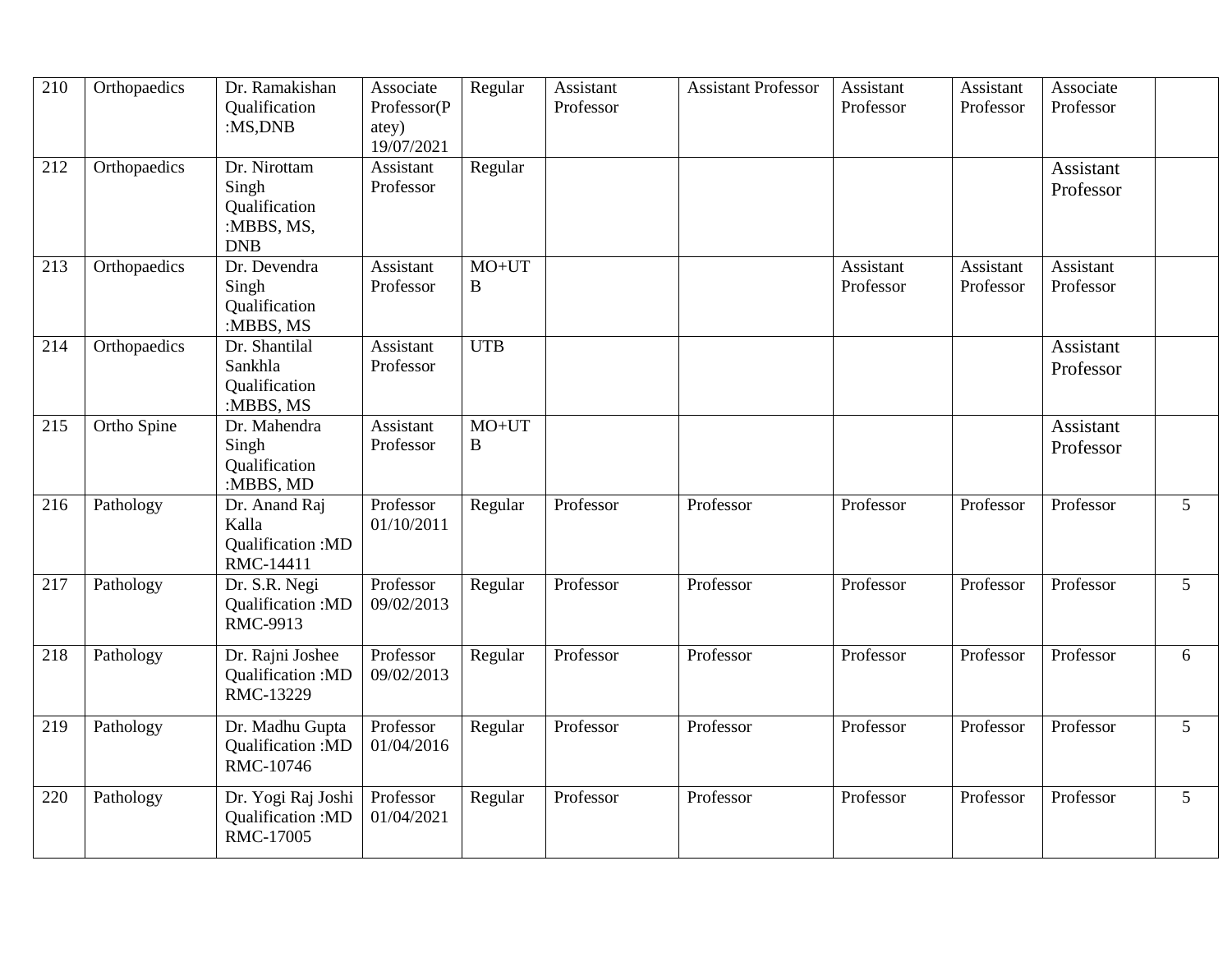| 221 | Pathology | Dr. Meeta Deval<br>Qualification: MD<br>RMC-7154                  | Associate<br>Professor<br>01/04/2019 | Regular | Assistant<br>Professor        | <b>Assistant Professor</b>    | Associate<br>Professor | Associate<br>Professor | Associate<br>Professor | 5              |
|-----|-----------|-------------------------------------------------------------------|--------------------------------------|---------|-------------------------------|-------------------------------|------------------------|------------------------|------------------------|----------------|
| 222 | Pathology | Dr. Kiran Meena<br>Qualification: MD<br>RMC-18343                 | Associate<br>Professor<br>01/04/2019 | Regular | Assistant<br>Professor        | <b>Assistant Professor</b>    | Associate<br>Professor | Associate<br>Professor | Associate<br>Professor | 6              |
| 223 | Pathology | Dr. Kishore<br>Kumar Khatri<br>Qualification:MD<br>RMC-21022      | Associate<br>Professor<br>01/04/2018 | Regular | Assistant<br>Professor        | <b>Associate Professor</b>    | Associate<br>Professor | Associate<br>Professor | Associate<br>Professor | 6              |
| 224 | Pathology | Dr. Sunita<br>Agarwal<br>Qualification: MD<br><b>RMC-8794</b>     | Associate<br>Professor<br>01/04/2019 | Regular | Assistant<br>Professor        | <b>Assistant Professor</b>    | Associate<br>Professor | Associate<br>Professor | Associate<br>Professor |                |
| 225 | Pathology | Dr. Shilpa<br>Agarwal<br>Qualification:MD<br><b>RMC-10084</b>     | Associate<br>Professor<br>01/04/2021 | Regular | Assistant<br>Professor        | <b>Assistant Professor</b>    | Assistant<br>Professor | Assistant<br>Professor | Associate<br>Professor | 5              |
| 226 | Pathology | Dr. Taruna<br>Choudhary<br>Qualification:MD<br>RMC-9174           | Associate<br>Professor<br>01/04/2021 | Regular | Assistant<br>Professor        | <b>Assistant Professor</b>    | Assistant<br>Professor | Assistant<br>Professor | Associate<br>Professor | 5              |
| 227 | Pathology | Dr. Omveer Singh<br>Qualification: MD<br>RMC-27753                | Assistant<br>Professor               | Regular | <b>Assistant</b><br>Professor | <b>Assistant</b><br>Professor | Assistant<br>Professor | Assistant<br>Professor | Assistant<br>Professor | 5              |
| 228 | Pathology | Dr. Arpita Singhvi<br>Qualification<br>:MBBS, DNB<br>RMC-25548    | Assistant<br>Professor               | Regular | Assistant<br>Professor        | Assistant<br>Professor        | Assistant<br>Professor | Assistant<br>Professor | Assistant<br>Professor | 5 <sup>5</sup> |
| 229 | Pathology | Dr. Tarun Sharma<br>Qualification: MD                             | Assistant<br>Professor               | Regular | Assistant<br>Professor        | Assistant<br>Professor        | Assistant<br>Professor | Assistant<br>Professor | Assistant<br>Professor |                |
| 230 | Pathology | Dr. Swarn Lata<br>Qualification: MD<br>RMC-27020                  | Assistant<br>Professor<br>04/12/2020 | Regular |                               |                               |                        |                        |                        | 5              |
| 231 | Pathology | Dr. Kanchan<br>Rathore<br>Qualification<br>:MBBS, MD<br>RMC-15775 | Assistant<br>Professor<br>04/12/2020 | Regular |                               |                               |                        |                        |                        | 6              |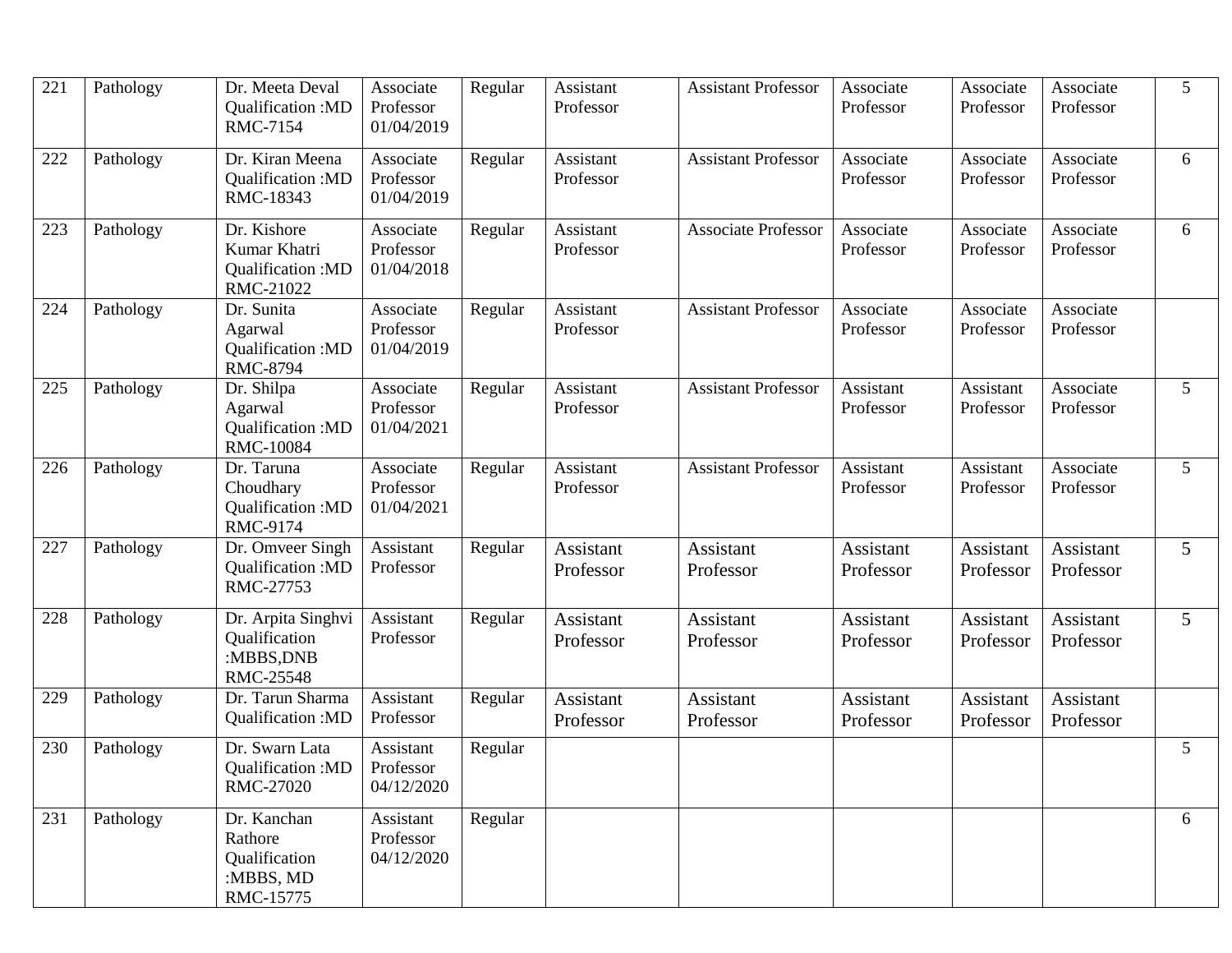| 232 | Pathology | Dr. Ashish Joshee<br>Qualification: MD<br>RMC-41091                                | Assistant<br>Professor                | <b>UTB</b> | Assistant<br>Professor | <b>Assistant Professor</b> | Assistant<br>Professor | Assistant<br>Professor     | Assistant<br>Professor | 6              |
|-----|-----------|------------------------------------------------------------------------------------|---------------------------------------|------------|------------------------|----------------------------|------------------------|----------------------------|------------------------|----------------|
| 233 | Pathology | Dr. Vivek<br>Bharadwaj<br>Qualification<br>:MBBS                                   | Senior<br>Demonstrat<br><sub>or</sub> | Regular    | Senior<br>Demonstrator | Senior<br>Demonstrator     | Senior<br>Demonstrator | Senior<br>Demonstr<br>ator | Senior<br>Demonstrator | 5 <sup>5</sup> |
| 234 | Pathology | Dr. Aditi Saxena<br>Qualification<br>:MBBS,MD<br>RMC-27664                         | Senior<br>Demonstrat<br><sub>or</sub> | Regular    | Senior<br>Demonstrator | Senior<br>Demonstrator     | Senior<br>Demonstrator | Senior<br>Demonstr<br>ator | Senior<br>Demonstrator | 5 <sup>1</sup> |
| 235 | Pathology | Dr. Praveen<br>Verma<br>Qualification<br>:MBBS, Diploma<br><b>DCP</b><br>RMC-25845 | Senior<br>Demonstrat<br><b>or</b>     | Regular    | Senior<br>Demonstrator | Senior<br>Demonstrator     | Senior<br>Demonstrator | Senior<br>Demonstr<br>ator | Senior<br>Demonstrator | 5 <sup>5</sup> |
| 236 | Pathology | Dr. Pooja guru<br>Qualification<br>:MBBS<br>RMC-37229                              | Senior<br>Demonstrat<br><sub>or</sub> | Regular    | Senior<br>Demonstrator | Senior<br>Demonstrator     | Senior<br>Demonstrator | Senior<br>Demonstr<br>ator | Senior<br>Demonstrator | 5 <sup>5</sup> |
| 237 | Pathology | Dr. Devesh<br>Parashar<br>Qualification: MD                                        | Senior<br>Demonstrat<br><sub>or</sub> | Regular    | Senior<br>Demonstrator | Senior<br>Demonstrator     | Senior<br>Demonstrator | Senior<br>Demonstr<br>ator | Senior<br>Demonstrator |                |
| 238 | Pathology | Dr. Khem Raj<br>Qualification: MD<br>RMC-24982                                     | Senior<br>Demonstrat<br><sub>or</sub> | Regular    | Senior<br>Demonstrator | Senior<br>Demonstrator     | Senior<br>Demonstrator | Senior<br>Demonstr<br>ator | Senior<br>Demonstrator | $5^{\circ}$    |
| 239 | Pathology | Dr. Nisha<br>Gangwal<br>Qualification<br>:MBBS, DIHBT<br>RMC-26670                 | Senior<br>Demonstrat<br><sub>or</sub> | Regular    | Senior<br>Demonstrator | Senior<br>Demonstrator     | Senior<br>Demonstrator | Senior<br>Demonstr<br>ator | Senior<br>Demonstrator | $5^{\circ}$    |
| 240 | Pathology | Dr. Ravi Kumar<br>Kanojiya<br>Qualification<br>:MBBS<br>RMC-36906                  | Senior<br>Demonstrat<br><b>or</b>     | Regular    | Senior<br>Demonstrator | Senior<br>Demonstrator     | Senior<br>Demonstrator | Senior<br>Demonstr<br>ator | Senior<br>Demonstrator | 5              |
| 241 | Pathology | Dr. Apoorvi<br>Dubey<br>Qualification<br>:MBBS, DNB                                | Senior<br>Demonstrat<br><sub>or</sub> | Regular    | Senior<br>Demonstrator | Senior<br>Demonstrator     | Senior<br>Demonstrator | Senior<br>Demonstr<br>ator | Senior<br>Demonstrator |                |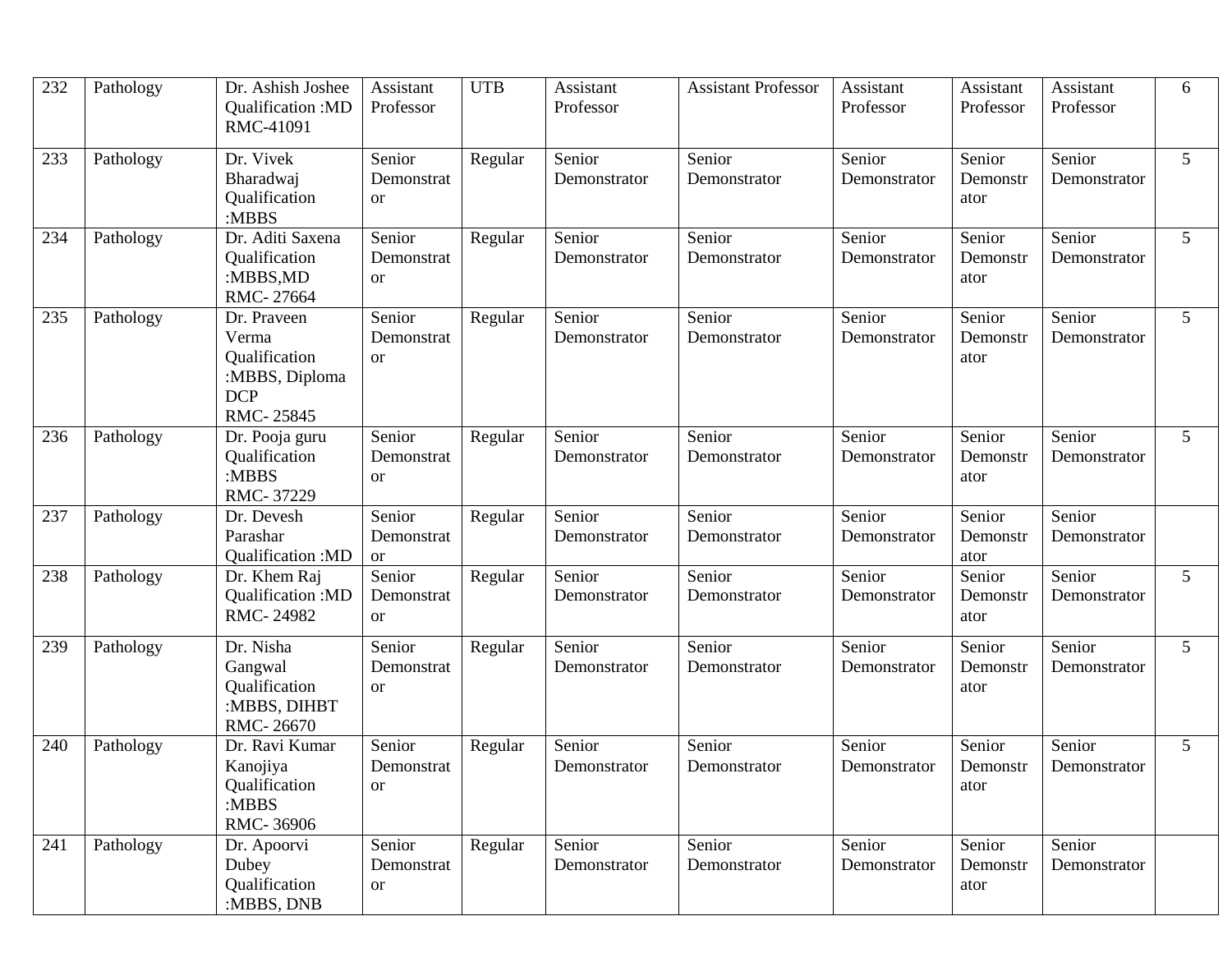| 242 | Pathology | Dr. Laxmi Aheer<br>Qualification<br>:MBBS, MD<br>RMC-36630            | Senior<br>Demonstrat<br><b>or</b>     | Regular             | Senior<br>Demonstrator | Senior<br>Demonstrator | Senior<br>Demonstrator | Senior<br>Demonstr<br>ator | Senior<br>Demonstrator | 5              |
|-----|-----------|-----------------------------------------------------------------------|---------------------------------------|---------------------|------------------------|------------------------|------------------------|----------------------------|------------------------|----------------|
| 243 | Pathology | Dr. Chandra<br>Kanta Nogia<br>Qualification: MD<br>RMC-16987          | Senior<br>Demonstrat<br><sub>or</sub> | Regular             | Senior<br>Demonstrator | Senior<br>Demonstrator | Senior<br>Demonstrator | Senior<br>Demonstr<br>ator | Senior<br>Demonstrator | 5 <sup>1</sup> |
| 244 | Pathology | Dr. RituRaj<br>Amrawat<br>Qualification<br>:MBBS<br>RMC-24530         | Senior<br>Demonstrat<br>$\alpha$      | Regular             |                        | Senior<br>Demonstrator | Senior<br>Demonstrator | Senior<br>Demonstr<br>ator | Senior<br>Demonstrator | 5 <sup>1</sup> |
| 245 | Pathology | Dr. Vidhish<br>Lohiya<br>Qualification<br>:MBBS, MD<br>RMC-15293      | Senior<br>Demonstrat<br><b>or</b>     | Regular             |                        | Senior<br>Demonstrator | Senior<br>Demonstrator | Senior<br>Demonstr<br>ator | Senior<br>Demonstrator | 6              |
| 246 | Pathology | Dr. Yamini Verma<br>Qualification<br>:MBBS,<br>RMC-23060              | Senior<br>Demonstrat<br><b>or</b>     | Regular             |                        |                        |                        |                            | Senior<br>Demonstrator | $\mathfrak{S}$ |
| 247 | Pathology | Dr. Vinod Kumar<br>Gurjar<br>Qualification:<br><b>MD</b><br>RMC-20772 | Senior<br>Demonstrat<br><sub>or</sub> | Regular             |                        |                        |                        |                            | Senior<br>Demonstrator | 6              |
| 248 | Pathology | Dr. Manisha<br>Kumari<br>Qualification<br>:MBBS, MD<br>RMC-36513      | Senior<br>Demonstrat<br><sub>or</sub> | Regular             |                        |                        |                        |                            | Senior<br>Demonstrator | 5 <sup>5</sup> |
| 249 | Pathology | Dr. Suman<br>Kumari<br>Qualification:<br>MD<br>RMC-19342              | Senior<br>Demonstrat<br><b>or</b>     | Regular             |                        |                        |                        |                            | Senior<br>Demonstrator | 5 <sup>1</sup> |
| 251 | Pathology | Dr. Satya Prakash<br>Sharma<br>Qualification: MD<br>RMC-19304         | Senior<br>Demonstrat<br><b>or</b>     | $MO+UT$<br>$\bf{B}$ | Senior<br>Demonstrator | Senior<br>Demonstrator | Senior<br>Demonstrator | Senior<br>Demonstr<br>ator | Senior<br>Demonstrator | 6              |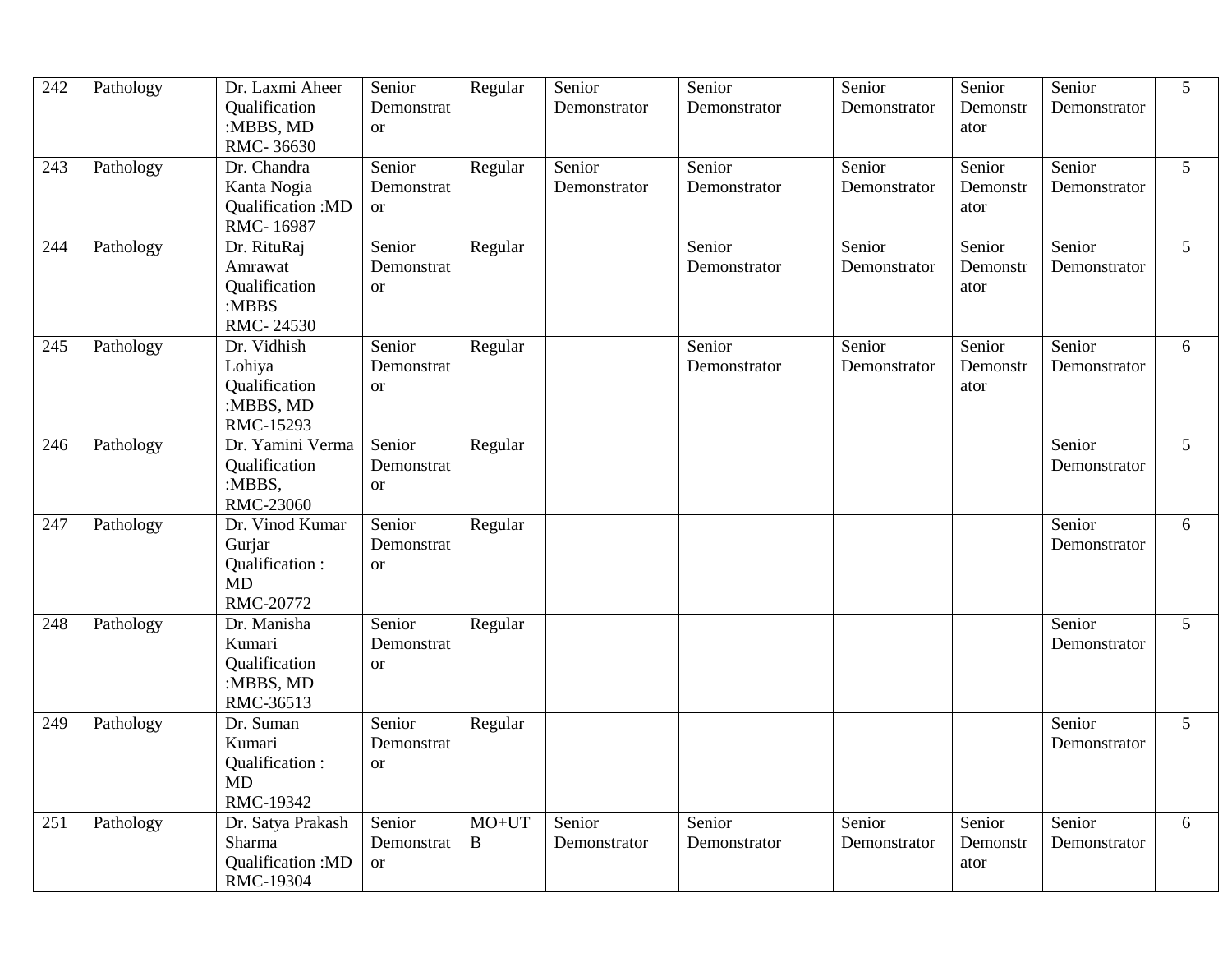| 252 | Pathology | Dr. Amit Kumar<br>Saraswat<br>Qualification<br>:MBBS<br>RMC-24016 | Senior<br>Demonstrat<br><b>or</b>         | <b>UTB</b>   | Senior<br>Demonstrator | Senior<br>Demonstrator | Senior<br>Demonstr<br>ator | Senior<br>Demonstrator | 5              |
|-----|-----------|-------------------------------------------------------------------|-------------------------------------------|--------------|------------------------|------------------------|----------------------------|------------------------|----------------|
| 253 | Pathology | Dr. Kavita Sharma<br>Qualification<br>:MBBS<br>RMC-21361          | Senior<br>Demonstrat<br><sub>or</sub>     | <b>UTB</b>   | Senior<br>Demonstrator | Senior<br>Demonstrator | Senior<br>Demonstr<br>ator | Senior<br>Demonstrator | 5              |
| 254 | Pathology | Dr. Rajnesh<br>Poonia<br>Qualification<br>:MBBS<br>RMC-44059      | Senior<br>Demonstrat<br><b>or</b>         | <b>UTB</b>   |                        | Senior<br>Demonstrator | Senior<br>Demonstr<br>ator | Senior<br>Demonstrator | 5 <sup>5</sup> |
| 255 | Pathology | Dr. Reema Vyas<br>Qualification<br>:MBBS, MD<br>RMC-22271         | Senior<br>Demonstrat<br><b>or</b>         | <b>UTB</b>   |                        | Senior<br>Demonstrator | Senior<br>Demonstr<br>ator | Senior<br>Demonstrator | 5 <sup>1</sup> |
| 256 | Pathology | Dr. Megha Verma<br>Qualification<br>:MBBS,MD                      | Senior<br>Demonstrat<br><b>or</b>         | $MO+UT$<br>B |                        | Senior<br>Demonstrator | Senior<br>Demonstr<br>ator | Senior<br>Demonstrator | 5 <sup>1</sup> |
| 258 | Pathology | Dr. Malvika<br>Magadhi<br>Qualification<br>:MBBS, MD<br>RMC-19753 | Senior<br>Demonstrat<br><sub>or</sub>     | <b>UTB</b>   |                        | Senior<br>Demonstrator | Senior<br>Demonstr<br>ator | Senior<br>Demonstrator | 5 <sup>5</sup> |
| 259 | Pathology | Dr. Mukul Anand<br>Acharya<br>Qualification<br>:MBBS              | Senior<br>Demonstrat<br><b>or</b>         | <b>UTB</b>   |                        | Senior<br>Demonstrator | Senior<br>Demonstr<br>ator | Senior<br>Demonstrator |                |
| 260 | Pathology | Dr. Anubha Gupta<br>Qualification<br>:MBBS, MD<br>RMC-38107       | Senior<br>Demonstrat<br><b>or</b>         | <b>UTB</b>   |                        |                        |                            | Senior<br>Demonstrator | 6              |
| 261 | Pathology | Dr. Mohit Parihar<br>Qualification<br>:MBBS, MD<br>RMC-26516      | Senior<br>Demonstrat   B<br><sub>or</sub> | $MO+UT$      |                        |                        |                            | Senior<br>Demonstrator | 6              |
| 262 | Pathology | Dr. Bharti<br>Varshney<br>Qualification<br>:MBBS, MD              | Senior<br>Demonstrat<br><b>or</b>         | <b>UTB</b>   |                        |                        |                            | Senior<br>Demonstrator | 6              |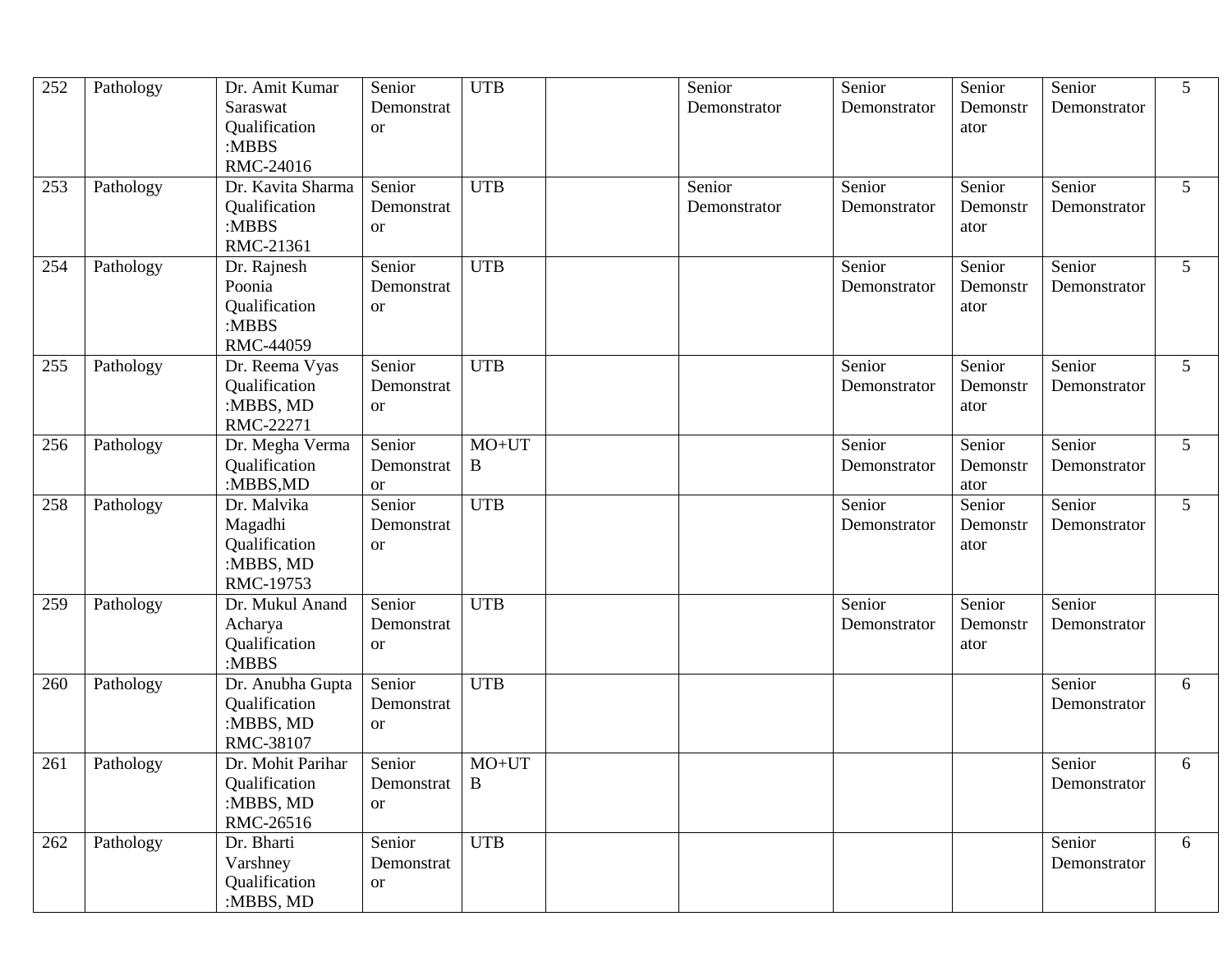|     |                      | RMC-51043                                                      |                                       |              |           |                  |           |           |                        |                |
|-----|----------------------|----------------------------------------------------------------|---------------------------------------|--------------|-----------|------------------|-----------|-----------|------------------------|----------------|
| 263 | Pathology            | Dr. Rishita<br>Qualification<br>:MBBS, MD<br>RMC-23181         | Senior<br>Demonstrat<br><sub>or</sub> | <b>UTB</b>   |           |                  |           |           | Senior<br>Demonstrator | 6              |
| 264 | Pathology            | Dr. Ravi Goyal<br>Qualification<br>:MBBS<br>RMC-19380          | Senior<br>Demonstrat<br><b>or</b>     | $MO+UT$<br>B |           |                  |           |           | Senior<br>Demonstrator | 5 <sup>5</sup> |
| 265 | Pathology            | Dr. Neha Bagga<br>Qualification<br>:MBBS, MD                   | <b>MO</b>                             | Regular      |           |                  |           |           | $\overline{MO}$        |                |
| 266 | Pathology            | Dr. Twinkle Vyas<br>Qualification<br>:MBBS                     | $\overline{MO}$                       | Regular      | <b>MO</b> | <b>MO</b>        | <b>MO</b> | <b>MO</b> | M <sub>O</sub>         | 5              |
| 267 | Pathology            | Dr. Sanjay Gaur<br>Qualification:<br><b>MD</b><br>RMC-20513    | <b>MO</b>                             | Regular      | <b>MO</b> | $\overline{M}$ O | <b>MO</b> | <b>MO</b> | M <sub>O</sub>         | $\overline{5}$ |
| 268 | Pediatric<br>Surgery | Dr. Sunil Kumar<br>Kothari<br>Qualification :MS,<br><b>MCH</b> | Professor<br>01/04/2015               | Regular      | Professor | Professor        | Professor | Professor | Professor              |                |
| 269 | Pediatric<br>Surgery | Dr. Prameshwar<br>Lal Qualification<br>:MS, MCH                | Assistant<br>Professor                | $MO+UT$<br>B |           |                  |           |           | Assistant<br>Professor |                |
| 270 | Pediatrics           | Dr. Pramod<br>Sharma<br>Qualification: MD                      | Professor<br>01/04/2013               | Regular      | Professor | Professor        | Professor | Professor | Professor              |                |
| 271 | Pediatrics           | Dr. Jai Prakash<br>Soni Qualification<br>:MD                   | Professor<br>01/04/2013               | Regular      | Professor | Professor        | Professor | Professor | Professor              |                |
| 272 | Pediatrics           | Dr. Rakesh Kumar<br>Jora Qualification<br>: $MD$               | Professor<br>01/04/2013               | Regular      | Professor | Professor        | Professor | Professor | Professor              |                |
| 273 | Pediatrics           | Dr. Anurag Singh<br>Qualification: MD                          | Professor<br>01/04/2013               | Regular      | Professor | Professor        | Professor | Professor | Professor              |                |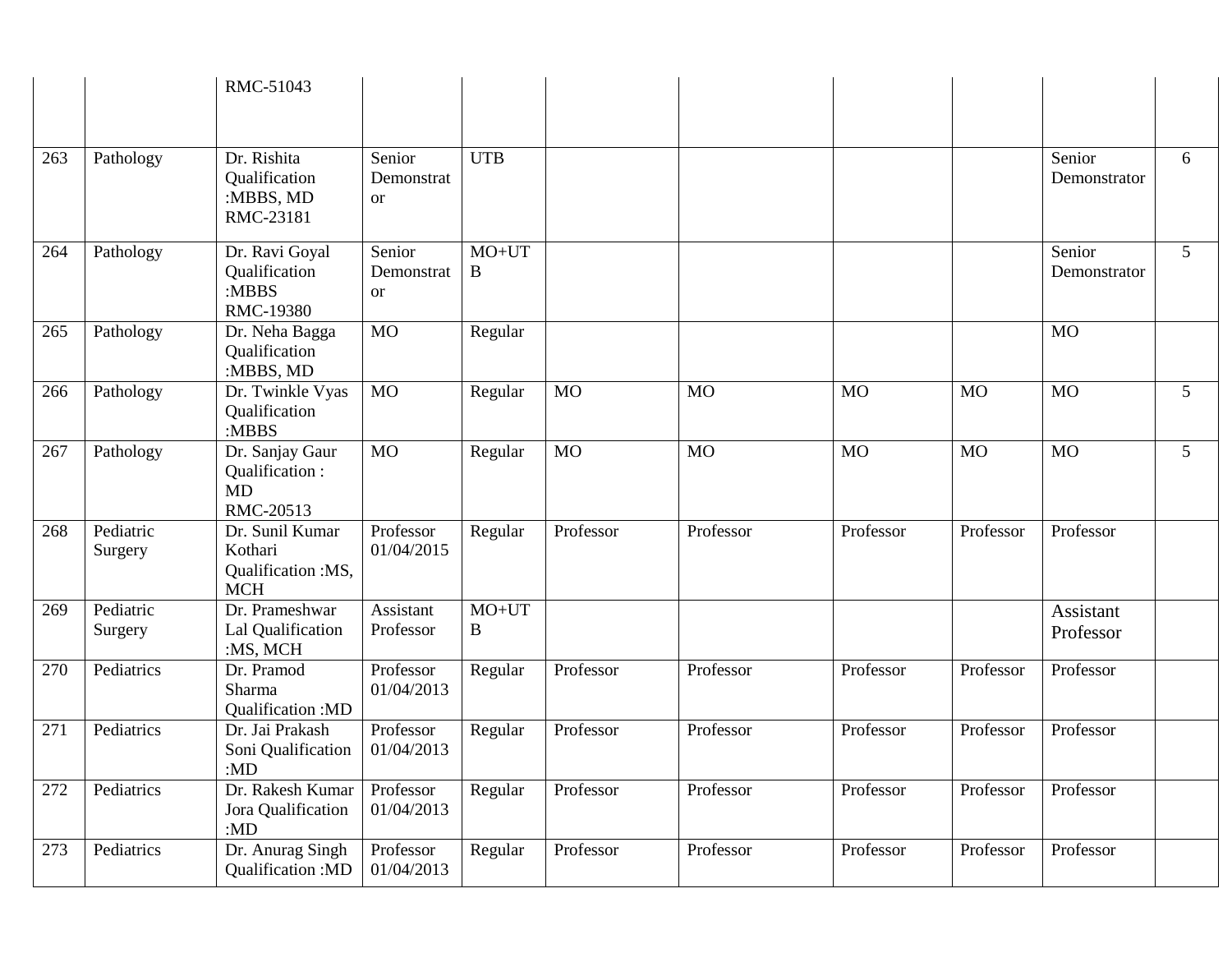| 274 | Pediatrics | Dr. Manish<br>Parakh<br>Qualification:MD                      | Professor<br>01/04/2013                         | Regular | Professor              | Professor                  | Professor              | Professor              | Professor                     |
|-----|------------|---------------------------------------------------------------|-------------------------------------------------|---------|------------------------|----------------------------|------------------------|------------------------|-------------------------------|
| 275 | Pediatrics | Dr. Mohan<br>Makwana<br><b>Oualification:MD</b>               | Professor<br>01/04/2015                         | Regular | Professor              | Professor                  | Professor              | Professor              | Professor                     |
| 276 | Pediatrics | Dr. Suresh Kumar<br>Verma<br>Qualification: MD                | Professor<br>01/04/2016                         | Regular | Professor              | Professor                  | Professor              | Professor              | Professor                     |
| 277 | Pediatrics | Dr. Vishnu Kumar<br>Goyal<br>Qualification: MD                | Associate<br>Professor<br>01/04/2020            | Regular | Assistant<br>Professor | <b>Assistant Professor</b> | Assistant<br>Professor | Associate<br>Professor | Associate<br>Professor        |
| 278 | Pediatrics | Dr. Sandeep<br>Choudhary<br>Qualification: MD                 | Associate<br>Professor<br>01/04/2020            | Regular | Assistant<br>Professor | <b>Assistant Professor</b> | Assistant<br>Professor | Associate<br>Professor | Associate<br>Professor        |
| 279 | Pediatrics | Dr. Harish Kumar<br>Mourya<br>Qualification:MD                | Associate<br>Professor<br>01/04/2020            | Regular | Assistant<br>Professor | <b>Assistant Professor</b> | Assistant<br>Professor | Associate<br>Professor | Associate<br>Professor        |
| 280 | Pediatrics | Dr. Shri Kisan<br>Vishnoi<br>Qualification:MD                 | Associate<br>Professor<br>01/04/2020            | Regular | Assistant<br>Professor | <b>Assistant Professor</b> | Assistant<br>Professor | Associate<br>Professor | Associate<br>Professor        |
| 281 | Pediatrics | Dr. Hari Mohan<br>Meena<br>Qualification: MD                  | Assistant<br>Professor                          | Regular | Assistant<br>Professor | <b>Assistant Professor</b> | Assistant<br>Professor | Assistant<br>Professor | Assistant<br>Professor        |
| 282 | Pediatrics | Dr. Vikas Katewa<br>Qualification: MD                         | Associate<br>Professor(P<br>atey)<br>11-11-2021 | Regular | Assistant<br>Professor | <b>Assistant Professor</b> | Assistant<br>Professor | Assistant<br>Professor | Associate<br>Professor        |
| 283 | Pediatrics | Dr. Shayama<br>Choudhary<br><b>Qualification:MD</b>           | Assistant<br>Professor                          | Regular |                        |                            |                        | Assistant<br>Professor | Assistant<br>Professor        |
| 284 | Pediatrics | Dr. Yudhvir Singh<br>Shekhawat<br>Qualification: MD           | Assistant<br>Professor                          | Regular |                        |                            |                        | Assistant<br>Professor | <b>Assistant</b><br>Professor |
| 285 | Pediatrics | Dr. Bhanu Pratap<br><b>Singh Rathore</b><br>Qualification: MD | Assistant<br>Professor                          | Regular |                        |                            |                        | Assistant<br>Professor | Assistant<br>Professor        |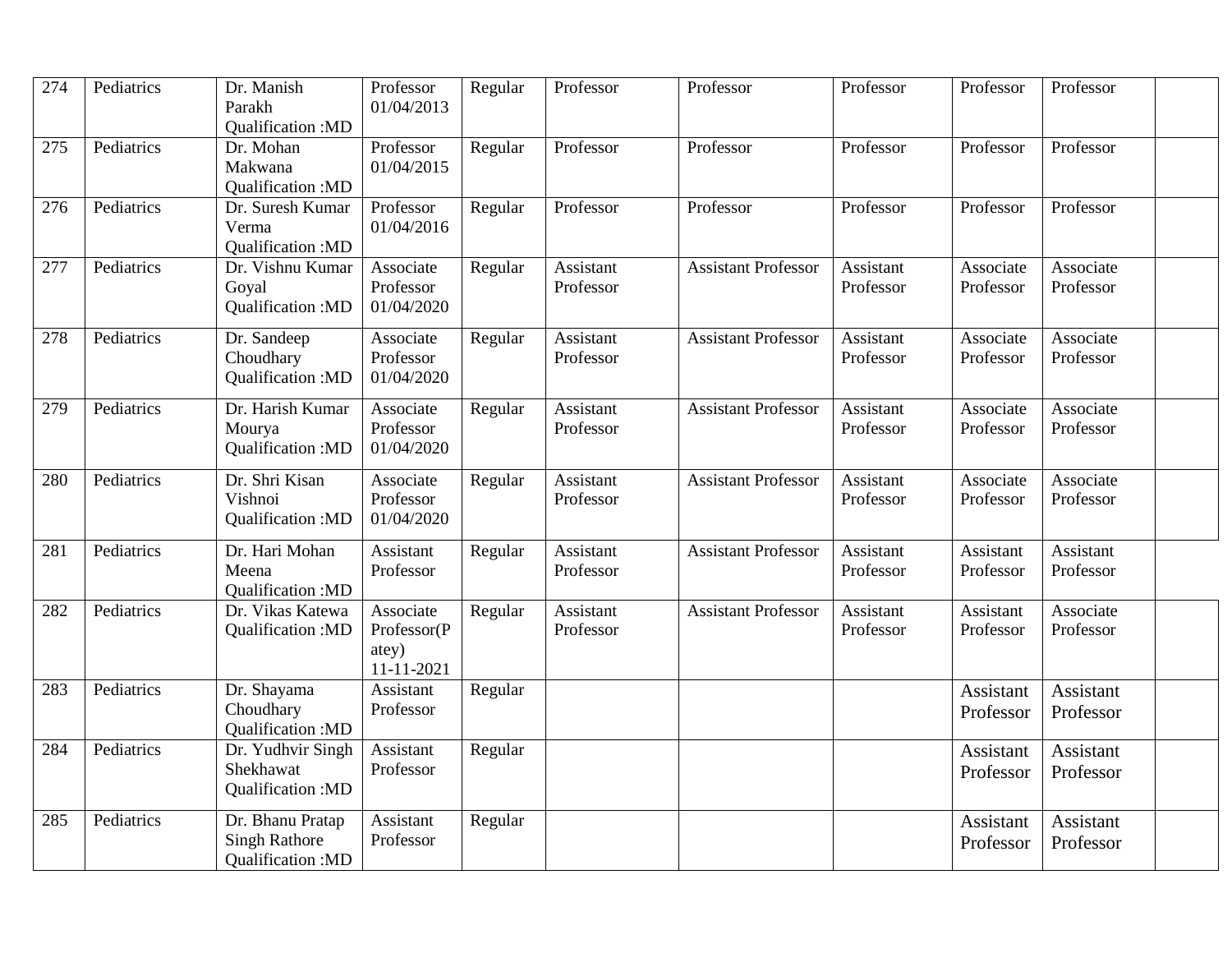| 286 | Pediatrics   | Dr. Raghunath<br>Qualification: MD                     | Assistant<br>Professor               | Regular                 |                        |                            |                        |                            | Assistant<br>Professor |  |
|-----|--------------|--------------------------------------------------------|--------------------------------------|-------------------------|------------------------|----------------------------|------------------------|----------------------------|------------------------|--|
| 287 | Pediatrics   | Dr. Vikas Payal<br>Qualification:MD                    | Assistant<br>Professor               | $MO+UT$<br>$\, {\bf B}$ | Assistant<br>Professor | Assistant<br>Professor     | Assistant<br>Professor | Assistant<br>Professor     | Assistant<br>Professor |  |
| 288 | Pediatrics   | Dr. Jagdish Chand<br>Dabi Qualification<br>:MD         | Assistant<br>Professor               | $MO+UT$<br>B            | Assistant<br>Professor | Assistant<br>Professor     | Assistant<br>Professor | Assistant<br>Professor     | Assistant<br>Professor |  |
| 289 | Pediatrics   | Dr. Ratanlal<br>Qualification<br>:MBBS, MD             | Assistant<br>Professor               | <b>UTB</b>              |                        |                            |                        | Assistant<br>Professor     | Assistant<br>Professor |  |
| 290 | Pediatrics   | Dr. Kavita<br>Choudhary<br>Qualification<br>:MBBS, MD  | Assistant<br>Professor               | <b>UTB</b>              |                        |                            |                        |                            | Assistant<br>Professor |  |
| 291 | Pediatrics   | Dr. Nitesh Melana<br>Qualification<br>:MBBS, MD        | Assistant<br>Professor               | $MO+UT$<br>$\bf{B}$     |                        |                            |                        |                            | Assistant<br>Professor |  |
| 292 | Pediatrics   | Dr. Pradeep Singh<br>Rathore<br>Qualification: MD      | <b>MO</b>                            | Regular                 |                        |                            |                        | <b>MO</b>                  | <b>MO</b>              |  |
| 293 | Pharmacology | Dr. Anusuya<br>Gehlot<br>Qualification: MD             | Professor<br>01/04/2011              | Regular                 | Professor              | Professor                  | Professor              | Professor                  | Professor              |  |
| 294 | Pharmacology | Dr. Rajkumar<br>Rathore<br><b>Oualification:MD</b>     | Professor<br>01/04/2016              | Regular                 | Professor              | Professor                  | Professor              | Professor                  | Professor              |  |
| 295 | Pharmacology | Dr. Vinita<br>Ghosliya<br>Qualification: MD            | Associate<br>Professor<br>01/04/2018 | Regular                 | Assistant<br>Professor | <b>Associate Professor</b> | Associate<br>Professor | Associate<br>Professor     | Associate<br>Professor |  |
| 296 | Pharmacology | Dr. Kamal<br>Kishore Khichi<br>Qualification: MD       | Associate<br>Professor<br>01/04/2019 | Regular                 | Assistant<br>Professor | <b>Assistant Professor</b> | Associate<br>Professor | Associate<br>Professor     | Associate<br>Professor |  |
| 297 | Pharmacology | Dr. Gyan Prakash<br>Tandi<br>Qualification<br>:MBBS,MD | Assistant<br>Professor               | $MO+UT$<br>$\, {\bf B}$ | Assistant<br>Professor | Assistant<br>Professor     | Assistant<br>Professor | Assistant<br>Professor     | Assistant<br>Professor |  |
| 298 | Pharmacology | Dr. Parveen<br>Malviya<br>Qualification<br>:MBBS       | Senior<br>Demonstrat<br><b>or</b>    | Regular                 | Senior<br>Demonstrator | Senior<br>Demonstrator     | Senior<br>Demonstrator | Senior<br>Demonstr<br>ator | Senior<br>Demonstrator |  |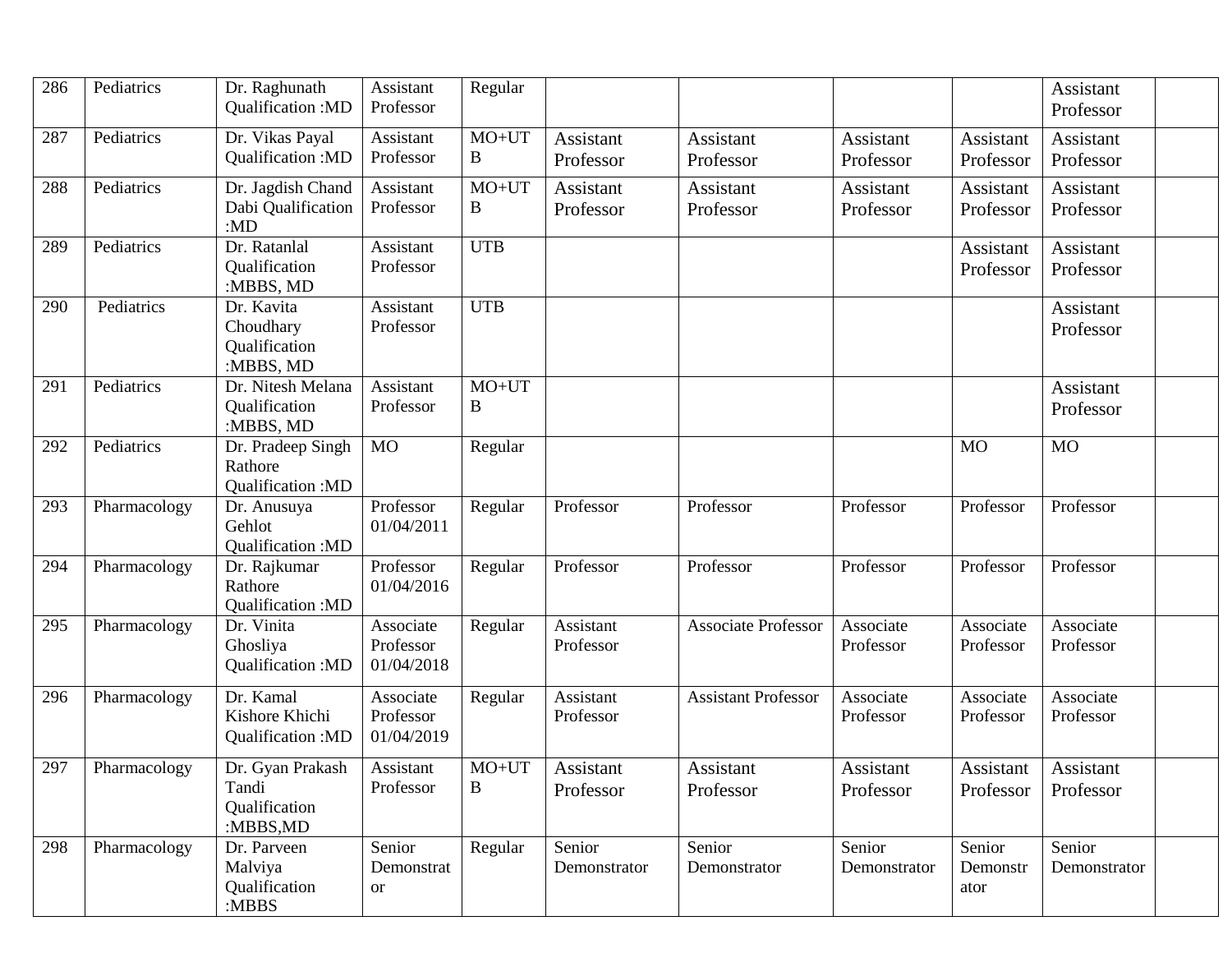| 299 | Pharmacology | Dr. Narendra<br>Parmar<br>Qualification<br>:MBBS                  | Senior<br>Demonstrat<br><sub>or</sub> | Regular          | Senior<br>Demonstrator        | Senior<br>Demonstrator     | Senior<br>Demonstrator | Senior<br>Demonstr<br>ator | Senior<br>Demonstrator        |  |
|-----|--------------|-------------------------------------------------------------------|---------------------------------------|------------------|-------------------------------|----------------------------|------------------------|----------------------------|-------------------------------|--|
| 300 | Pharmacology | Dr. Madhu Bala<br>Oualification<br>:MBBS, DGO                     | Senior<br>Demonstrat<br><b>or</b>     | Regular          |                               |                            |                        |                            | Senior<br>Demonstrator        |  |
| 301 | Pharmacology | Monika Sharma<br>Qualification<br>$:$ MSC                         | Senior<br>Demonstrat<br><b>or</b>     | $\overline{UTB}$ | Senior<br>Demonstrator        | Senior<br>Demonstrator     | Senior<br>Demonstrator | Senior<br>Demonstr<br>ator | Senior<br>Demonstrator        |  |
| 302 | Pharmacology | Dr. Archana Vyas<br>Qualification<br>:MBBS, MD                    | Senior<br>Demonstrat<br><b>or</b>     | $MO+UT$<br>B     |                               |                            |                        |                            | Senior<br>Demonstrator        |  |
| 303 | Physiology   | Dr. Raghuveer<br>Choudhary<br>Qualification: MD                   | Professor<br>01/04/2016               | Regular          | Professor                     | Professor                  | Professor              | Professor                  | Professor                     |  |
| 304 | Physiology   | Dr. Manish<br>Parihar<br>Qualification<br>: $MD$ ,<br>DSM(SPORTS) | Professor<br>01/04/2020               | Regular          | Associate<br>Professor        | <b>Associate Professor</b> | Associate<br>Professor | Professor                  | Professor                     |  |
| 305 | Physiology   | Dr. Kamla<br>Choudhary<br>Qualification<br>:MSC, PHD              | Associate<br>Professor<br>01/04/2021  | Regular          | Assistant<br>Professor        | <b>Assistant Professor</b> | Assistant<br>Professor | Assistant<br>Professor     | Associate<br>Professor        |  |
| 306 | Physiology   | Dr. Sunita<br>Choudhary<br>Qualification<br>:MSC, PHD             | Associate<br>Professor<br>01/04/2021  | Regular          | Assistant<br>Professor        | <b>Assistant Professor</b> | Assistant<br>Professor | Assistant<br>Professor     | Associate<br>Professor        |  |
| 307 | Physiology   | Dr. Rajnee<br>Qualification<br>:MSC, PHD                          | Assistant<br>Professor<br>01/04/2017  | Regular          | <b>Assistant</b><br>Professor | <b>Assistant Professor</b> | Assistant<br>Professor | Assistant<br>Professor     | Associate<br>Professor        |  |
| 308 | Physiology   | Dr. Manoj Kumar<br><b>Bundela</b><br>Qualification<br>:MBBS, MD   | Assistant<br>Professor<br>11/04/2018  | Regular          | Senior<br>Demonstrator        | <b>Assistant Professor</b> | Assistant<br>Professor | Assistant<br>Professor     | Associate<br>Professor        |  |
| 309 | Physiology   | Dr. Kumari Nirja<br>Qualification<br>:MBBS, MD                    | Assistant<br>Professor<br>24/09/2021  | <b>UTB</b>       |                               |                            |                        |                            | <b>Assistant</b><br>Professor |  |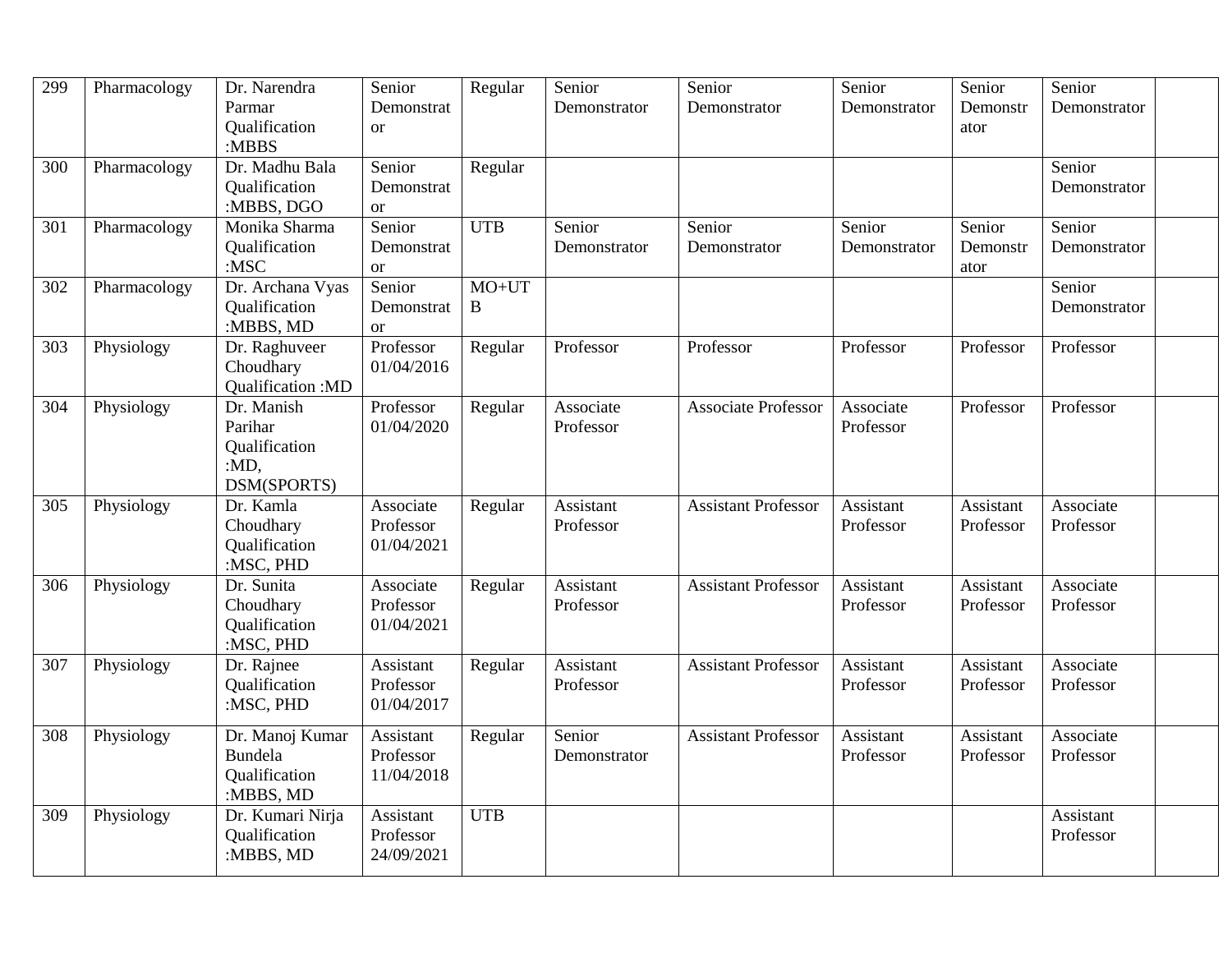| 310              | Physiology             | Dr. Prakash Joshi<br>Qualification<br>:MBBS            | Senior<br>Demonstrat<br><b>or</b>               | Regular    | Senior<br>Demonstrator        | Senior<br>Demonstrator     | Senior<br>Demonstrator | Senior<br>Demonstr<br>ator | Senior<br>Demonstrator |  |
|------------------|------------------------|--------------------------------------------------------|-------------------------------------------------|------------|-------------------------------|----------------------------|------------------------|----------------------------|------------------------|--|
| $\overline{311}$ | Physiology             | Dr. Priya Jangid<br>Qualification:MD                   | Senior<br>Demonstrat<br>or                      | Regular    |                               |                            |                        |                            | Senior<br>Demonstrator |  |
| 312              | Physiology             | Dr. Sarita Panwar<br>Qualification<br>:MBBS, MD        | Senior<br>Demonstrat<br><b>or</b>               | Regular    |                               |                            |                        |                            | Senior<br>Demonstrator |  |
| $\overline{313}$ | Physiology             | Dr. Poona Ram<br>Beniwal<br>Qualification<br>:MSC, PHD | Senior<br>Demonstrat<br><b>or</b>               | Regular    | Senior<br>Demonstrator        | Senior<br>Demonstrator     | Senior<br>Demonstrator | Senior<br>Demonstr<br>ator | Senior<br>Demonstrator |  |
| 314              | Physiology             | Islam Khan<br><b>Qualification</b><br>: $MSC$          | Senior<br>Demonstrat<br><b>or</b>               | <b>UTB</b> | Senior<br>Demonstrator        | Senior<br>Demonstrator     | Senior<br>Demonstrator | Senior<br>Demonstr<br>ator | Senior<br>Demonstrator |  |
| 315              | <b>Plastic Surgery</b> | Dr. Rajnish Galwa<br>Qualification<br>:MS,MCH          | Assistant<br>Professor                          | Regular    |                               |                            |                        |                            | Assistant<br>Professor |  |
| 316              | <b>PMR</b>             | Dr. Govind Singh<br>Qualification: MD                  | Assistant<br>Professor                          | Regular    | <b>Assistant</b><br>Professor | Assistant<br>Professor     | Assistant<br>Professor | Assistant<br>Professor     | Assistant<br>Professor |  |
| 317              | <b>PMR</b>             | Dr. Tripti Swami<br>Qualification<br>:MBBS, MD         | Assistant<br>Professor                          | Regular    |                               |                            |                        |                            | Assistant<br>Professor |  |
| 318              | Psychiatry             | Dr. Ghanshyam<br>Das Koolwal<br>Qualification: MD      | Professor<br>01/04/2011                         | Regular    | Professor                     | Professor                  | Professor              | Professor                  | Professor              |  |
| 319              | Psychiatry             | Dr. Sanjay Gehlot<br>Qualification: MD                 | Professor<br>01/04/2013                         | Regular    | Professor                     | Professor                  | Professor              | Professor                  | Professor              |  |
| 320              | Psychiatry             | Dr. Ashok Kumar<br>Choudhary<br>Qualification:MD       | Associate<br>Professor(P<br>atey)<br>27/08/2021 | Regular    | Assistant<br>Professor        | <b>Assistant Professor</b> | Assistant<br>Professor | Assistant<br>Professor     | Associate<br>Professor |  |
| 321              | Psychiatry             | Dr. Ashok<br>Choudhary<br>Qualification<br>:MBBS, MD   | Assistant<br>Professor                          | Regular    |                               |                            |                        |                            | Assistant<br>Professor |  |
| 322              | Psychiatry             | Dr. Surendra<br>Kumar<br>Qualification: MD             | Assistant<br>Professor                          | <b>UTB</b> | Assistant<br>Professor        | Assistant<br>Professor     | Assistant<br>Professor | Assistant<br>Professor     | Assistant<br>Professor |  |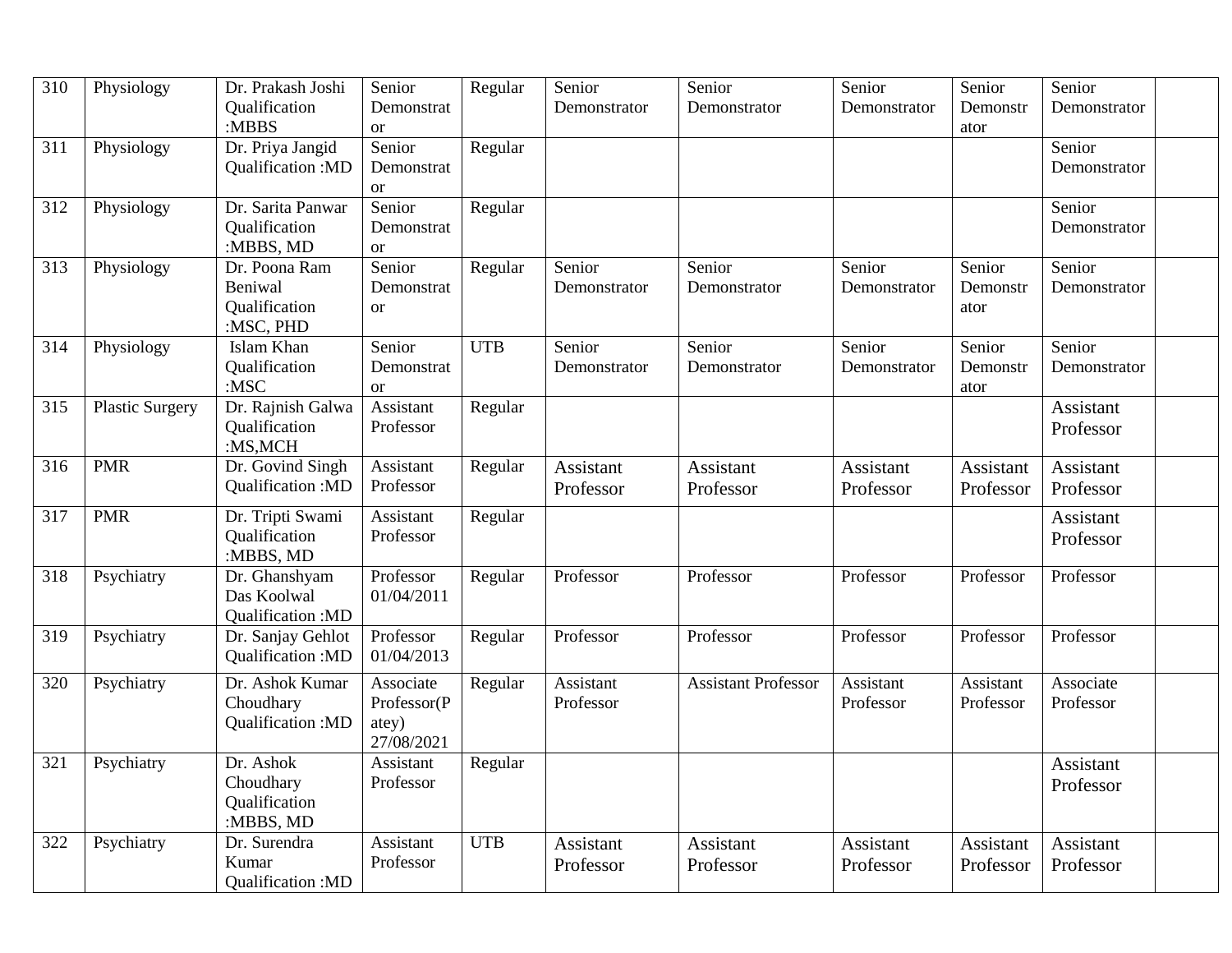| 323 | Psychiatry           | Dr. Rajendra<br>Kumar Acharya                                  | Assistant<br>Professor               | <b>UTB</b> |                        | <b>Assistant Professor</b> | Assistant<br>Professor | Assistant<br>Professor | Assistant<br>Professor |  |
|-----|----------------------|----------------------------------------------------------------|--------------------------------------|------------|------------------------|----------------------------|------------------------|------------------------|------------------------|--|
|     |                      | Qualification:MD                                               |                                      |            |                        |                            |                        |                        |                        |  |
| 324 | Psychiatry           | Dr. Arpit Koolwal<br>Qualification:MD                          | Assistant<br>Professor               | <b>UTB</b> |                        |                            | Assistant<br>Professor | Assistant<br>Professor | Assistant<br>Professor |  |
| 325 | Radiation<br>Physics | Dr. Devesh Gupta<br><b>Qualification</b><br>:MSC, PHD          | Professor<br>01/04/2013              | Regular    | Professor              | Professor                  | Professor              | Professor              | Professor              |  |
| 326 | Radiation<br>Physics | Dr. Prabhat<br>Krishna Sharma<br>Qualification:                | Assistant<br>Professor               | Regular    |                        |                            |                        |                        | Assistant<br>Professor |  |
| 327 | Radiodiagnosis       | Dr. Ramanand<br>Gehlot<br>Qualification:MD                     | Professor<br>01/04/2015              | Regular    | Professor              | Professor                  | Professor              | Professor              | Professor              |  |
| 328 | Radiodiagnosis       | Dr. Kirti<br>Chaturvedi<br>Qualification: MD                   | Professor<br>01-04-2017              | Regular    | Professor              | Professor                  | Professor              | Professor              | Professor              |  |
| 329 | Radiodiagnosis       | Dr. Dalpat Singh<br>Qualification: MD                          | Associate<br>Professor<br>01/04/2019 | Regular    | Assistant<br>Professor | <b>Assistant Professor</b> | Associate<br>Professor | Associate<br>Professor | Associate<br>Professor |  |
| 330 | Radiodiagnosis       | Dr. Neeraj Mehta<br>Qualification<br>:DMRD,DNB                 | Assistant<br>Professor               | Regular    | Assistant<br>Professor | <b>Assistant Professor</b> | Assistant<br>Professor | Assistant<br>Professor | Assistant<br>Professor |  |
| 331 | Radiodiagnosis       | Dr. Rajendra<br>Kumar Choudhary<br>Qualification: MD           | Assistant<br>Professor               | Regular    | Assistant<br>Professor | <b>Assistant Professor</b> | Assistant<br>Professor | Assistant<br>Professor | Assistant<br>Professor |  |
| 332 | Radiodiagnosis       | Dr. Vijay Singh<br>Qualification: MD                           | Assistant<br>Professor               | Regular    | Assistant<br>Professor | <b>Assistant Professor</b> | Assistant<br>Professor | Assistant<br>Professor | Assistant<br>Professor |  |
| 333 | Radiodiagnosis       | Dr. Nauratmal<br>Kumawat<br><b>Qualification</b><br>:MBBS, DNB | Assistant<br>Professor               | Regular    |                        |                            |                        |                        | Assistant<br>Professor |  |
| 334 | Radiodiagnosis       | Dr. Pradish<br>Sheoran<br>Qualification<br>:MBBS, MD           | Assistant<br>Professor               | Regular    |                        |                            |                        |                        | Assistant<br>Professor |  |
| 335 | Radiodiagnosis       | Dr. Samta<br>Budania<br>Qualification<br>:MBBS, MD,            | Assistant<br>Professor               | Regular    |                        |                            |                        |                        | Assistant<br>Professor |  |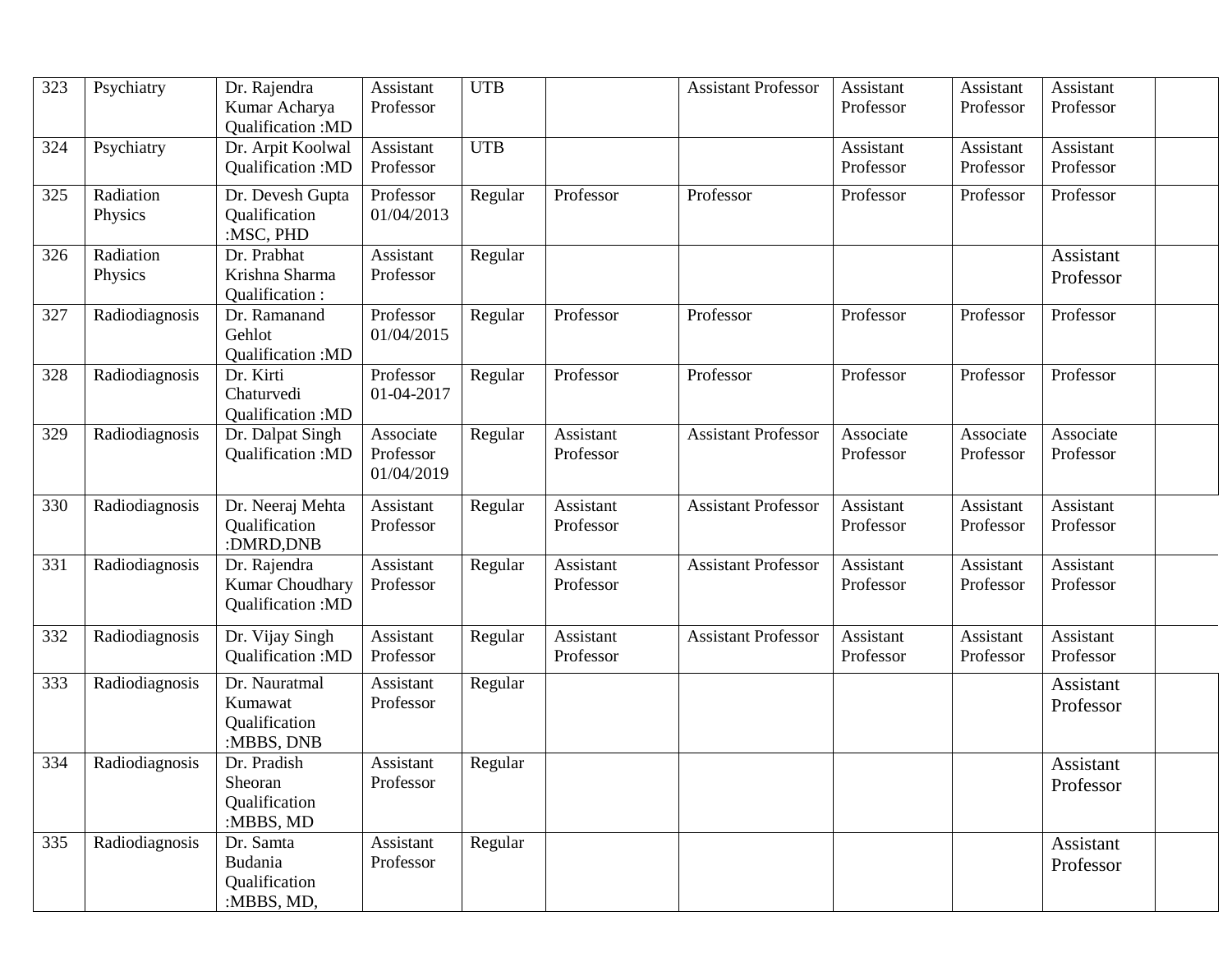|     |                | <b>DNB</b>                                           |                                      |              |                        |                            |                        |                        |                        |  |
|-----|----------------|------------------------------------------------------|--------------------------------------|--------------|------------------------|----------------------------|------------------------|------------------------|------------------------|--|
|     |                |                                                      |                                      |              |                        |                            |                        |                        |                        |  |
| 336 | Radiodiagnosis | Dr. Divyangi<br>Mishra<br>Qualification<br>:MBBS, MD | Assistant<br>Professor               | <b>UTB</b>   |                        |                            |                        | Assistant<br>Professor | Assistant<br>Professor |  |
| 337 | Radiodiagnosis | Dr. Raghwendra<br>Dadhich<br>Qualification<br>:MBBS  | <b>MO</b>                            | regular      | <b>MO</b>              | <b>MO</b>                  | <b>MO</b>              | <b>MO</b>              | <b>MO</b>              |  |
| 338 | Radiodiagnosis | Dr. Mohit Jakhar<br>Qualification<br>:MBBS, PG       | <b>MO</b>                            | Regular      |                        |                            |                        |                        | <b>MO</b>              |  |
| 339 | Radiotherepy   | Dr. Pradeep<br>Kumar Gaur<br>Qualification: MD       | Professor<br>11/02/2010              | Regular      | Professor              | Professor                  | Professor              | Professor              | Professor              |  |
| 340 | Radiotherepy   | Dr. Manoj Kumar<br>Kulshrestha<br>Qualification: MD  | Professor<br>01/04/2015              | Regular      | Professor              | Professor                  | Professor              | Professor              | Professor              |  |
| 341 | Radiotherepy   | Dr. Rajan Paliwal<br>Qualification: MD               | Assistant<br>Professor               | $MO+UT$<br>B | Assistant<br>Professor | Assistant<br>Professor     | Assistant<br>Professor | Assistant<br>Professor | Assistant<br>Professor |  |
| 342 | Radiotherepy   | Dr. Salil Raja<br>Qualification: MD                  | <b>MO</b>                            | Regular      | <b>MO</b>              | <b>MO</b>                  | <b>MO</b>              | <b>MO</b>              | <b>MO</b>              |  |
| 343 | Skin           | Dr. Vinod Kumar<br>Jain Qualification<br>: $MD$      | Professor<br>01/04/2011              | Regular      | Professor              | Professor                  | Professor              | Professor              | Professor              |  |
| 344 | Skin           | Dr. Dilip<br>Kachhwaha<br>Qualification: MD          | Professor<br>01/04/2011              | Regular      | Professor              | Professor                  | Professor              | Professor              | Professor              |  |
| 345 | Skin           | Dr. Pankaj Rao<br>Qualification: MD                  | Associate<br>Professor<br>01/04/2019 | Regular      | Assistant<br>Professor | <b>Assistant Professor</b> | Associate<br>Professor | Associate<br>Professor | Associate<br>Professor |  |
| 346 | Skin           | Dr. Chandra<br>Prakash<br>Qualification: MD          | Assistant<br>Professor               | Regular      | Assistant<br>Professor | <b>Assistant Professor</b> | Assistant<br>Professor | Assistant<br>Professor | Assistant<br>Professor |  |
| 347 | Skin           | Dr. Manju Lata<br>Verma<br>Qualification             | Assistant<br>Professor               | Regular      |                        |                            |                        |                        | Assistant<br>Professor |  |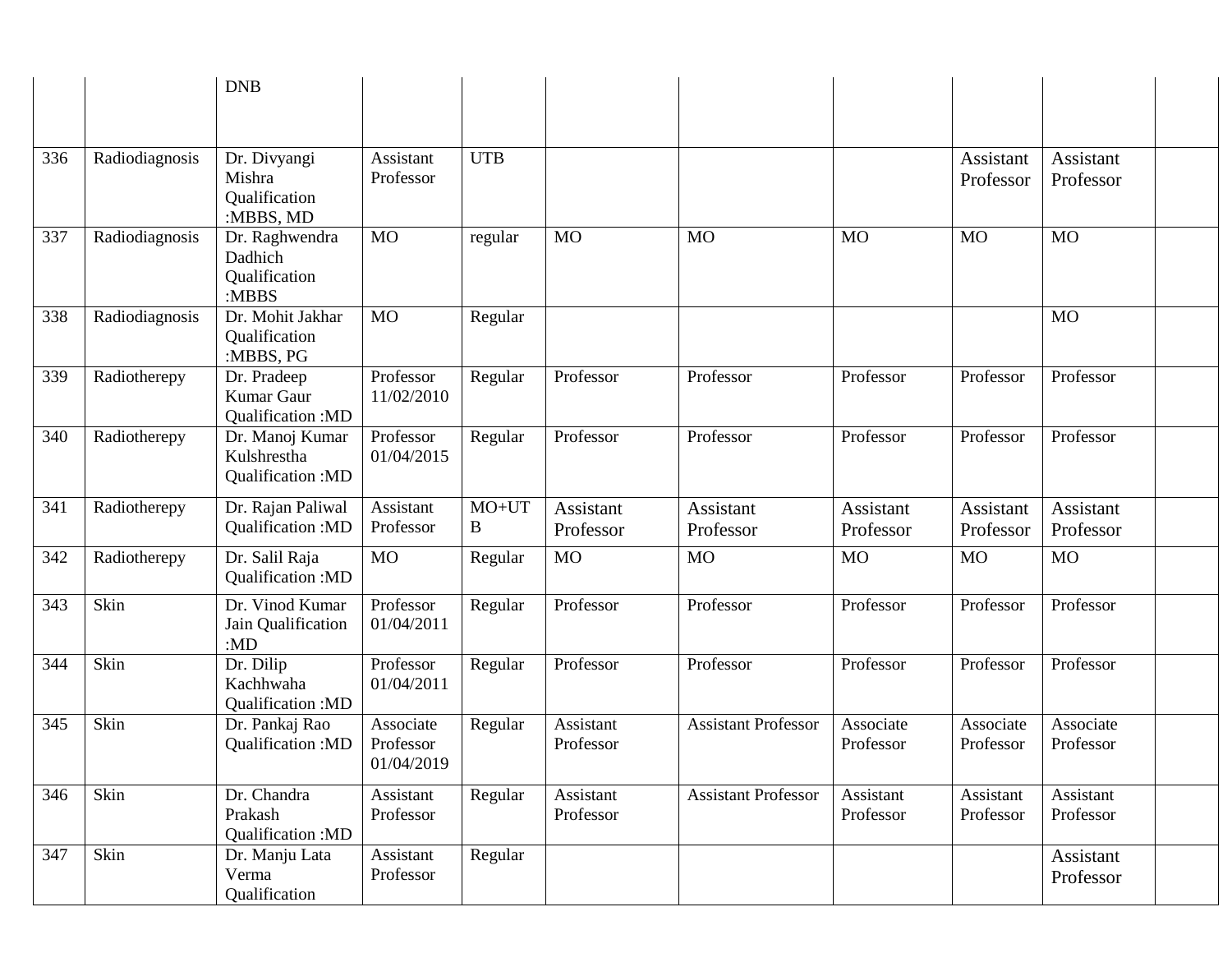|     |         | :MBBS, MD                                                   |                                                 |         |                               |                            |                        |                        |                        |  |
|-----|---------|-------------------------------------------------------------|-------------------------------------------------|---------|-------------------------------|----------------------------|------------------------|------------------------|------------------------|--|
|     |         |                                                             |                                                 |         |                               |                            |                        |                        |                        |  |
| 348 | Surgery | Dr. Shaitan Singh<br>Rathore<br>Qualification: MS           | Professor<br>18/10/2011                         | Regular | Professor                     | Professor                  | Professor              | Professor              | Professor              |  |
| 349 | Surgery | Dr. Ajay Malviya<br>Qualification: MS                       | Professor<br>01/04/2011                         | Regular | Professor                     | Professor                  | Professor              | Professor              | Professor              |  |
| 350 | Surgery | Dr. Latika Sharma<br>Qualification: MS                      | Professor<br>01/04/2014                         | Regular | Professor                     | Professor                  | Professor              | Professor              | Professor              |  |
| 351 | Surgery | Dr. Bharti<br>Saraswat<br>Qualification: MS                 | Professor<br>01/04/2018                         | Regular | Professor                     | Professor                  | Professor              | Professor              | Professor              |  |
| 352 | Surgery | Dr. Ganpat Singh<br>Choudhary<br>Qualification: MS          | Professor<br>01/04/2018                         | Regular | Associate<br>Professor        | Professor                  | Professor              | Professor              | Professor              |  |
| 353 | Surgery | Dr. Rama Kisan<br>Saran<br>Qualification :MS,<br><b>MCH</b> | Professor<br>01/04/2020                         | Regular | Professor                     | Professor                  | Professor              | Professor              | Professor              |  |
| 354 | Surgery | Dr. Vijay Verma<br>Qualification:MS                         | Associate<br>Professor<br>01/04/2020            | Regular | Assistant<br>Professor        | <b>Assistant Professor</b> | Assistant<br>Professor | Associate<br>Professor | Associate<br>Professor |  |
| 355 | Surgery | Dr. Mukteshwar<br>Kumar<br>Qualification:MS                 | Associate<br>Professor<br>01/04/2020            | Regular | Assistant<br>Professor        | <b>Assistant Professor</b> | Assistant<br>Professor | Associate<br>Professor | Associate<br>Professor |  |
| 356 | Surgery | Dr. Dinesh Dutt<br>Sharma<br>Qualification: MS              | Associate<br>Professor(P<br>atey)<br>30-07-2020 | Regular | Assistant<br>Professor        | <b>Assistant Professor</b> | Assistant<br>Professor | Associate<br>Professor | Associate<br>Professor |  |
| 357 | Surgery | Dr. Prabhu Dayal<br>Sinwar<br>Qualification<br>:MBBS, MS    | Assistant<br>Professor                          | Regular | <b>Assistant</b><br>Professor | Assistant<br>Professor     | Assistant<br>Professor | Assistant<br>Professor | Assistant<br>Professor |  |
| 358 | Surgery | Dr. Lalit Kishore<br>Qualification<br>:MBBS, MS             | Assistant<br>Professor                          | Regular | Assistant<br>Professor        | Assistant<br>Professor     | Assistant<br>Professor | Assistant<br>Professor | Assistant<br>Professor |  |
| 359 | Surgery | Dr. Ramdayal<br>Qualification:MS                            | Assistant<br>Professor                          | Regular |                               |                            |                        |                        | Assistant<br>Professor |  |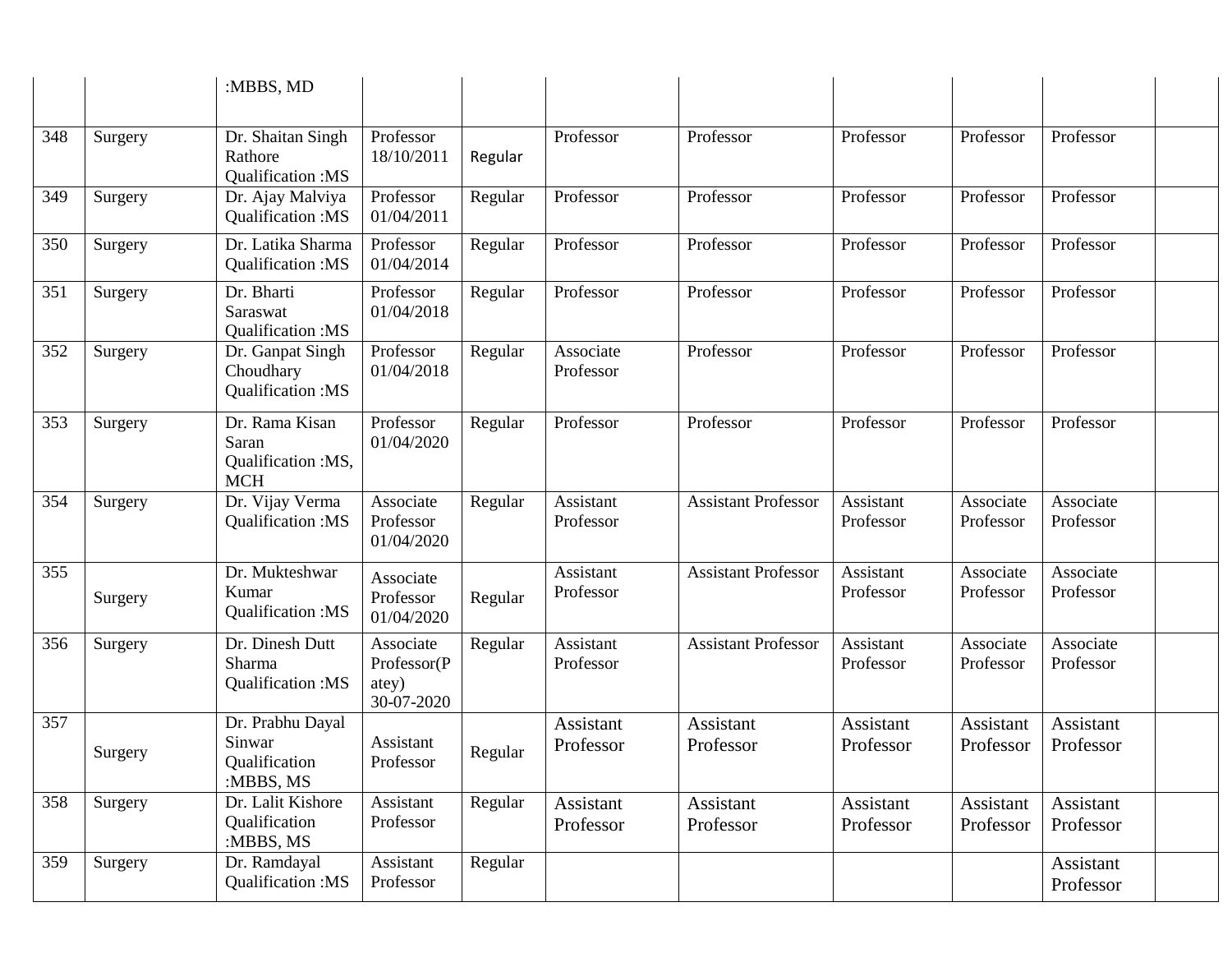| $\overline{360}$ | Surgery             | Dr. Avdesh<br>Kumar Sharma<br>Qualification:MS          | <b>Assistant</b><br>Professor | Regular             |                        |                            |                        |                        | Assistant<br>Professor |    |
|------------------|---------------------|---------------------------------------------------------|-------------------------------|---------------------|------------------------|----------------------------|------------------------|------------------------|------------------------|----|
| 361              | Surgery             | Dr. Narender<br>Singh<br>Qualification<br>:MBBS, MS     | Assistant<br>Professor        | Regular             |                        |                            |                        |                        | Assistant<br>Professor |    |
| 362              | Surgery             | Dr. Mahendra<br>Choudhary<br>Qualification<br>:MBBS, MS | Assistant<br>Professor        | Regular             |                        |                            |                        |                        | Assistant<br>Professor |    |
| 363              | Surgery             | Dr. Mahendra<br>Kumar<br>Qualification<br>:MBBS, MS     | Assistant<br>Professor        | Regular             |                        |                            |                        |                        | Assistant<br>Professor |    |
| 364              | Surgery             | Dr. Shoor Singh<br>Sisodiya<br>Qualification: MD        | Assistant<br>Professor        | $MO+UT$<br>B        | Assistant<br>Professor | Assistant<br>Professor     | Assistant<br>Professor | Assistant<br>Professor | Assistant<br>Professor |    |
| 365              | Surgery             | Dr. Rakesh<br>Rathore<br>Qualification: MS              | Assistant<br>Professor        | <b>UTB</b>          |                        |                            |                        | Assistant<br>Professor | Assistant<br>Professor |    |
| 366              | Surgery             | Dr. Yatindra<br>Singh<br>Qualification<br>:MBBS, MS     | Assistant<br>Professor        | <b>UTB</b>          |                        |                            |                        |                        | Assistant<br>Professor |    |
| 367              | Surgery             | Dr. Thana Ram<br>Qualification<br>:MBBS, MS             | Assistant<br>Professor        | $MO+UT$<br>$\bf{B}$ |                        |                            |                        |                        | Assistant<br>Professor |    |
| 368              | Surgery             | Dr. Parang Aseri<br>Qualification<br>:MBBS, MS          | Assistant<br>Professor        | $MO+UT$<br>$\bf{B}$ |                        |                            |                        |                        | Assistant<br>Professor |    |
| 369              | <b>TB&amp;CHEST</b> | Dr. Gopal Purohit<br>Qualification:MD                   | Professor<br>18/12/2009       | Regular             | Professor              | Professor                  | Professor              | Professor              | Professor              | 10 |
| 370              | <b>TB&amp;CHEST</b> | Dr. Chaina Ram<br>Choudhary<br>Qualification: MD        | Professor<br>01/04/2020       | Regular             | Associate<br>Professor | <b>Associate Professor</b> | Associate<br>Professor | Professor              | Professor              | 15 |
| 371              | <b>TB&amp;CHEST</b> | Dr. Sunil Vyas<br>Qualification<br>:MBBS, DNB           | Assistant<br>Professor        | Regular             | Assistant<br>Professor | Assistant<br>Professor     | Assistant<br>Professor | Assistant<br>Professor | Assistant<br>Professor |    |